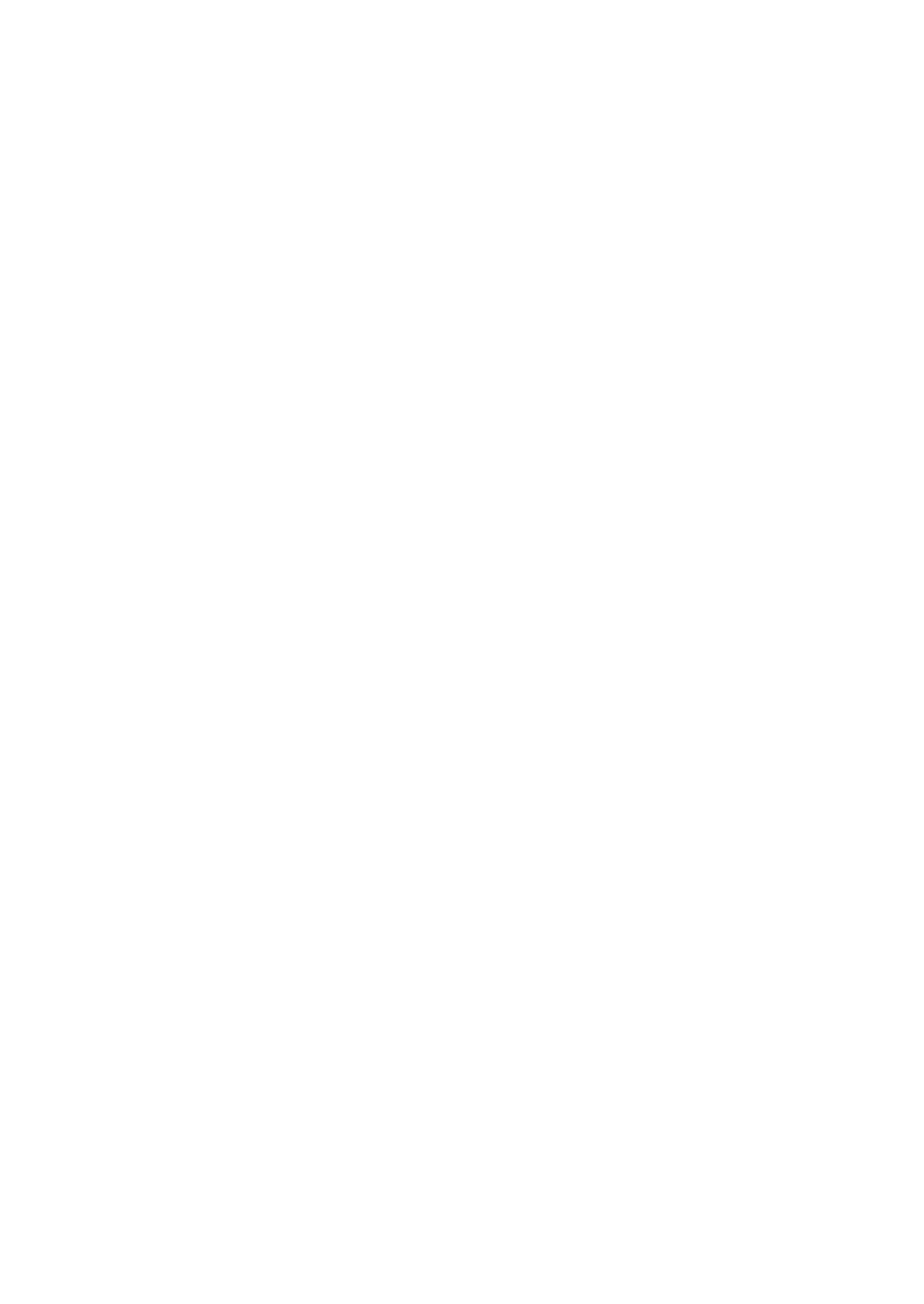### Atatürk Üniversitesi• Atatürk University Türkiyat Araştırmaları Enstitüsü Dergisi • Journal of Turkish Researches Institute TAED-71, 2021. 15-47

# KÜTAHYA VE YÖRESİ AĞIZLARI SÖZ VARLIĞINDA hayvan adları üzerine bir inceleme A STUDY ON ANIMALS'S NAMES IN THE VOCABULARY OF DIALECTS OF KUTAHYA AND ITS REGION

# AYSE NUR SIR DÜNDAR

# **Öz**

Farklı coğrafyalarda farklı medeniyetlerle etkileşim içinde yaşayan Türkler, kendileri için önem taşıyan adları dillerinde yaşatmıştır. Bu tür adlar, bazen hayvanlara bazen bitkilere bazen de coğrafi bölgelere ad olmuştur. Türkçenin söz varlığına katılan bu sözcükler arasında hayvan adlarının sayısı oldukça fazladır. Zira bozkır kültürünü yaşayan Türklerin hayat tarzı, hayvanlara önem vermeyi gerektirmiştir. Bu durum, Türkçede hayvan adları ve hayvanlarla ilgili olan pek çok sözcüğün doğmasına kaynaklık etmiştir. Bu sözcüklerden bir kısmı hayatiyetini kaybederken bir kısmı da işlek olarak canlılığını korumuştur. Bugüne ulaşanlardan bazıları ölçünlü dilde bazıları da Türkiye Türkçesi ağızlarında mevcut olanlardır. Ağızlarda yaşayan adlardan bir kısmı ya kayıt altına alınmamış ya da kayıt altına alındığı hâlde "Derleme Sözlüğü"ne yansıtılmamıştır. Bu bağlamda Türkçenin söz varlığına katkıda bulunmak gerekir. Çünkü tabiatla iç içe yaşayan ve hayvancılıkla uğraşan toplulukların hayvan adları bakımından sözcük dağarcığı oldukça zengindir. Bunlar, o yöre halkının önceliklerini, değerlerini ve olaylara karşı tutumlarını yansıtması yönüyle kayda değerdir.

Bu çalışmada; Kütahya ili, ilçeleri ve köylerinde yaşayan hayvan adlarıyla ilgili yöresel sözcükler üzerinde durulmuştur. Çalışmamızın temel amacı, "Derleme Sözlüğü"ne Kütahya ve yöresi ağızlarından bir nebze de olsa katkıda bulunmaktır. Çalışma sırasında "Derleme Sözlüğü"nden, Tuncer Gülensoy'un "Kütahya ve Yöresi Ağızları" adlı eseri ile Kütahya ve yöresi ağızları üzerine yapılan yüksek lisans tezlerinden istifade edilmiştir. Önce tarama yöntemiyle yazılı kaynaklarda geçen Kütahya ve yöresine ait hayvan adları belirlenmiş, alfabetik sıraya göre fişlenmiş sonra Kütahya ve yöresi ağızlarıyla ilgili

### **Abstract**

The Turks, who lived in interaction with different civilizations in different geographies, maintained the names that were important to them in their languages. These have been names sometimes for animals, sometimes for plants and sometimes for geographical regions. The number of animal names among these words that are included in the vocabulary of Turkish is quite high. The number of animal names among these words that are included in the vocabulary of Turkish is quite high. This situation resulted in the emergence of many words related to animal names and animals in Turkish. While some of these words lost their vitality, some of them kept their availability. Some of those reached today are used in the formal language and, some of those also exist Turkey Turkish dialects. Some of the names living in the dialects were either not recorded or also recorded, but not reflected in the Compilation Dictionary. In this context, to contribute to the vocabulary of Turkish; It is necessary to focus on the regions where most of the people are engaged in agriculture or animal breeding. The vocabulary of the societies that live together with nature is rich in terms of animal names. These are noteworthy as they reflect the priorities and values of the local people.

In this study, local words related to the names of animals living in Kütahya province, its districts and villages were emphasized. The main purpose of our study is to contribute to the Compilation Dictionary, albeit a little, from the dialects of Kütahya and its region. In the study, the Compilation Dictionary, Tuncer Gülensoy's work named Kütahya and its Region Dialects and the master theses on Kütahya and its region dialects were used. First, the animal names of Kütahya and its region were determined by scanning method,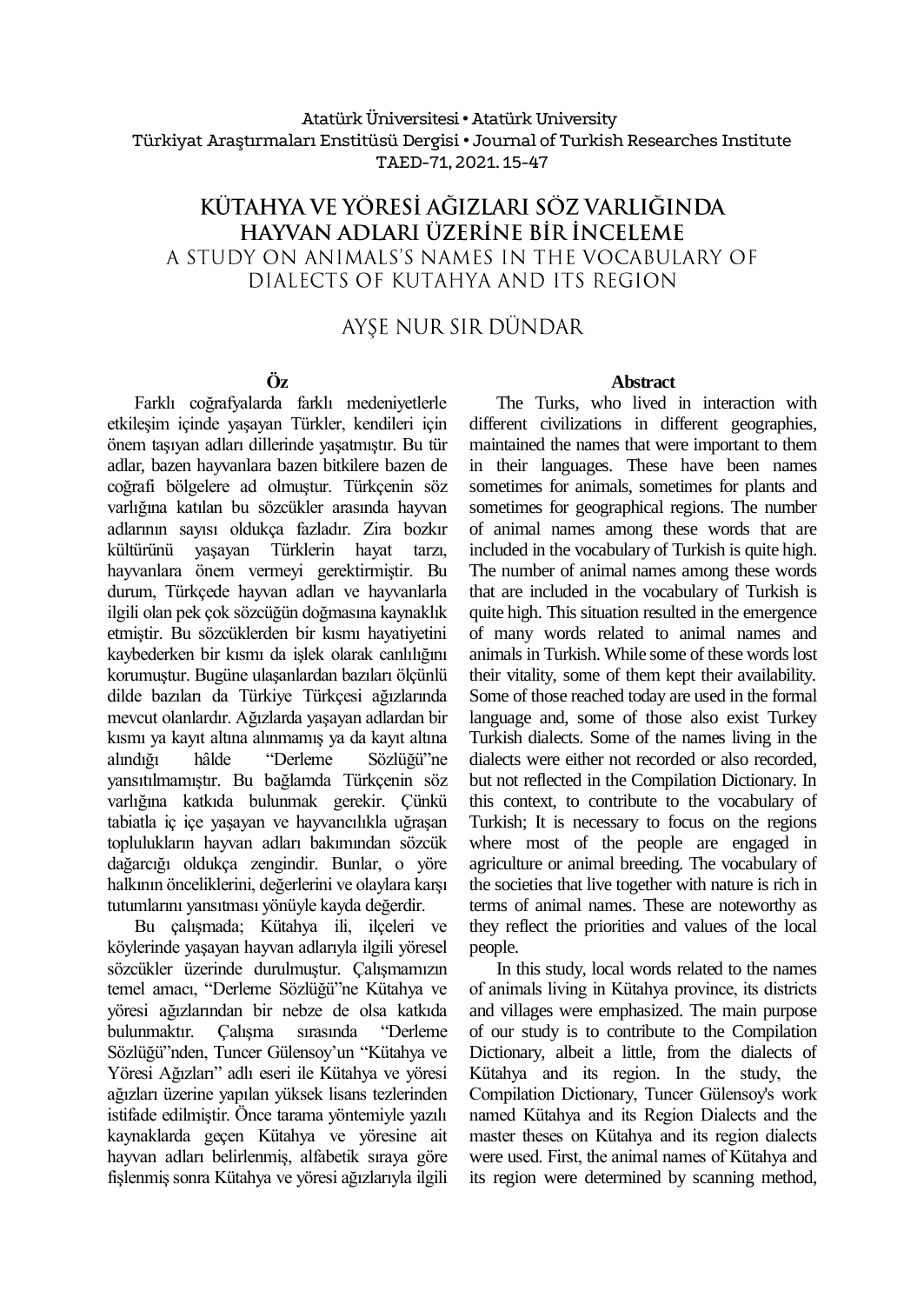yapılan çalışmalardan hareket edilerek henüz kayıt altına alınmayan adlar tespit edilmiştir. Mevcut adlar, hayvanların bağlı oldukları türlere göre ayrı başlıklar altında ele alınmış ve anlamlarıyla birlikte verilmiştir. Sonuç bölümünde elde edilen veriler, sayısal olarak değerlendirilmiş; tablolar şeklinde sunulmuş ve grafiklerle gösterilmiştir.

**Anahtar Kelimeler**: Ad bilim, hayvan adları, Derleme Sözlüğü, Kütahya ve yöresi ağızları, söz varlığı.

and the names of animals belonging to Kütahya and its region were determined in alphabetical order, and then the names that were not recorded in studies related to Kütahya and its region dialects were determined by compilation method. Existing names are covered under separate headings according to the species to which the animals are connected and are given with their meanings. The data obtained in the conclusion part were evaluated numerically; presented in tables and with graphics.

**Key Words**: Onomatology, animal names, Compilation Dictionary, Kütahya and its region dialects, vocabulary.

### *Structured Abstract*

Language is the most basic tool for people to communicate with each other. It has universal characteristics that unite all nations at one point on the basic line. At the same time, there are national features that distinguish nations from each other. These can also be called distinctive features. The role of these features in the recognition of cultural identity is very important. Because the carrier of culture is language. The cornerstones of the language are words.

Words can vary depending on the geography and time the language is used; It may differ in terms of sound, shape or meaning features. Language can change in stages of development. At the end of this process, words sometimes continue their existence actively in the standard language and sometimes out of the usage area of the standard language. Those who go out of the area of use generally maintain their presence in the spoken language and dialects, which are the lower layers of the language. Therefore, the words that maintain their existence in the dialects are also local words. The most basic feature of these words is that they differ according to certain residential district. These differences can be seen from region to region, from locality to locality, from city to city or even from village to village. In this sense, it is necessary to evaluate local words as diversified variants in a language.

Most of the local words are made up of nouns. Names are a treasure of language that tells about the past and present spiritual-mental state of a nation. It is also an important vehicle that carries the root identity elements of a nation and its language to the future. It is also the active carrier of live transmission from generation to generation. Therefore, it carries important traces from its the life style of the society, philosophy of life, traditional structure, cultural perspective and religious line. This is also the case for the nouns included in the vocabulary in the local dialects of Turkish, as seen in many other languages.

Names are also important in terms of showing how the Turkish nation, who has met with various civilizations and cultures in different geographical regions, affected societies with different cultures and to what extent they were affected by them. This interaction usually shows itself in place names, but also makes its presence felt in human names, plant names and animal names. In particular, Turkey Turkish dialects, has a rich vocabulary in terms of animal names. It is possible to explain this for several reasons. One of the main reasons is that the conditions of the geographical region where Turks live necessitate a life dependent on animals and livestock. This obligation has increased the importance people give to animals. Thus, Turks, while reflecting their lifestyle, life philosophy, values, priorities, beliefs, attitudes towards events, in short, the elements of cultural identity, kept alive the names of animals that are important to them in various ways. Another reason is that animals have been an indispensable part of Turkish lives since the earliest times of history; beeing with them at them at every stage of their lives; It assists them in meeting their many basic needs such as nutrition,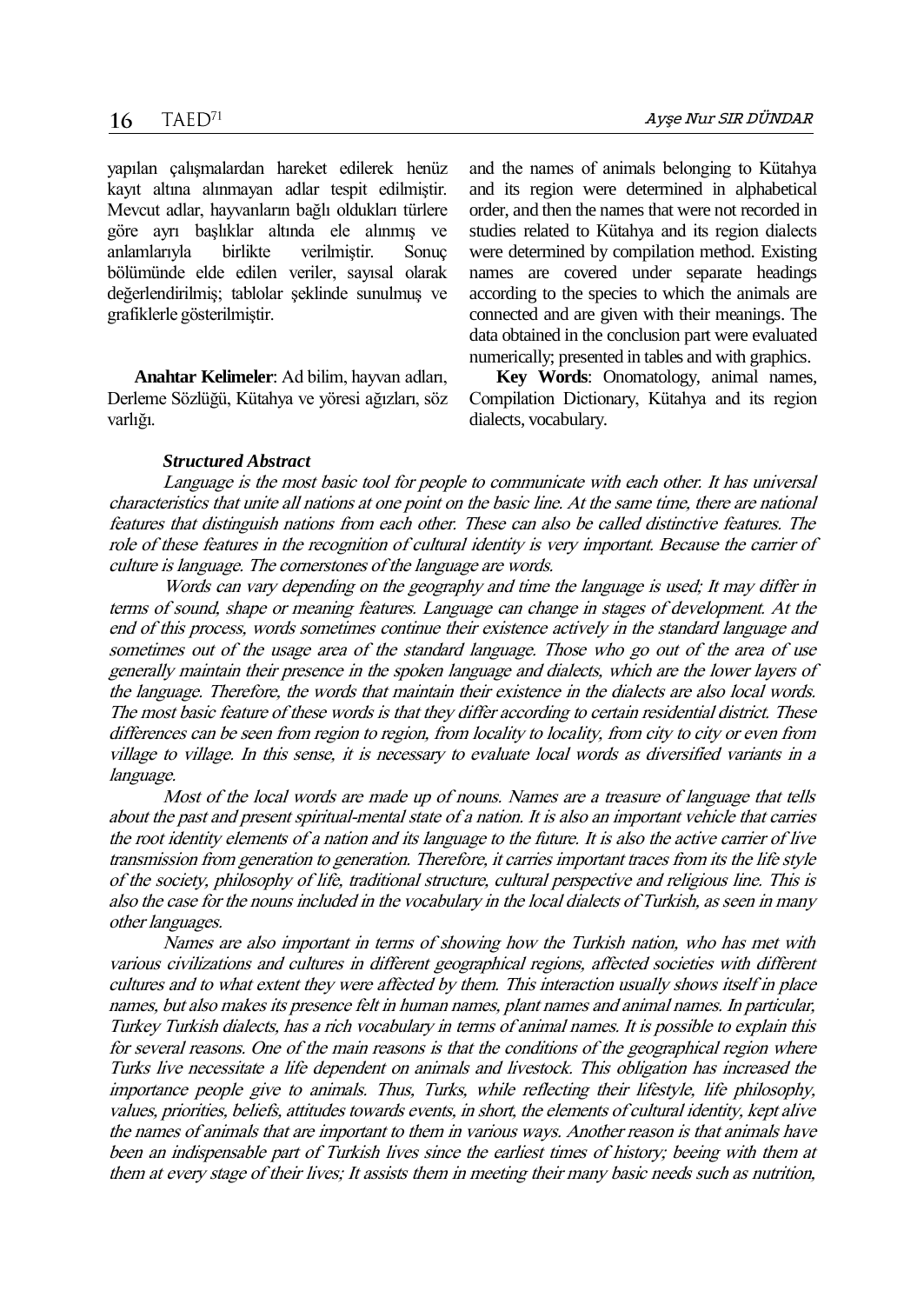treatment, transportation, and protection. For example, the horse, which is regarded as honor like women and weapons, has been the most loyal friend of the Turks throughout history and the most important war tool; It has been accepted as "heavenly, divine" in Central Asia, especially in Fergana.

While names are sometimes in demand as a means of livelihood that shape economic life, they are sometimes preferred as a means of expression for them as a cult or symbol. In this context, Turks, who lived together with nature, communicated with animals as an important figure of their social, economic, military and cultural life. For example, the wolf, considered to be the dominant of steppe culture, became the guide of the Turks; the kök böri is meant as "blue or gray wolf or sacred, heavenly wolf". All these have resulted in the birth of many words related to animal names and animals in Turkish.

Animals are sometimes named according to the characteristics they differ, such as character, temperament, genus, biological structure, age, and sometimes the same and similar characteristics of the family they belong to. Whatever the form of naming, elements of cultural identity are hidden in the names. Each name is like a code. Because Turks generally took care to adhere to their lifestyles, priorities and values while naming animals.

Today living in Turkey Turkish dialects are lots of animals and animal names are available. Most of these names are registered in the Compilation Dictionary. Some of these names have been preserved through scientific studies such as books, master's or doctoral theses prepared as a result of compilation studies carried out in various regions. Some of them have not been recorded yet and continue to live only in oral culture. In this context, to contribute to the vocabulary of Turkish; It is necessary to focus on the regions where the nature of the people engaged in agriculture and animal husbandry generously extended their hands. Because there is a rich and detailed vocabulary containing animal names in the language of communities that live in nature.

In this study; 192 local words related to the animal names spoken in Kütahya province, districts and villages were discoursed. In the study; Compilation Dictionary, Tuncer Gülensoy's work named Kütahya and its Region Dialects and master theses on Kütahya and its region dialects have been benefited. Besides, the animal names that are not appear in any written source but used in the central district dialect of Kütahya were also included in this study. In the first phase of the study, those existing in the written source were determined by scanning method. The unwritten ones were given place in the study as non-text compilation. The names of animals identified are classified in terms of species such as bird and bird species, cargo and mount animals, livestock, fish and other aquatic animals, poultry, wild animals, reptiles, pets, flies, insects, worms and pests, and then they were alphabetically listed in order. General names not included in any kind are given under the title of others. At the end of this study, it was diagnosed that 85 of 192 names were taken place in the Compilation Dictionary, 97 of them were not taken place in the Compilation Dictionary. Also 28 of these names were found in Gülensoy's study, 59 of them were present in the master's theses. Although 10 of them were mentioned in the Compilation Dictionary, they were not registered for the central district of Kütahya and the districts connected to it. The obtained data were evaluated numerically under the title of appendices; presented in tables and graphically.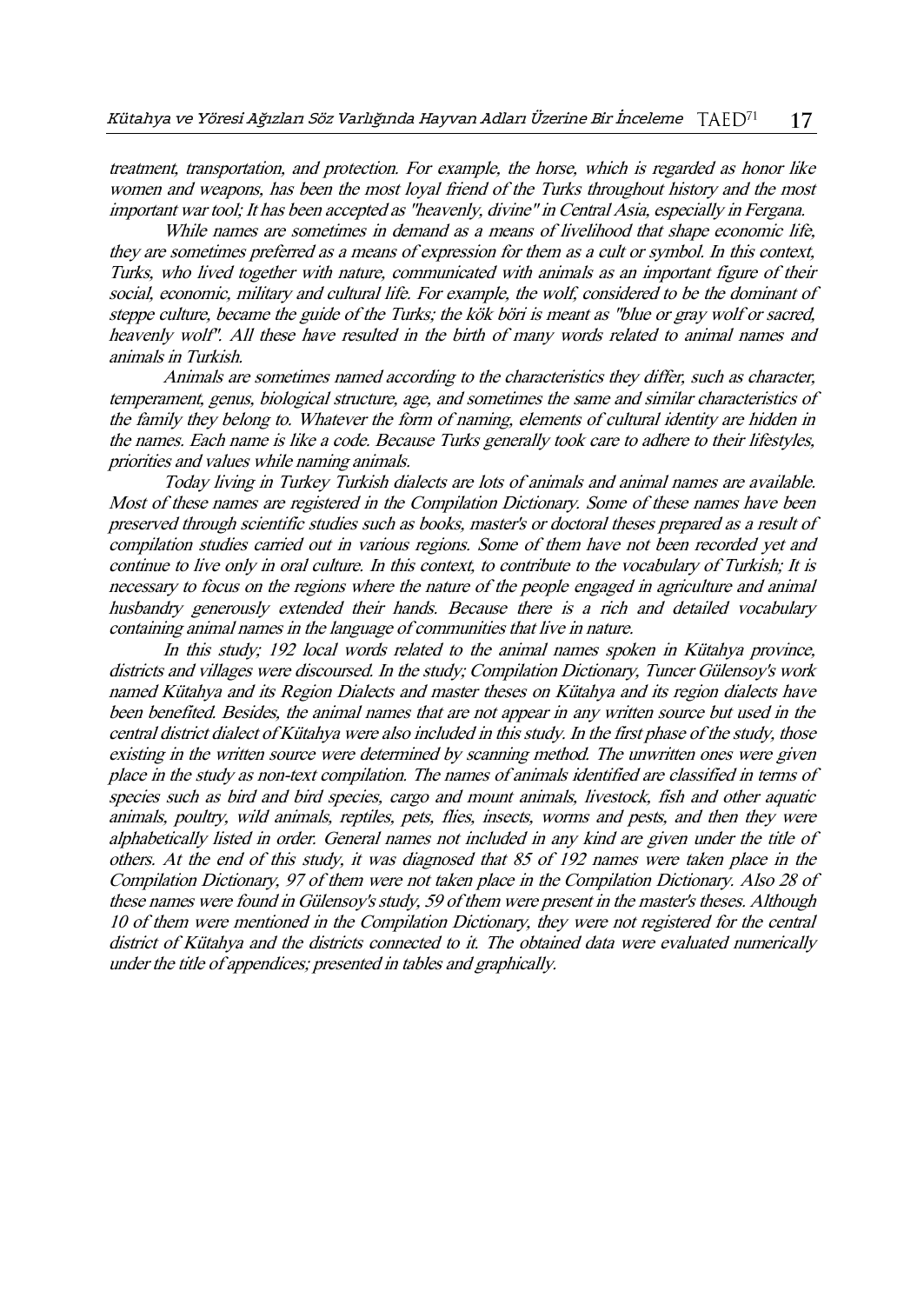### **Giriş**

Tarih boyunca farklı coğrafi bölgelerde çeşitli medeniyet ve kültürlerle tanışmış Türk milletinin farklı kültüre sahip toplumları nasıl etkilediği ve bunlardan ne derecede etkilendiğini göstermesi bakımından adlar oldukça önemlidir. Türkçede bu etkileşim, genellikle yer adlarında kendini göstermekle birlikte bitki adları, insan adları ve hayvan adlarına da büyük ölçüde yansımıştır. Özellikle ekonomisi büyük ölçüde hayvancılık üzerine kurulmuş Türklerin yaşam tarzını, geleneksel hayatını, inanışını ve kültürel bakışını anlatması yönüyle hayvan adlarının kültürümüzdeki yeri yadsınamaz. Bu yüzden başta destanlar olmak üzere efsane ve masallarda; bilmece, tekerleme, atasözü ve deyimlerde; türkü, mani ve koşma gibi halk edebiyatı ürünlerinde her zaman hayvanların karakterleri ve adlandırmalardan yararlanılmıştır. Doğum, evlenme, ölüm ritüelleri; el sanatları, halk hekimliği, halk meteorolojisi gibi halkbiliminin alanına giren daha birçok türde de hayvanlara yoğun bir şekilde yer verilmiştir (Mollaibrahimoğlu 2008: 4). Nitekim hayvan türlerinin pek çok kültürde olduğu gibi temeli hayvancılığa dayanan bozkır kültürünün hâkim olduğu Türk kültüründe de simgesel anlamlar taşıması bunun güzel bir örnek teşkil eder. Mesela Oğuz Kağan Destanı'nda yol gösterici olan kök böri, "mavi ya da gri kurt ya da kutsal, göksel kurt" şeklinde anlamlandırılmıştır. Yine I. Köktürk Kağanlığı döneminde dikilmiş olan Bugut yazıtının tepeliğinde dişi kurt ve onun doğurduğu bebek yani insan yavrusu resmedilmiştir. Bu resim, Türk mitolojisindeki bir adamla kurdun birleşmesini simgelemektedir (Ölmez 2012: 64).

Sosyal hayatında hayvanlarla içli dışlı olan ve bu hayat tarzını binlerce yıl devam ettiren Türkler, bugün olduğu gibi eski Türk kişi adlarında da *arslan, bars, buğra, doğan,* sungur, teke, tuğrıl gibi kutsal sayılan hayvan adlarını kullanmış, hatta kendileriyle arasında bağ bulunan hayvanları benzerlerinden ayırmak için de onlara Alagöz, Altınyele, Bozburun, Camgöz, Karabaş, Kocaayak, Sakar, Sarıkız gibi özel adlar bile vermiştir.

Türkler, kimi zaman mensup olduğu familyanın özelliklerine kimi zaman da karakterine, huyuna, hareket kabiliyetine, rengine, cinsine, biyolojik yapısına, yaşına ya da kullanış alanlarına göre de hayvanlara ad vermiştir. Ancak bütün hayvanların bu esaslara göre adlandırılamadığını da belirtmek gerekir. Zira bir avcı kuşun avına dik dalıp avlanması şahin adını; yine bir avcı kuşun yüksek ve yalçın kayalıklarda yuva yapması ve yere indikten sonra hareketinin yavaşlaması kartal adını; başka bir kuşun havalanmak için biraz koştuktan sonra kalkması toy adını; başka birinin çok uysal olmasından dolayı koyun adını; bir diğerinin inatçı olması vesilesiyle katır adını alması onomastik açıdan önemli bir husustur (Karakuş 1997: 1146). Türk halkı, hayvanları tasnif ederken genellikle yüzer, gezer, uçar olarak ayırmıştır. Gezer hayvanları ayrıca büyükbaş ve küçükbaş, kümes hayvanları, tek toynaklı ve çift toynaklı, evcil ve yabani şeklinde ayrı bir sınıflandırmaya da tâbi tutmuştur.

Adlandırma şekli her ne olursa olsun bu adlarda kültürel kimliğin ögelerini bulmak mümkündür. Çünkü Türkler, hayvanlara ad verirken genellikle kendi yaşam tarzlarına, önceliklerine ve değerlerine bağlı kalmaya özen göstermişlerdir. Bugün bu adların bir kısmı sadece tarihî Türk lehçelerinde yaşarken bir kısmı günümüze kadar gelerek hayatiyetini idame ettirmektedir. Bugünkü yazı dilinde kullanılmayan ancak Türkiye Türkçesi ağızlarında yaşayan pek çok hayvan adı vardır. Ağızlar, bu yönüyle standart Türkiye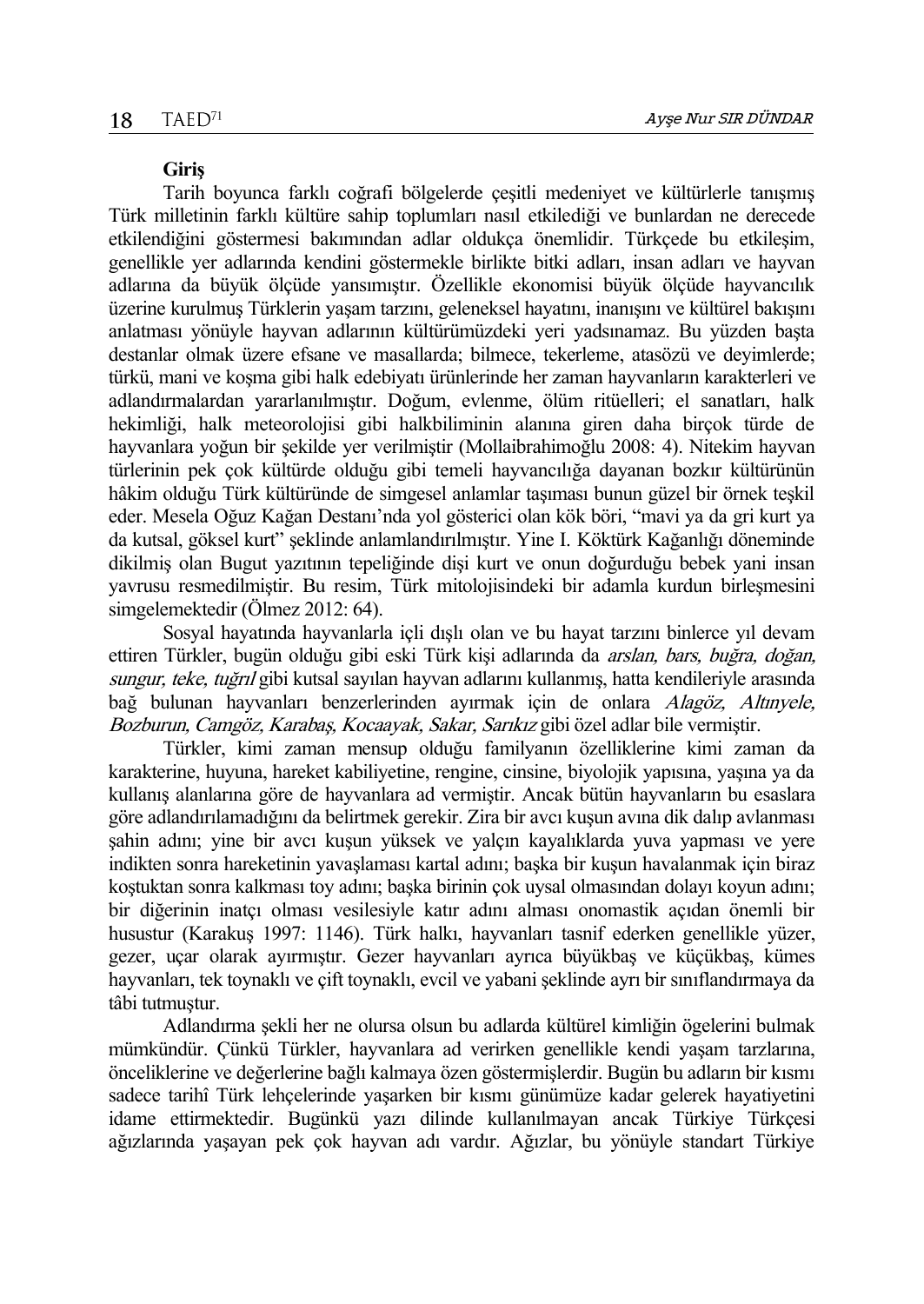Türkçesinde bilinmeyen çok sayıda sözcüğü kuşaktan kuşağa canlı şekilde aktarmaya devam etmektedir.

Bu çalışmada, Kütahya ve yöresi ağızlarında tespit edilen hayvan adları, türleri (cinsleri) bakımından sınıflandırılmış ve incelenmiştir.

## **Kütahya ve Yöresi Ağızlarına Ait Hayvan Adlarının Kavram Düzeyi**

Toplumların en eski dönemlerden itibaren sürdürdüğü yaşam tarzları, yararlandığı geçim kaynakları, değerleri, inançları, belli olaylar karşısındaki tutumları kültürel kimliğin tüm ögelerini kapsayan dile yansır ve dile ilişkin verilerle de belirginleşir. Bu doğrultuda dilde yaşayan kimi söz varlığı ögelerinden, Türk toplumunun evcil ve yabani pek çok hayvan türünü tanıdığı, belli özelliklere göre sınıflandırdığı, kendisinden ya da ürünlerinden yararlandığı anlaşılmaktadır. Özellikle farklı kültür ve medeniyetlere beşiklik yapmış Anadolu coğrafyasında yöreden yöreye farklılıklar gösteren çok sayıda hayvan adı bulunmaktadır. Kütahya ve yöresi ağızlarında da bugün hayatiyetini devam ettiren hayvan adları mevcuttur. Bunların pek çoğu, "Derleme Sözlüğü"nde yer almaktadır. Ayrıca bunlar, Gülensoy'un "Kütahya ve Yöresi Ağızları" adlı çalışması ile Altıntaş, Aslanapa, Domaniç, Dumlupınar Emet, Gediz, Simav, Şaphane, Pazarlar, Tavşanlı olmak üzere Kütahya'nın ilçe ve beldelerini içeren derleme çalışmalarıyla da kayıt altına alınmıştır. Bununla birlikte henüz yazıya aktarılmamış hayvan adlarının da olduğu bilinmektedir. Literatürde yerini alan bu bilimsel çalışmalar kronolojik olarak şu şekildedir:

İlk çalışma, Tuncer Gülensoy'un hazırladığı "Kütahya ve Yöresi Ağızları" adlı bilimsel eserdir. Eserde verilen metinler, 1973-1975 yılları arasında Kütahya merkez ve Altıntaş, Domaniç, Emet, Gediz, Simav, Tavşanlı ilçelerine bağlı köylerin 56'sından derlenen 30 adet teyp kasetine kaydedilmiş konuşma metinlerinden oluşmaktadır. Çalışmada derlenen metinler, ses ve şekil bilgisi açısından incelenmiştir. Bu önemli çalışmanın sözlüğü de mevcuttur.

Diğer çalışmalar, yüksek lisans tezlerinden oluşmaktadır. Bunlar, sırasıyla şu şekilde zikredilebilir:

Mustafa Tayşi'nin çalışması, "Tavşanlı ve Yöresi Ağız İncelemeleri" adlı yüksek lisans tezidir. Çalışma, 2007 yılında tamamlanmıştır. Tavşanlı'ya bağlı 20 köyden derlenen 20 metni içermektedir. Tezde, sözlük çalışmasına yer verilmemiştir.

Neşe Aydın'ın çalışması, "Kütahya Altıntaş Yöresi Ağzı (İnceleme, Metinler, Sözlük)" adlı yüksek lisans tezidir. 2008 yılında tamamlanan çalışmada, Altıntaş'a bağlı 23 köyden toplanan 37 metin bulunmaktadır. Metinler, ses bilgisi açısından ayrıntılı olarak incelenmiştir. Sözlük çalışmasına yer verilmemiştir.

Dilek Öztürk'ün çalışması, "Kütahya Emet Yöresi Ağzı (İnceleme, Metinler, Sözlük)" adlı yüksek lisans tezidir. Bilim dünyasına 2008 yılında tanıtılmıştır. Bu çalışma, Emet ve buraya bağlı 37 köyün 16'sından derlenen metinlerden oluşmaktadır. Metinler, şekil bilgisi açısından değerlendirilmiştir. Sözlük çalışmasına yer verilmemiştir.

Özcan Yavaş'ın çalışması, "Kütahya Aslanapa ve Yöresi Ağzı" adlı yüksek lisans tezidir. 2009 yılında tamamlanmıştır. Çalışma, Aslanapa'ya bağlı 17 köyden derlenen metinleri içermektedir. Metinler, ses ve şekil bilgisi açısından değerlendirilmiştir. Sözlük çalışmasına yer verilmemiştir.

Mehmet Ali Dinçay'ın çalışması, "Kütahya Simav Ağzı" adlı yüksek lisans tezidir. Bilim dünyasına 2009 yılında sunulmuştur. Çalışmada, Simav'a bağlı 21 köyden derlenen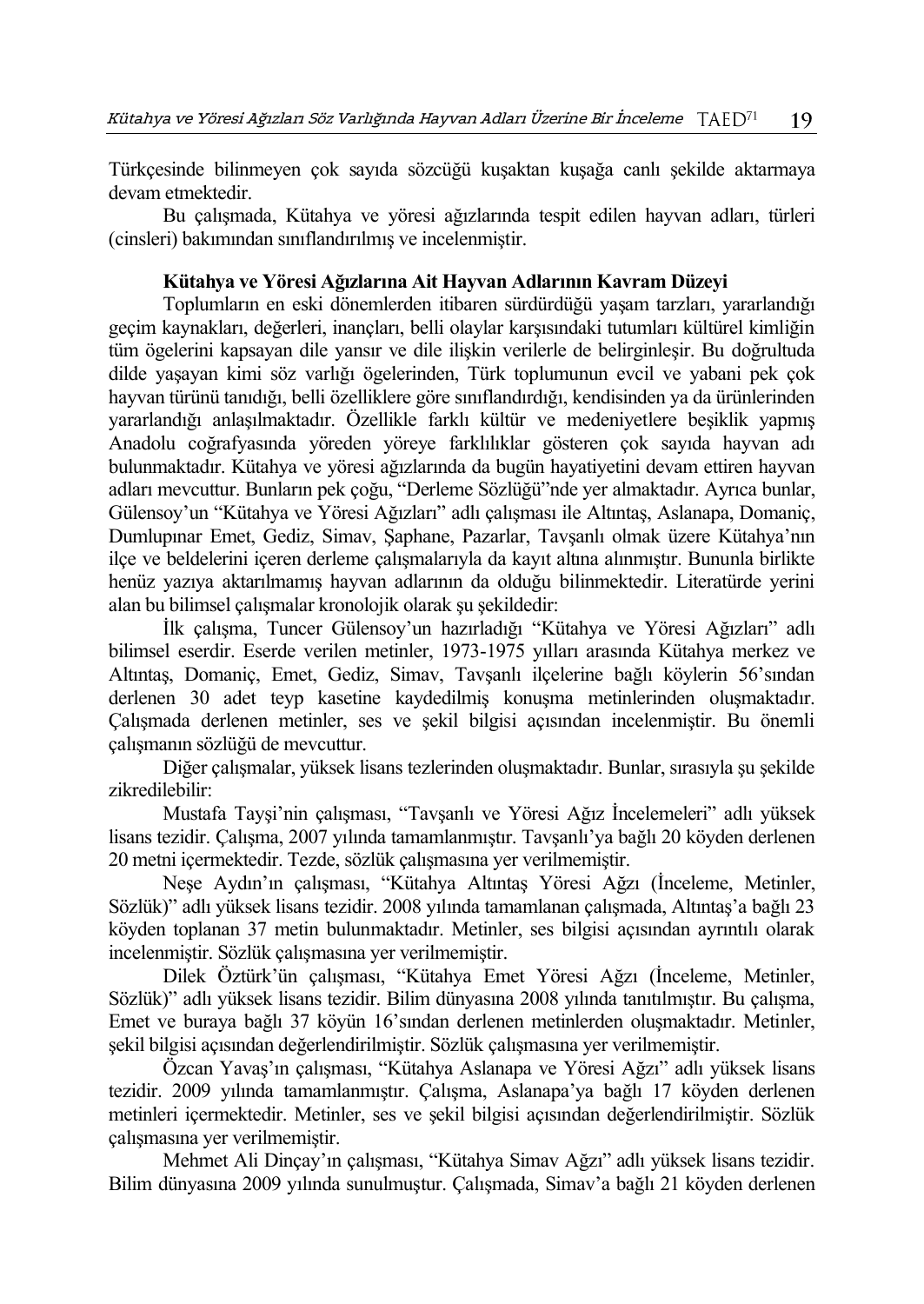24 metin bulunmaktadır. Metinler, ses ve şekil bilgisi açısından incelenmiştir. Tezde, sözlük çalışmasına yer verilmiştir.

Seçil Biber'in 2010 yılında tamamladığı "Kütahya Gediz ve Yöresi Ağzı" adlı yüksek lisans tezidir. Çalışma, Gediz'e bağlı 15 köyden derlenen 15 metinden müteşekkildir. Metinlerin ses ve şekil bilgisi açısından incelenmesi yapılmıştır. Detaylı olmamakla birlikte sözlük çalışmasına yer verilmiştir.

Beytullah Bekar'ın çalışması, "Kütahya Domaniç Ağzı" adlı yüksek lisans tezidir. Tez, 2011 yılında literatürde yerini almıştır. Bu çalışmada, Domaniç'e bağlı 21 köyden 26 metin derlenmiştir. Metinler, diğer tezlerde olduğu gibi çeviri yazıya aktarılmış, ses ve şekil bilgisi bakımından da incelenmiştir. Ayrıca tezde sözlük çalışmasına da yer verilmiştir.

Ali Yumurtacı'nın çalışması, 2012 yılında tamamlanan "Kütahya Pazarlar Ağzı" adlı yüksek lisans tezidir. Çalışmada, Pazarlar ve bu ilçeye bağlı 8 köyden derlenen 22 metin bulunmaktadır. Metinler, ses ve şekil bilgisi açısından değerlendirilmiştir. Sözlük çalışmasına da yer verilmiştir.

Fatma Ekici'nin çalışması, "Kütahya Dumlupınar ve Yöresi Ağzı" adlı yüksek lisans tezidir. 2019 yılında tamamlanmıştır. Dumlupınar'a bağlı bulunan 10 köyden yapılan derlemede 17 metin bulunmaktadır. Metinler, ses ve şekil bilgisi bakımından incelenmiştir. Tezde sözlük çalışmasına yer verilmiştir.

Elvan Maral Demirci'nin çalışması, "Kütahya ve Şaphane Ağzı" adlı yüksek lisans tezidir. Bilim dünyasına 2019 yılında tanıtılmıştır. Çalışma, Şaphane ve buraya bağlı 9 köyden derlenen 33 metni içermektedir. Bölgenin ağız özellikleri, derlenen metinler üzerinden ses ve şekil bilgisi bakımından incelenmiştir. Sözlük çalışmasına da yer verilmiştir.

Alanla ilgili yazılı ve sözlü kaynaklar üzerinde yapılan taramalar sonucunda anılan Kütahya ve yöresine ait hayvan adlarıyla ilgili yapılan sınıflandırma şu şekildedir:

## **1. Kuşlarla İlgili Adlar**

### **Kuş**

Kuş, "Yumurtlayan omurgalılardan, akciğerli, sıcakkanlı, vücudu tüylerle örtülü, gagalı, iki ayaklı, iki kanatlı uçucu hayvanların ortak adı"dır (TS 2011: 1542). ET'den itibaren mevcut olan kuş sözcüğü, DLT'de kuş "kuşun genel adı. Bunlardan bazıları özel ad alır." (Ercilasun-Akkoyunlu 2016: 144) şeklinde açıklanır. Türkiye Türkçesi ağızlarında yaygın olarak bu familyaya guş denir. Bunun dışında erkek kuşa babaç adı verilir. Kütahya ve yöresi ağızlarında kuş için *guş* ve *kuş* adları kullanılır.

ġuş "Kuş" (-Kü.) (Gülensoy 1988: 161); (Kozluca köyü \*Domaniç -Kü.) (Bekar 2011: 245); (Naşa \*Simav -Kü.) (Dinçay 2009: 204).

ķuş "Kuş" (Karacahisar köyü \*Kuşu kasabası -Kü.) (Gülensoy 1988: 197).

## **Ağaçkakan**

Ağaçkakan, "Serçegillerden, gagasıyla ağaçları oyabilen ve ağaç kurtlarını yiyerek beslenen, uzun gagalı kuş (Picus)"tur (TS 2011: 37). Türkiye Türkçesi ağızlarında ağaçkakan için ağaç delen, ağaç gaganası, ağaş delen, tahtakellesi, taktakı adları kullanılmaktadır. Kütahya ve yöresi ağızlarında ise, bu kuşa ala kabak adı verilir.

ala kabak (I) "3. Ağaçkakan kuşu" (Hisar \*Tavşanlı -Kü.) (DS 2009: 189).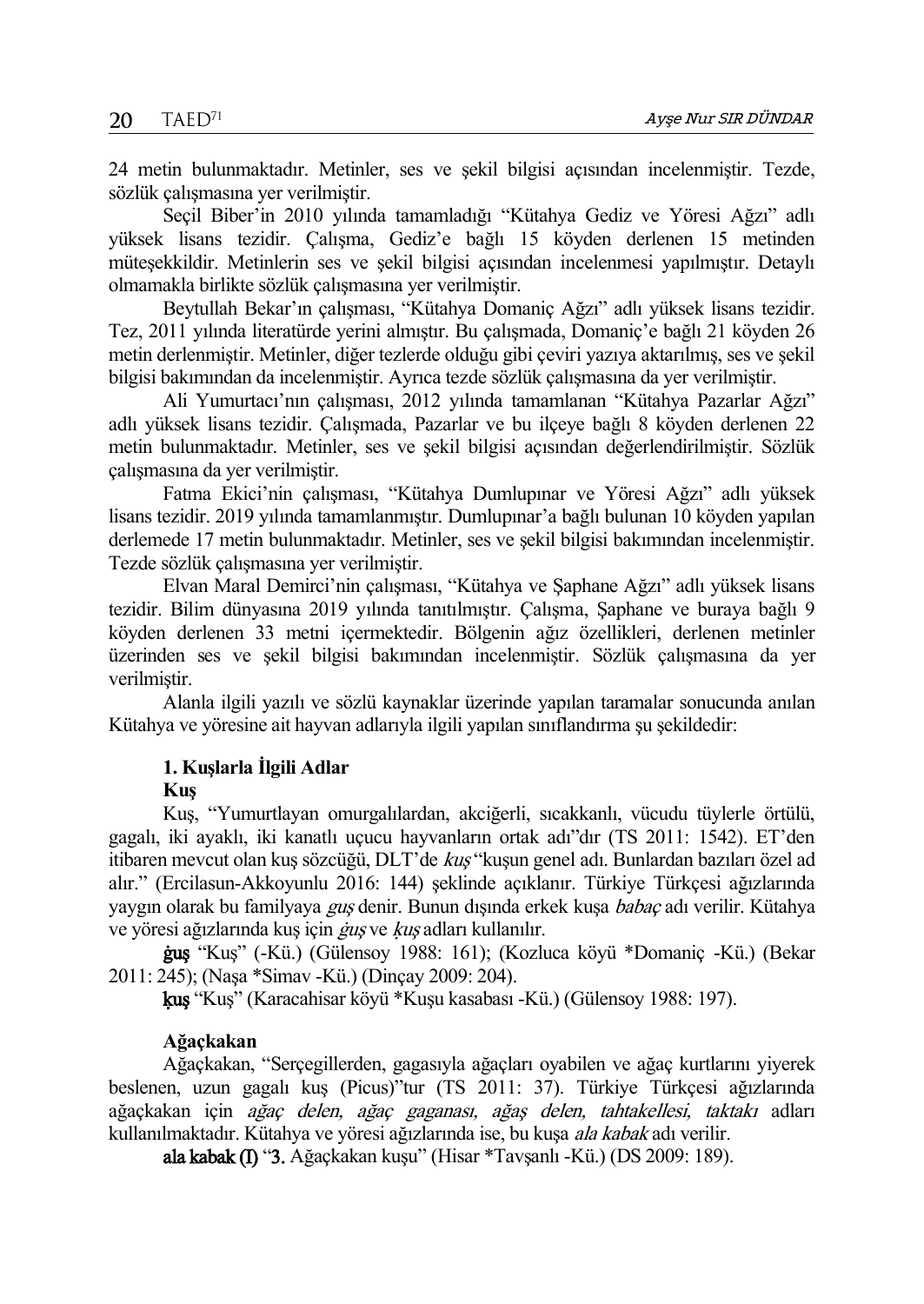### **Angut**

Angut, "Ördekgillerden, tüyleri kiremit renginde, evcilleştirilebilen bir yaban kuşu (Casarca ferruginea)"dur (TS 2011: 125). DLT'de aŋut "Ördeğe benzer kırmızı renkte kuştur." (Ercilasun-Akkoyunlu, 206: 45) şeklinde geçer. Türkiye Türkçesi ağızlarında angut için aggıt, agıt, anıt, ânk gibi adlar kullanılır. Kütahya ve yöresi ağızlarında ise, uzun boğazlı bu ördeğe ankut adı verilir.

[ankut (I) -2] "Ördekten daha iri, kiremit renkli bir çeşit kuş, angıt" (-Kü.) (DS 2009: 265).

DS'nde kayıtlı olmadığı hâlde Kütahya merkez ağzında angutun *ankıt<sup>l</sup>* şeklinde adlandırıldığı tespit edilmiştir.

### **Arı Kuşu**

Arı kuşu, "Arı kuşugillerden, Güney Avrupa, Kuzey Afrika, Orta Asya'da az ağaçlıklı, açık yerlerde yaşayan, sırtı sarı, karnı mavimsi yeşil bir kuş (Merops apiaster)"tur (TS 2011: 149). Bal arılarını yiyerek beslendiği için bu kuşa arı kuşu adı verilmiştir. Türkiye Türkçesi ağızlarında bu kuş; *arıcıl, arı kıran, aru kuşu* adlarıyla bilinir. Kütahya ve yöresi ağızlarında serçeden az büyük olan bu kuş türüne aru kuşu denir.

aru kuşu "Bal arılarını yiyerek geçinen, serçeden az büyük, türlü renkli, bağ bozumu zamanı gelen kuş" (Yenice \*Emet -Kü.) (DS 2009: 318).

### **Bıldırcın**

Bıldırcın, "Tavukgillerden, boz renkli, benekli, yurdumuzda en çok sonbaharda eti için avlanan, etinden ve yumurtasından yararlanılan göçebe kuş (Coturnix)'tur ([TS,](http://tdk.gov.tr/icerik/diger-icerikler/tumsozlukler) 2011: 328). Kâşgarlı, sözcüğü budursın "bıldırcın" (Ercilasun-Akkoyunlu 2016: 224) şeklinde kaydetmiştir. Türkiye Türkçesi ağızlarında *bıldırcın* için *bildircin, bildirçin* adları kullanılır. Kütahya ve yöresi ağızlarında ise, sözcüğün ünlü incelmesi sonucunda bildircin şeklinde kullanıldığı görülür.

bildircin "Bıldırcın" (Selkisaray köyü \*Dumlupınar -Kü.) (Ekici 2019: 218).

### **Güvercin**

 $\overline{a}$ 

Güvercin, "Güvercingillerden, hızlı ve uzun zaman uçabilen, kısa vücutlu, sık tüylü, evcilleşmiş birçok türü bulunan, yemle beslenen bir tür kuş (Columba)"tur (TS 2011: 1013). ET'de kögürçgün  $\sim$  kögürçkän  $\sim$  kögürçün "güvercin" şeklinde geçmektedir. DLT'de bu sözcük için kögürçkün "güvercin" (Ercilasun-Akkoyunlu 2016: 521) adı mevcuttur. Türkiye Türkçesi ağızlarında güvercine gövercin, göğercin, göverçin adları verilir. Kütahya ve yöresi ağızlarında, /ü/ ünlüsünün genişlemesi sonucunda sözcük gövercin şeklini almıştır. Bu kullanım, halk arasında oldukça yaygındır.

gövercin "Güvercin" (\*Köprüören -Kü.) (Gülensoy 1988: 175); (Eymir köyü \*Altıntaş -Kü.) (Aydın 2008: 102).

DS'nde Kütahya ve yöresi için kayıtlı olmamasına rağmen sözcüğün *göğercin<sup>2</sup>* kullanımı da mevcuttur.

<sup>1</sup> MDD: Kütahya merkez ağzında kullanılan bu hayvan adını babam Süleyman Sır'dan (Doğum yeri: Kütahya, Doğum tarihi: 1943, Tahsil durumu: Lisans, Meslek: İnşaat Mühendisi) dinledim.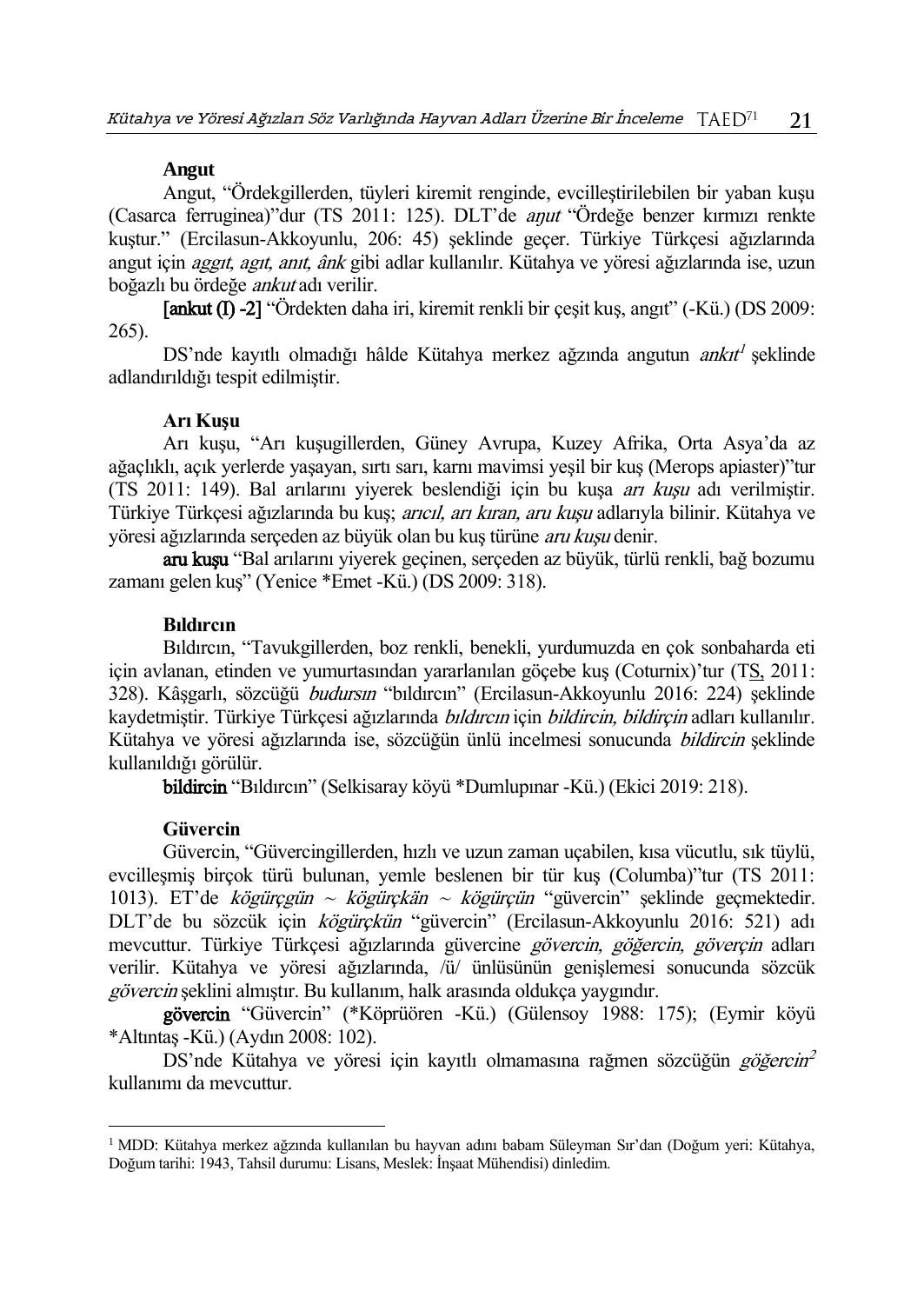### **Karakuş**

Karakuş, "Kartal türünden kuşlara verilen ad"dır (TS 2011: 1339). Tietze (2018: 125), sözcüğün ET'den itibaren kara kuş "kartal" şeklinde kullanıldığını belirtir. DLT'de kara kuş "tavşancıl" (Ercilasun-Akkoyunlu 2016: 144) olarak kayıtlıdır. Türkiye Türkçesi ağızlarında bu sözcük, karakuş "1. kartal 2. çaylak" şeklinde geçer. Kütahya ve yöresi ağızlarında bu kartal türü için ön seste tonlulaşma sonucu *garağus* sözcüğü kullanılmaktadır.

ġaraġuş "Karakuş, kartal türünden kuşlara verilen ad" (-Kü.) (Gülensoy 1988: 158).

### **Karga**

Karga, "Kanatları geniş, tüyleri kara renkte, tarla ve bahçelere çok zarar veren kuş (Corvus)'tur (TS 2011: 1326). DLT'de karga "karga" şeklinde kayıtlı olan sözcük, karga karısın kim bilir kişi alasın kim tapar "Karganın ihtiyarını gencini kim ayırt edebilir. Aynı şekilde insanın içini kim bilebilir." (Ercilasun-Akkoyunlu 2016: 184) atasözüyle örneklendirilmiştir. Türkiye Türkçesi ağızlarında olduğu gibi Kütahya ve yöresi ağızlarında da karga için yaygın olarak kullanılan sözcük *garga'*dır. Ayrıca karganın çok renkli olanına alaca karga adı verilir.

alaca karga "3. Çok renkli bir çeşit karga" (Yenice \*Emet -Kü.) (DS 2009: 177). ġarġa "Karga" (Çeltik köyü \*Gediz -Kü.) (Biber 2010: 109).

## **Keklik**

Keklik, "Güvercin büyüklüğünde, eti için avlanan, tüyü boz, ayakları ve gagası kırmızı renkte bir kuş (Perdrix)"tur (TS 2011: 1379). ET'de käkälik "keklik" şeklinde kullanılır. DLT'de keklik "keklik" (Ercilasun-Akkoyunlu 2016: 209) olarak kayıtlıdır. Türkiye Türkçesi ağızlarında kekliğe kehlih, kehylih, tülek adları verilmiştir. Kütahya ve yöresi ağızlarında keklik için cobver, keklig ve tülek adları kullanılır.

cobver "Keklik" (Musaköy \*Aslanapa -Kü.) (Yaşar 2009: 122).

keklig "Keklik" (Kuşu Kasabası \*Simav -Kü.) (Dinçay 2009: 240).

tülek (III) "1. Genellikle bir yaşındaki keklik" (Şaphane \*Gediz -Kü.); 3. Yaşlı, kart keklik" (-Kü.) (DS 2009: 4009).

### **Saksağan**

 $\overline{a}$ 

Saksağan, "Kargagillerden, karnı beyaz, kanatları ve kuyruğu kül rengi diğer yerleri parlak, kara, uzun kuyruklu kuş, alacakarga, alakarga (Pica pica)"dır. (TS 2011: 2015). ET ve OT'de saģīzģan "saksağan" (Gülensoy 2007: 720) seklinde geçer. Türkiye Türkçesi ağızlarında bu kusa sasak da denir. Kütahya ve yöresi ağızlarında ise, alâca saksahan, saksahan adları verilir.

alâca saķsaħan "Alaca saksağan" (-Kü.) (Gülensoy 1988: 175). saķsaħan "Saksağan" (Kütahya ve yöresi) (Gülensoy 1988: 175).

<sup>2</sup> MDD: Kütahya merkez ağzı ile ilgili bu hayvan adını annem Semiha Sır'dan (Doğum yeri: Kütahya, Doğum tarihi: 1948, Tahsil durumu: Ortaokul, Meslek: Yazı ve Hesap Makinası Teknisyeni) dinledim.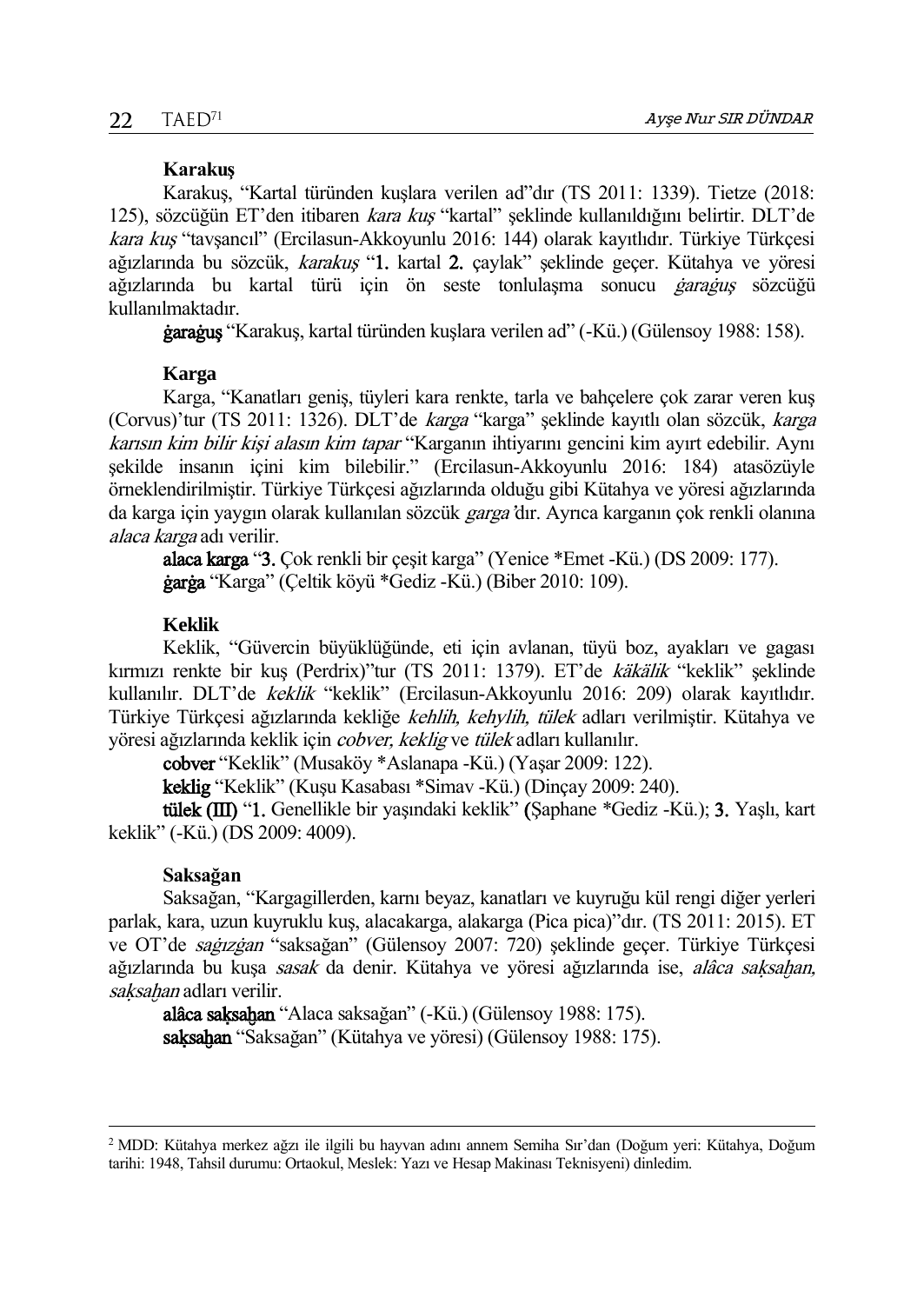## **Yarasa**

Yarasa, "Ön ayakları perdeli kanat biçiminde gelişmiş, vücudu yumuşak sık kıllarla kaplı, iskeletleri hafif yapılı, uçabilen memeli hayvan (Vespertilio)"dır (TS 2011: 2534). DLT'de aya yersgü "yarasa (Vespertilio)" şeklinde geçer. Ayrıca bu sözcük için; "Bazıları bunu yarışa diye adlandırır." (Ercilasun-Akkoyunlu 2016: 526) açıklaması yapılır. Türkiye Türkçesi ağızlarında bu kuşa, yârese, yelese, yelemse denir. Kütahya ve yöresi ağızlarında yarasaya akşamcık kuşu adı verilir.

akşamcık kuşu "Yarasa" (Domaniç \*Tavşanlı -Kü.) (DS 2009: 162).

Kütahya ve yöresi ağızlarında kuş ve kuş türlerini içeren adlarla ilgili tablo aşağıda verilmiştir:

| Kus | Aĕackakan     | Aneut       | An Kusu  | <b>Bildirein</b> | Güvercin                 |
|-----|---------------|-------------|----------|------------------|--------------------------|
| kus | ala kabak (I) | ankut $(1)$ | aru kusu | bildircin        | $\cdot\cdot$<br>gogercin |
| guş |               | ankit       |          |                  | govercin                 |

| <b>Karakus</b> | Karga       | Keklik      | Saksağan       | Yarasa        |
|----------------|-------------|-------------|----------------|---------------|
| garagus        | alaca karga | cobver      | alâca saksahan | aksamcık kusu |
|                | garga       | keklig      | saksahan       |               |
|                |             | tülek (III) |                |               |

*Tablo 1a: Kuş ve Kuş Türleri ile İlgili Adlar*

# **2. Yük ve Binek Hayvanları ile İlgili Adlar**

### **At**

At, "Binme, yük çekme, taşıma vb. hizmetlerde kullanılan, tek tırnaklı hayvan"dır (TS 2011: 178). Eski çağlarda yaşamın ayrılmaz bir parçası hâline gelmiş, Türk'le özdeşmiştir. Toplumsal ve ekonomik hayatta da ayrıcalıklı yerini daima korumuştur. Kâşgarlı Mahmut'a göre, "At, Türk'ün kanadıdır." (Ercilasun-Akkoyunlu, 2014: 23). Türkiye Türkçesi ağızlarında dişi ata; *gısrağ, göyük, kölük*; erkek ata *aygur, iğdiç, mortonoz* adları verilir. Kütahya ve yöresi ağızlarında at için *a', bēgir, gölük, evey, hayvan, koman ve yüğrük* adları kullanılmaktadır. Taya celep, güre ve kulun adları verilir.

a' "At" (Kütahya ve yöresi) (Gülensoy 1988: 218).

bēgir "Beygir, at" (Küçükaslıhanlar Köyü \*Dumlupınar -Kü.) (Ekici 2019: 235).

celep  $(II)$  "1. Bir yaşını aşmış dişi tay"  $(-K\ddot{u})$   $(DS 2009: 877)$ .

evey "Alacık taşıyan beygir" (Kütahya ve yöresi) (Gülensoy 1988: 141).

gölük (I) "1. At, eşek, beygir, katır vb. yük taşıyan ve binilen hayvan" (Virancık \*Emet, \*Gediz -Kü.) (DS 2009: 2145).

güre "2. Bir yaşından üç yaşına kadar olan taylara verilen ad" (Kızılcaören -Kü.) (DS 2009: 2234).

hayvan "At" (Akçaalan \*Gediz -Kü.) (Gülensoy 1988: 218); (Çitgöl köyü \*Simav - Kü.) (Gülensoy 1988: 208); (Bükerler köyü \*Domaniç -Kü.) (Bekar 2011: 203).

koman (II) "Üç yaşında ve doğurmamış kısrak" (-Kü.) (DS 2009: 2914).

kulun [kuli, kuluk] "Yeni doğmuş at yavrusu, tay" (Gediz -Kü.) (DS 2009: 4573).

yüğrük (II) [yürük (II) -1, 2; yüvrük (II) -1, 2] "1. İyi yürüyen, koşan (at vb. için)" (Köprüören \*Tavşanlı -Kü.) (DS 2009: 4328).

*Tablo 1b: Kuş ve Kuş Türleri ile İlgili Adlar*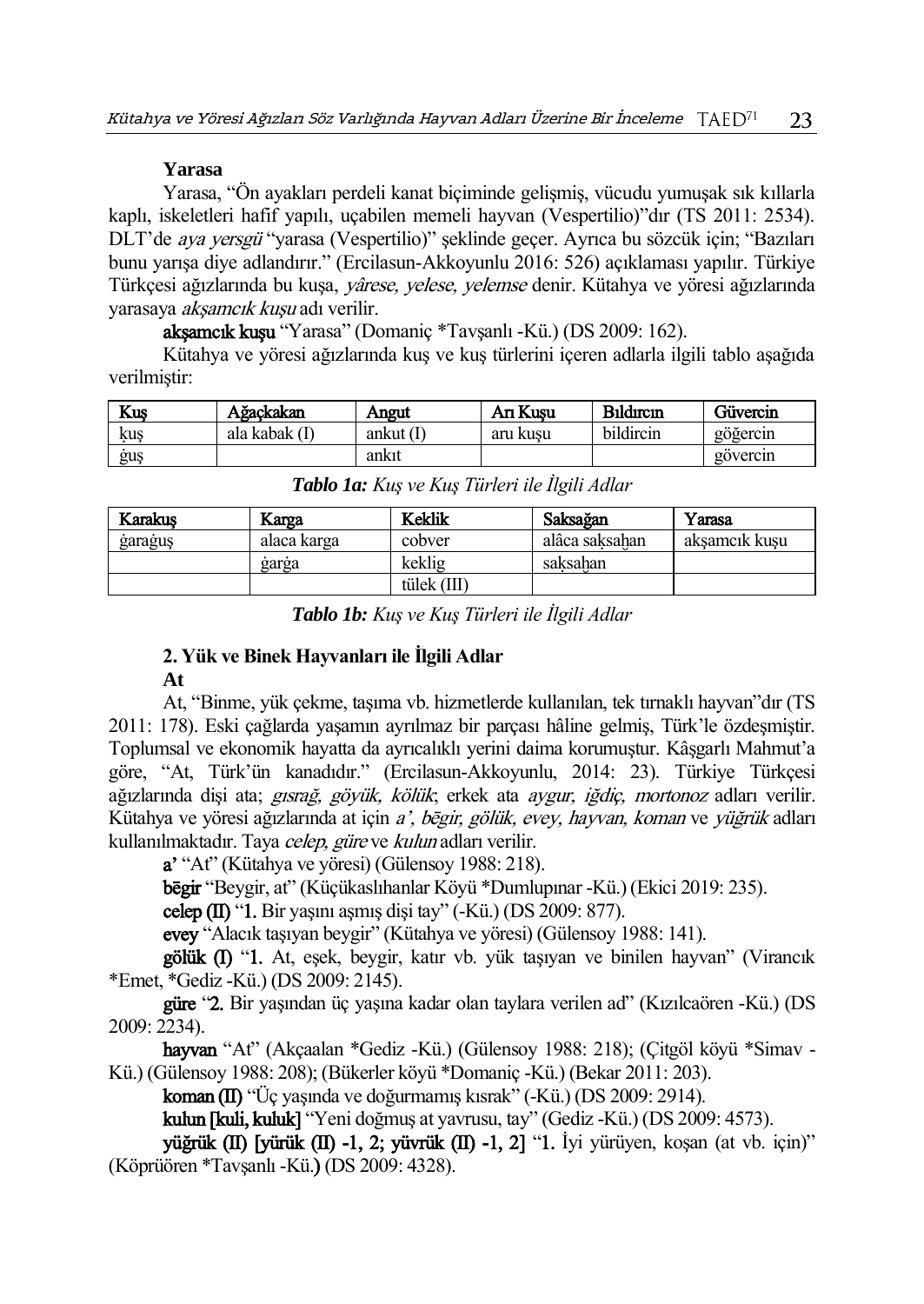### **Deve**

Deve, "Geviş getiren memelilerden, boynu uzun, sırtında bir veya iki hörgücü olan, yük taşımakta kullanılan hayvan (Camelus)"dır (TS 2011: 645). Eski Uygurcada sözcük, teve "deve" şeklinde kullanılmıştır. DLT'de tewe, tewi ve teve "deve" şeklinde geçer (Ercilasun-Akkoyunlu, 2017: 404). Türkiye Türkçesi ağızlarında deveye *düve, tüve* ve tüve adları verilir. Kütahya ve yöresi ağızlarında ise, uzun yola dayanıklı bu hayvan için mocuk adı kullanılmaktadır.

mocuk (I) "1. Deve yavrusu" (İnköy \*Alayunt -Kü.) (DS 2009: 3207).

### **Eşek**

Eşek, "Atgillerden, uzun kulaklı binek ve hizmet hayvanı, merkep, karakaçan, uzun kulaklı (Equus asinus)" (TS 2011: 823) şeklinde tanımlanır. Clauson (1972: 260), eşek sözcüğünün ET'de eşgek "eşek" şeklinde kullanıldığını belirtir. Türkiye Türkçesi ağızlarında sözcüğün essek seklinde kullanımı yaygındır. Kütahya ve yöresi ağızlarında esek için esseK. gölük ve merkeP seklinde adlar kullanılır. Eseğin yavrusuna da *pilo* denir.

eşşeK "Eşek" (Güney köy \*Domaniç -Kü.) (Bekar 2011: 192).

gölük (I) "At, eşek, beygir, katır vb. yük taşıyan ve binilen hayvan" (Virancık \*Emet, \*Gediz -Kü.) (DS 2009: 2145).

merkeP "Eşek" (Beyce kasabası, Güneyköy \*Simav -Kü.) (Dinçay 2009: 144, 153). pilo "Eşek yavrusu" (Saka -Kü.) (DS 2009: 3455).

## **Katır**

Katır, "Atgillerden, kısrak ile erkek eşeğin çiftleşmesinden doğan melez hayvan"dır (TS 2011: 1351). Gülensoy (2007: 476), sözcüğün OT'de ķatır olarak geçtiğini belirtir. Türkiye Türkçesi ağızlarında katır için katır ve gatır adları kullanılmaktadır. Kütahya ve yöresi ağızlarında katıra *gatır* adı verilir.

ġatır "Katır" (Akşinik köyü \*Pazarlar -Kü.) (Yumurtacı 2012: 91).

Kütahya ve yöresi ağızlarında kullanılan yük ve binek hayvanları ile ilgili adlar aşağıdaki tabloda verilmiştir:

| At           | Deve        | Eşek   | Katır |
|--------------|-------------|--------|-------|
| $a^{\prime}$ | $mocuk$ (I) | eşşeK  | gatır |
| bēgir        |             | gölük  |       |
| celep $(II)$ |             | merkeP |       |
| evey         |             | pilo   |       |
| gölük        |             |        |       |
| güre         |             |        |       |
| hayvan       |             |        |       |
| koman (II)   |             |        |       |
| kulun        |             |        |       |
| yüğrük (II)  |             |        |       |

*Tablo 2: Yük ve Binek Hayvanları ile İlgili Adlar*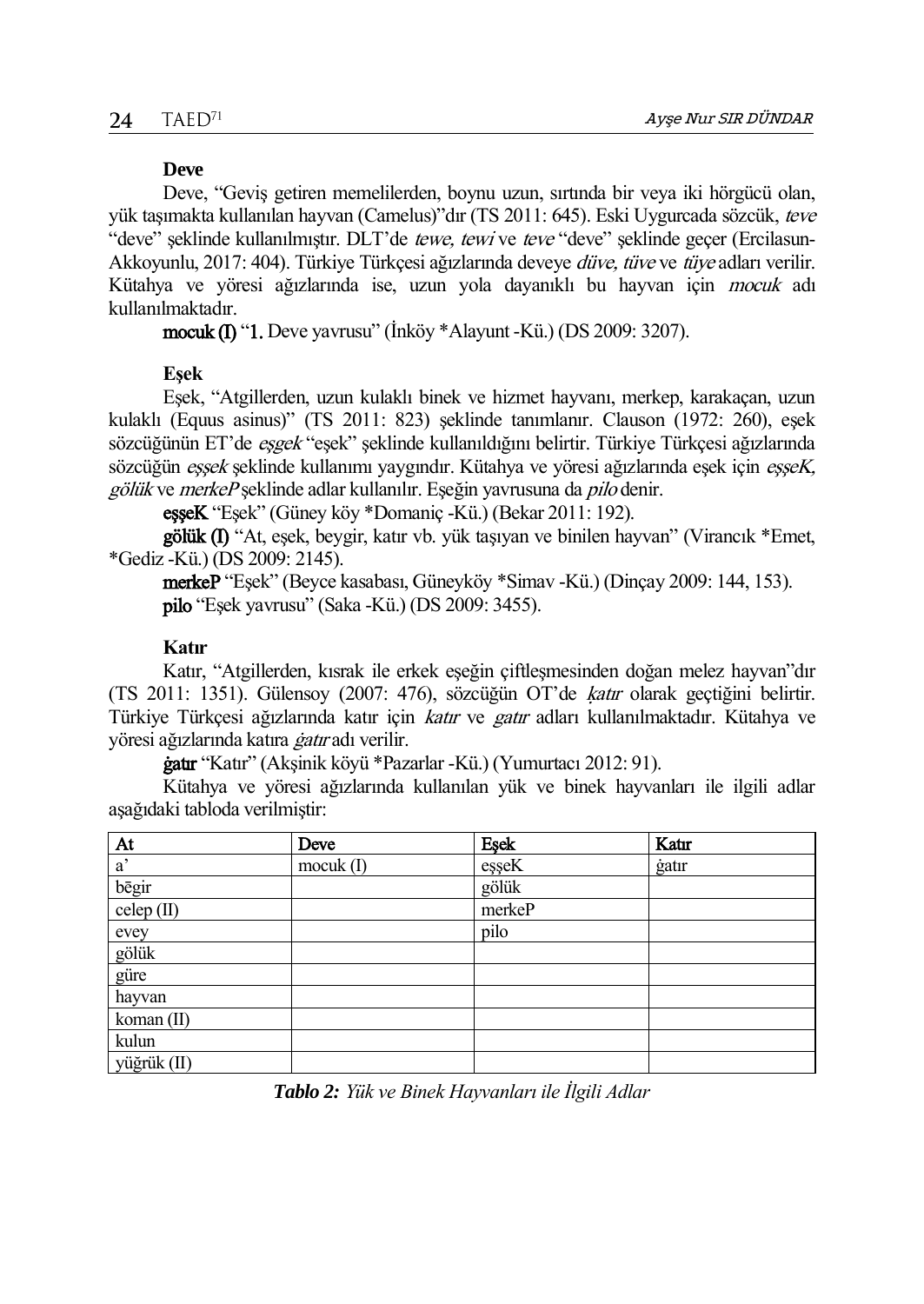# **3. Besi Hayvanları ile İlgili Adlar 3.1. Büyükbaş Besi Hayvanları ile İlgili Adlar**

### **Boğa**

Boğa, "Damızlık erkek sığır"dır (TS 2011: 370). Çift parmaklılar (Artiodactyla) takımının boynuzlugiller (Bovidae) familyasından olup dişisine inek adı verilir [\(http://tdk.gov.t/icerik/diger-icerikler/tumsozlukler](http://tdk.gov.t/icerik/diger-icerikler/tumsozlukler)). Gülensoy (2007: 154), boğa sözcüğünün ET'de būka "boğa" seklinde kullanıldığını belirtir. DLT'de sözcük, buka "ineğin erkeği" (Ercilasun-Akkoyunlu 2016: 445) şeklinde geçer. Türkiye Türkçesi ağızlarında boğa için boa, buğa ve balya adları kullanılır. Kütahya ve yöresi ağızlarında boğaya kele adı verilir.

kele (III) "Boğa" (\*Tavşanlı, Tepecik -Kü.) (DS 2009: 2726).

## **İnek**

İnek, "Dişi sığır"dır (TS 2011: 1192). ET (Uyg.)'de iŋäk "inek" şeklinde geçer (Gülensoy 2007: 436). Kâşgarlı, ingek sözcüğünün "inek" anlamında kullanıldığını Oğuzların dişi kaplumbağaya da ingek (Ercilasun-Akkoyunlu 2016: 54) adını verdiklerini kaydeder. Türkiye Türkçesi ağızlarında ineğe inak ve ineg de denir. Kütahya ve yöresi ağızlarında inek için inek adı kullanılır. Yeni doğan ana sütüyle beslenen inek yavrusuna da buzağı adı verilir. Kütahya ve yöresi ağızlarında buzağıya buzak ve tarpuna denir.

[buzak] "Buzağı" (Kükürt -Kü.) (DS 2009: 674).

tarpuna "İnek ve manda yavrusu" (Kütahya ve köyleri) (DS 2009: 3837).

DS'nde kayıtlı olmadığı halde Kütahya merkez ağzında buzağının *bıza*<sup>3</sup> şeklinde adlandırıldığı tespit edilmiştir.

# **Manda**

 $\overline{a}$ 

Manda, "Geviş getirenlerden, derisinin rengi siyaha yakın, uzun seyrek kıllı bir hayvan (Buffelus)"dır (TS 2011: 1619). Su sığırı olarak da bilinir. Türkiye Türkçesi ağızlarında manda için genellikle *camız, gömüs* ve *dombay* adları kullanılır. Disi mandaya; dombay ineği, domminek ve kömüş ineği denir. Kütahya ve yöresi ağızlarında mandaya camız, dombay, dombey, donbay, donbey, kömüş adları verilir. Bu adlardan en yaygın olanları dombey ve donbey'dir. Ayrıca Kütahya merkez ağzında dombey gibi yatmak, dombey gibi yatıp durmak "(Tembel kişiler için) manda gibi yatmak"<sup>4</sup> deyimleri kullanılır. Mandanın yavrusuna da malak ve manço adları verilir. Bazı yörelerde bu sözcük, buzağı "yeni doğmuş, ana sütüyle beslenen sığır yavrusu" için de kullanılır.

camız "Manda" (Kızılca köyü \*Dumlupınar -Kü.) (Ekici 2019: 201).

dombay (I) [dombey (I), donbay (I)] "Manda" (-Kü.) (DS 2009: 1551).

dombey (I) "Manda" (-Kü.) (Gülensoy 1988: 148); (Esenköy \*Aslanapa -Kü.) (Yavaş 2009: 113).

donbay (I) [dombay] "Manda" (\*Tavşanlı, \*Altıntaş, -Kü.) (DS 2009: 4489).

<sup>3</sup> MDD: Kütahya merkez ağzında kullanılan bu hayvan adı, Hatice Arslan'dan (Doğum yeri: Kütahya, Doğum tarihi: 1957, Tahsil durumu: İlkokul, Meslek: Ev Hanımı) dinledim.

<sup>4</sup> MDD: Kütahya merkez ağzında kullanılan bu deyimi Ummahan Alpertürk'ten (Doğum yeri: Kütahya, Doğum tarihi: 1967, Tahsil durumu: Lise, Meslek: Ev Hanımı) dinledim.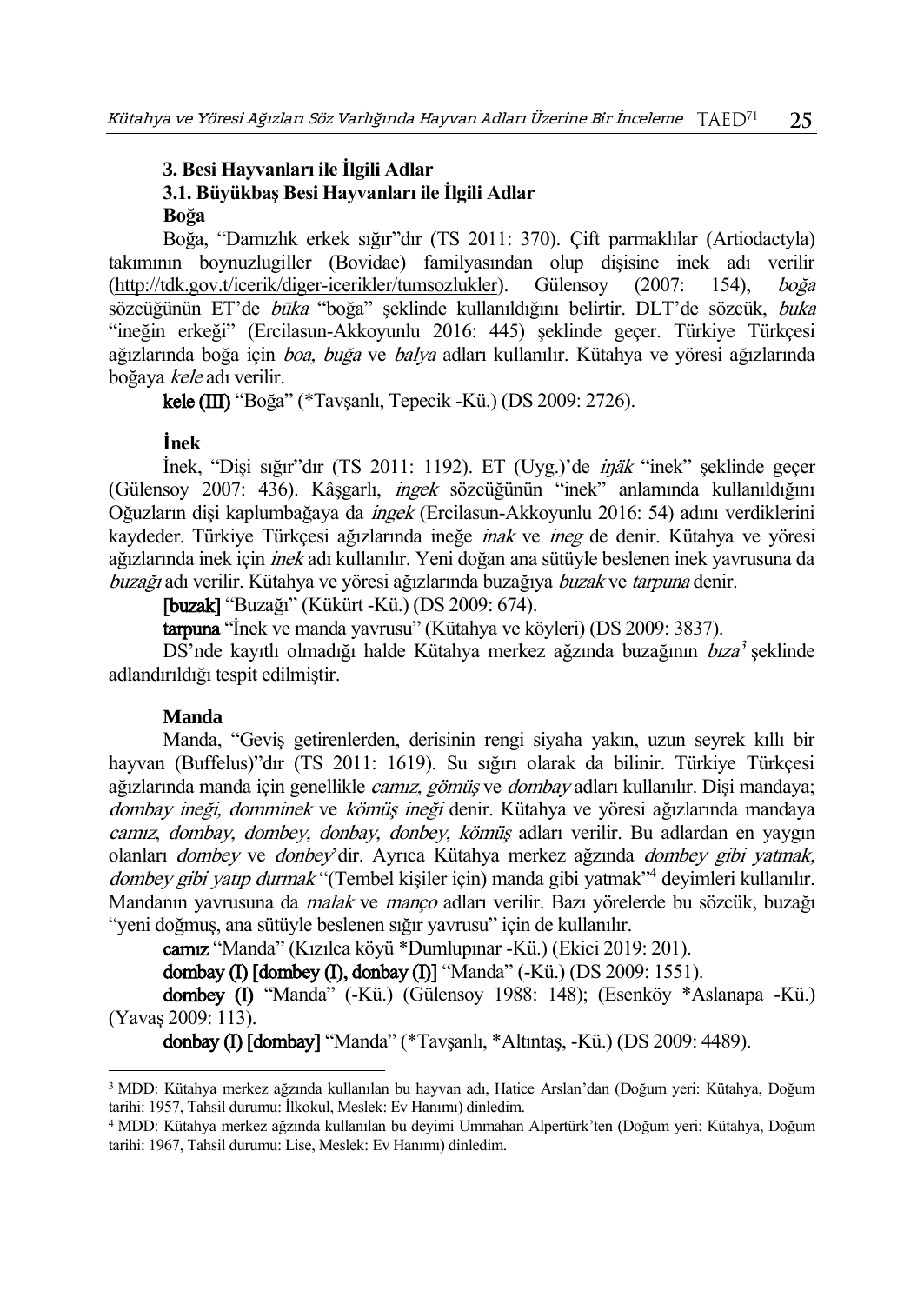donbey "Manda" (Kızılca köyü \*Dumlupınar, -Kü.) (Ekici 2019: 201). kömüş "Manda" (Seydiömer -Kü.) (DS 2009: 2958).

malak (I) [malah (II) -2] "2. Manda yavrusu" (Hisarcık, Yenice \*Emet -Kü.) (DS 2009: 3108).

manço "Manda yavrusu" (Saka -Kü.) (DS 2009: 3120).

**Sığır** 

Sığır, "Geviş getirenlerden, boynuzlu büyükbaş evcil hayvanların genel adı"dır (TS 2011: 2090). DLT'de sözcük, sığır "sığır" ve suw sığır "camız, su sığırı" (Ercilasun-Akkoyunlu 2016: 156) şeklinde kayıtlıdır. Türkiye Türkçesi ağızlarında sığır için sır, sîr ve sıır adları kullanılır. Kütahya ve yöresi ağızlarında sözcüğün sıır şeklinde kullanımı yaygındır. Düveye de düğe denilmektedir.

düğe "Boğaya gelmemiş iki üç yaşında dişi dana, düve" (-Kü.) (DS 2009: 1619).

sıır "Sığır" (Katamuratlar \*Şaphane -Kü.) (Demirci 2019: 117).

Kütahya ve yöresi ağızlarında büyükbaş besi hayvanları için kullanılan adlar aşağıdaki tabloda verilmiştir:

| Boğa       | İnek    | Manda          | Sığır       |
|------------|---------|----------------|-------------|
| kele (III) | buzak   | camiz          | düğe        |
|            | tarpuna | dombay (I)     | <b>S11r</b> |
|            | biza    | dombey (I)     |             |
|            |         | donbay (I)     |             |
|            |         | donbey         |             |
|            |         | kömüş          |             |
|            |         | $m$ alak $(I)$ |             |
|            |         | manço          |             |

*Tablo 3.1: Büyükbaş Besi Hayvanları ile İlgili Adlar*

## **3.2. Küçükbaş Besi Hayvanları ile İlgili Adlar Keçi**

Keçi, "Geviş getiren memelilerden, eti, sütü, derisi ve kılı için yetiştirilen hayvan (Capra hircus)"dır (TS 2011: 1375). Eski Uygurcada äçkü olarak tıp metinlerinde geçmektedir. DLT'de keçi [~eçkü] "keçi" şeklinde kayıtlıdır (Ercilasun-Akkoyunlu 2016: 64). Keçinin cinsiyetine, fizikî özelliklerine göre adları vardır. Erkek keçiye teke adı verilir. Keçinin yavruna oğlak denir. Caferoğlu (1968: 6), oğlak ile ogul/oğlan kelimesini ilişkilendirir ve insan ile hayvan soyunu birleşik unsur olarak görür. Türkiye Türkçesi ağızlarında keçiye; cebiç, cebiş, çebiç, çebiş ve geçi adları verilir. Kütahya ve yöresi ağızlarında keçi için *çepiş, çomuk, deke, erkeç, ergeç, filik, gart, geçi, kıdık, öveç, seyis,* sündük, üveç adları kullanılır. Keçinin yavrusuna da *çibi, çebiş* ve *çepiç* denir.

[cibi (I) -3] "Oğlak" (DS 2009: 1202).

[çebiş (I) -1] "Bir yaşındaki keçi yavrusu" (-Kü.) (DS 2009: 1099).

[çepiç (I) -1] "Bir yaşındaki keçi yavrusu" (-Kü.) (DS 2009: 1100).

çepiş "Bir yaşındaki dişi keçi" (Çakmak köyü \*Aslanapa -Kü.) (Yaşar, 2009:85).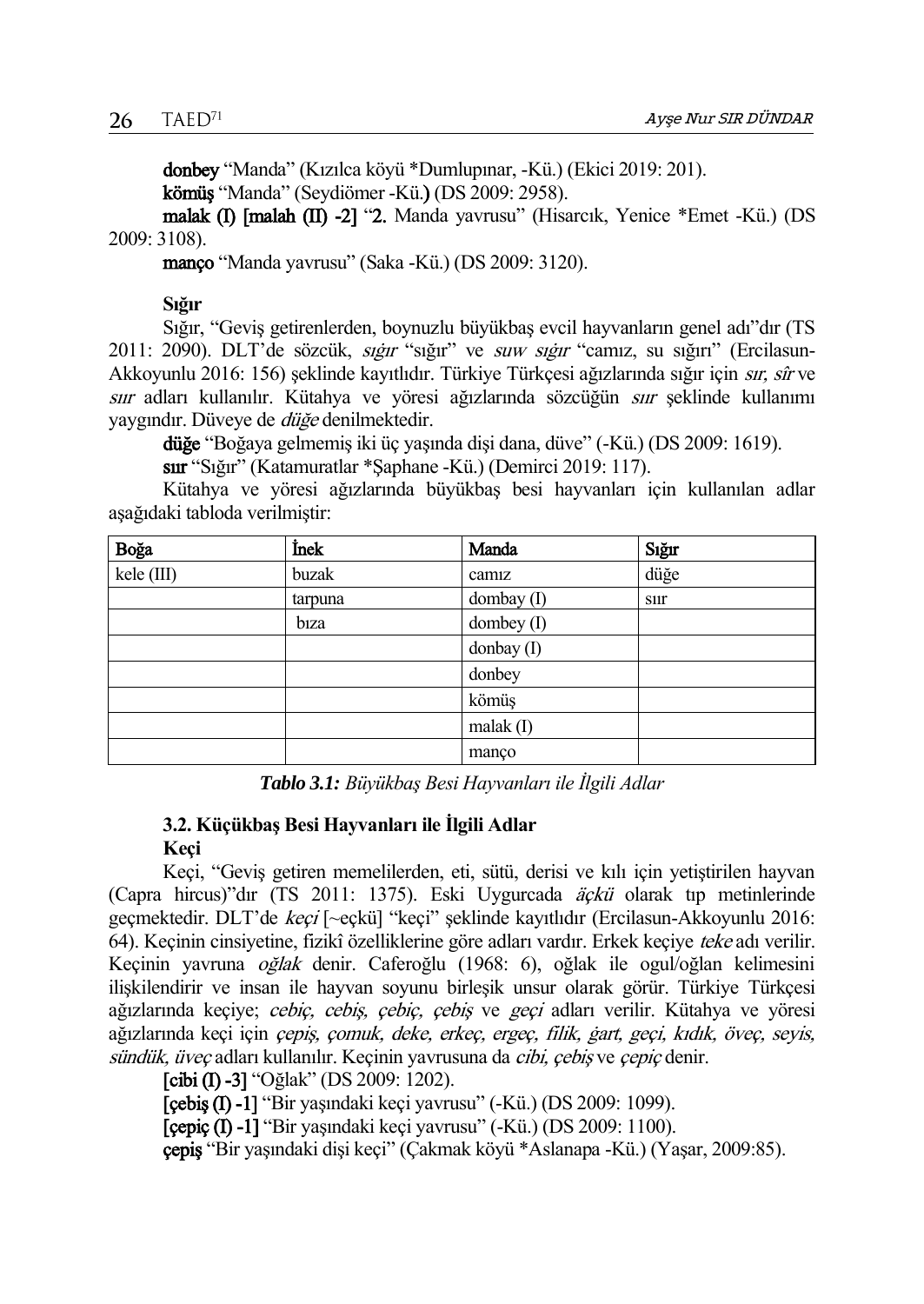[çomuk (I) -1] "Küçük kulaklı koyun veya keçi" (Hacı Mahmut \*Emet -Kü.) (DS 2009: 1267).

deke "Teke" (Kütahya ve yöresi) (Gülensoy 1988: 187).

[ergeç -1] "Üç ya da dört yaşlarında olan enenmiş erkek keçi" (Kızılcaören -Kü.) (DS 2009: 1774).

erkeç (I) [ergeç -1] "1. Üç ya da dört yaşlarında olan enenmiş erkek keçi" (Gazelyakup \*Tavşanlı, -Kü.) (DS 2009: 1774); (Çarşamba köyü \*Domaniç -Kü.) (Bekar 2011: 177).

filik (I) "1. Tiftik keçisi" (Eğrigöz \*Emet -Kü.) (DS 2009: 1865).

ġart "3-4 yaşında, enenmiş erkek koyun, keçi" (Sofular \*Pazarlar -Kü.) (Yumurtacı 2012: 82).

geçi "Keçi" (Bayramşah \*Aslanapa -Kü.) (Yavaş 2009: 77); (Eski Muhipler köyü \*Gediz -Kü.) (Biber 2010: 112); (Hıdırdıvan \*Simav -Kü.) (Dinçay 2009: 246).

kıdık (II) 2 "3. Keçi, koyun" (-Kü.) (DS 2009: 2787).

[öveç (III) -3] "1. Bir yaşından dört yaşına kadar erkek koyun, koç" (-Kü.) (DS 2009: 3316).

[öveç (III) -4] "3. Enenmiş erkek koyun ya da keçi" (Gazelyakup \*Tavşanlı, Üçüyük \*Altıntaş -Kü.) (DS 2009: 3316).

seyis "1. İki, üç yaşında enenmiş erkek keçi" (Üçüyük \*Altıntaş, Şaphane \*Gediz, Kızılcaören -Kü.) (DS 2009: 3599); "2. Erkek oğlak" (\*Simav ve yöresi -Kü.) (Dinçay 2009: 260).

sündük (III) "İnsana alışık oğlak, kuzu" (-Kü.) (DS 2009: 3715).

üveç [uveç] "2. 2-3 yaşında, burulmamış erkek koyun, keçi" (Kızılcaören -Kü.) (DS 2009: 4084).

### **Koyun**

Koyun, "Geviş getirenlerden, eti, sütü, yapağısı ve derisi için yetiştirilen evcil hayvan (Ovis aries)'dır (TS 2011: 1492). Eski Türklerde zenginlik aracı olarak kabul edilirdi. Türklerin inanç sistemlerinde de koyunun yeri oldukça önemlidir. Bugün Anadolu'da görülen bayramlarda, şölenlerde ve çeşitli kutlamalarda koyun kurban etme geleneği bu inanç sistemiyle ilgilidir. Clauson (1972: 631), koyun sözcüğünün ET'de koŋ şeklinde geçtiğini belirtir. Kâşgarlı'ya göre; "Türkler koyuna kōy, Argular kōn derler." (Ercilasun-Akkoyunlu 2016: 12).

Damızlık erkek koyuna koç adı verilir. ET'de koç şeklinde kullanılan sözcüğün DLT'de Oğuzca olduğu belirtilir. Aslı da, koçnar olarak verilir (Ercilasun-Akkoyunlu 2016: 141). Koyunun yavrusuna kuzu denir. ET'den itibaren kullanılan sözcük, DLT'de kozı (Ercilasun-Akkoyunlu 2016: 3) şeklinde geçmektedir. Ayrıca baklan kozı'ya "taze ve semiz kuzu" (Ercilasun-Akkoyunlu 2016: 192) denilmektedir. Türkiye Türkçesi ağızlarında koyunun cinsiyetine göre adlandırıldığı görülür. Yavrusu için de farklı adlar verilir. Türkiye Türkcesi ağızlarında koyun için *goyun, koyın, sişek, toklu* adları kullanılır. Kütahya ve yöresi ağızlarında koyuna, *ġoyun, ġuzu öveç, şişek dişi, toklu* denir. Ayrıca *ġart* adı, hem keçi hem de koyun için kullanılmaktadır. Koça da Ķoş adı verilir. Koyun rengine göre aķ ķoyun ve ġara ķoyun adlarını alır.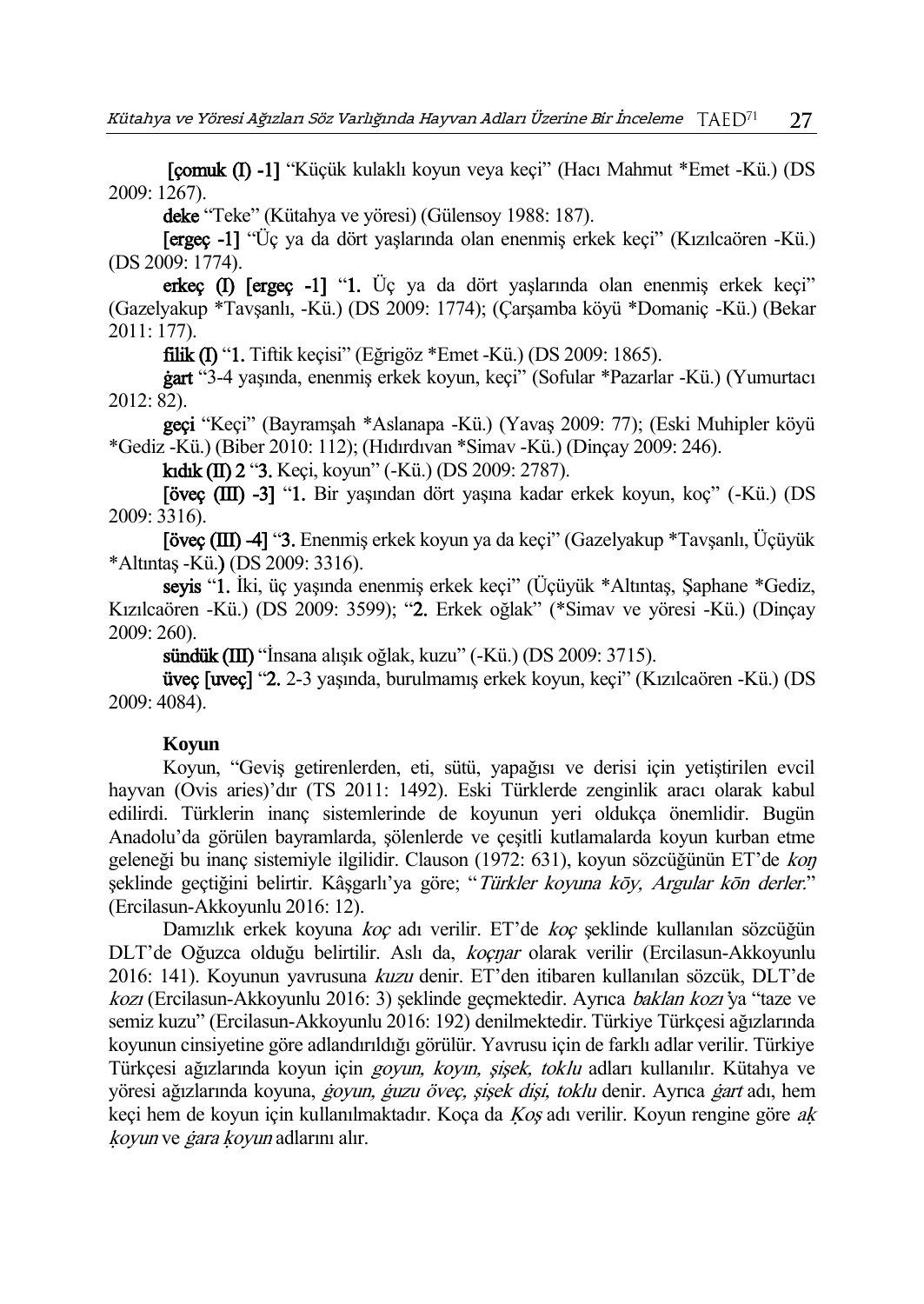aķ ķoyun "Ak koyun" (Beşkarış köyü \*Altıntaş -Kü.) (Aydın 2008: 112).

ġara ķoyun "Kara koyun" (Böçen köyü \*Domaniç -Kü.) (Bekar 2011: 238); (Cebrail köyü \*Gediz -Kü.) (Biber 2010: 81).

ġoyun "Koyun" (-Kü.) (Gülensoy 1988: 145); (Bayramşah \*Aslanapa -Kü.) (Yaşar 2009: 77); (Emrez köyü \*Aslanapa -Kü.) (Yaşar 2009: 87); (Karacaören \*Simav -Kü.) (Dinçay 2009: 169); (Sofular köyü, Yeniceköy \*Pazarlar -Kü.) (Yumurtacı 2012: 87, 100); (Ağaç köyü, Hamurköy, Allıören köyü \*Dumlupınar -Kü.) (Ekici 2019: 174, 189, 230); (Çamlıca köyü, Kozluca köyü \*Domaniç -Kü.) (Bekar 2011: 216, 242); (Pınar Başı köyü, Çeltik köyü, Eski Muhipler köyü \*Gediz -Kü.) (Biber 2010: 86,111,112); (Hıdırdıvan \*Simav -Kü.) (Dinçay 2009: 246); (Bayramşah \*Aslanapa -Kü.) (Yavaş 2009: 77); (Katamuratlar \*Şaphane -Kü.) (Demirci 2019: 117).

ġuzu "Kuzu" (-Kü.) (Gülensoy 1988: 145); (Gozluca köyü \*Domaniç -Kü.); (Sofular köyü, Yeniceköy \*Pazarlar -Kü.) (Yumurtacı 2012: 82, 107); (Büyükaslıhanlılar köyü \*Dumlupınar -Kü.) (Ekici 2019: 174); (Abide köyü \*Gediz -Kü.) (Biber 2010: 106).

Ķoş "Koç" (Allıören köyü \*Dumlupınar, -Kü.) (Ekici 2019: 230).

[öveç (III) -3] "Bir yaşından dört yaşına kadar erkek koyun, koç" (-Kü.) (DS 2009: 3316).

şişek dişi "Dişi koyun" (Çakmak köyü \*Aslanapa -Kü.) (Yaşar 2009: 85).

toklu (I) "1. Altı aylıkla bir yaş arasındaki kuzu" (Akalan \*Orhaneli, Yakup \*Tavşanlı -Kü.) "2. İki yaşında kuzu" (Hisarköy \*Domaniç, -Kü.) (DS 2009: 3950).

Kütahya ve yöresi ağızlarında kullanılan küçükbaş besi hayvanları ile ilgili adlar aşağıdaki tabloda verilmiştir:

| Keçi                                   | Koyun                         |
|----------------------------------------|-------------------------------|
| cibi $(I) -3$                          | ak koyun                      |
| çebiş (I) -1                           | gara koyun                    |
| $\text{cepi}\mathfrak{c}\text{ (I)}-1$ | gart                          |
| çepiş                                  | Goyun                         |
| comuk $(I) -1$                         | Guzu                          |
| deke                                   | Koş                           |
| ergeç-1                                | öveç (III)                    |
| $erke\varsigma(I)$                     | sişek dişi                    |
| $f\text{d}$ lik $(I)$                  | $\overline{\text{toklu}}$ (I) |
| ġart                                   |                               |
| geçi                                   |                               |
| kıdık (II)                             |                               |
| öveç $(III)$ -3                        |                               |
| öveç $(III)$ -4                        |                               |
| seyis                                  |                               |
| sündük (III)                           |                               |
| üveç                                   |                               |

*Tablo 3.2: Küçükbaş Besi Hayvanları ile İlgili Adlar*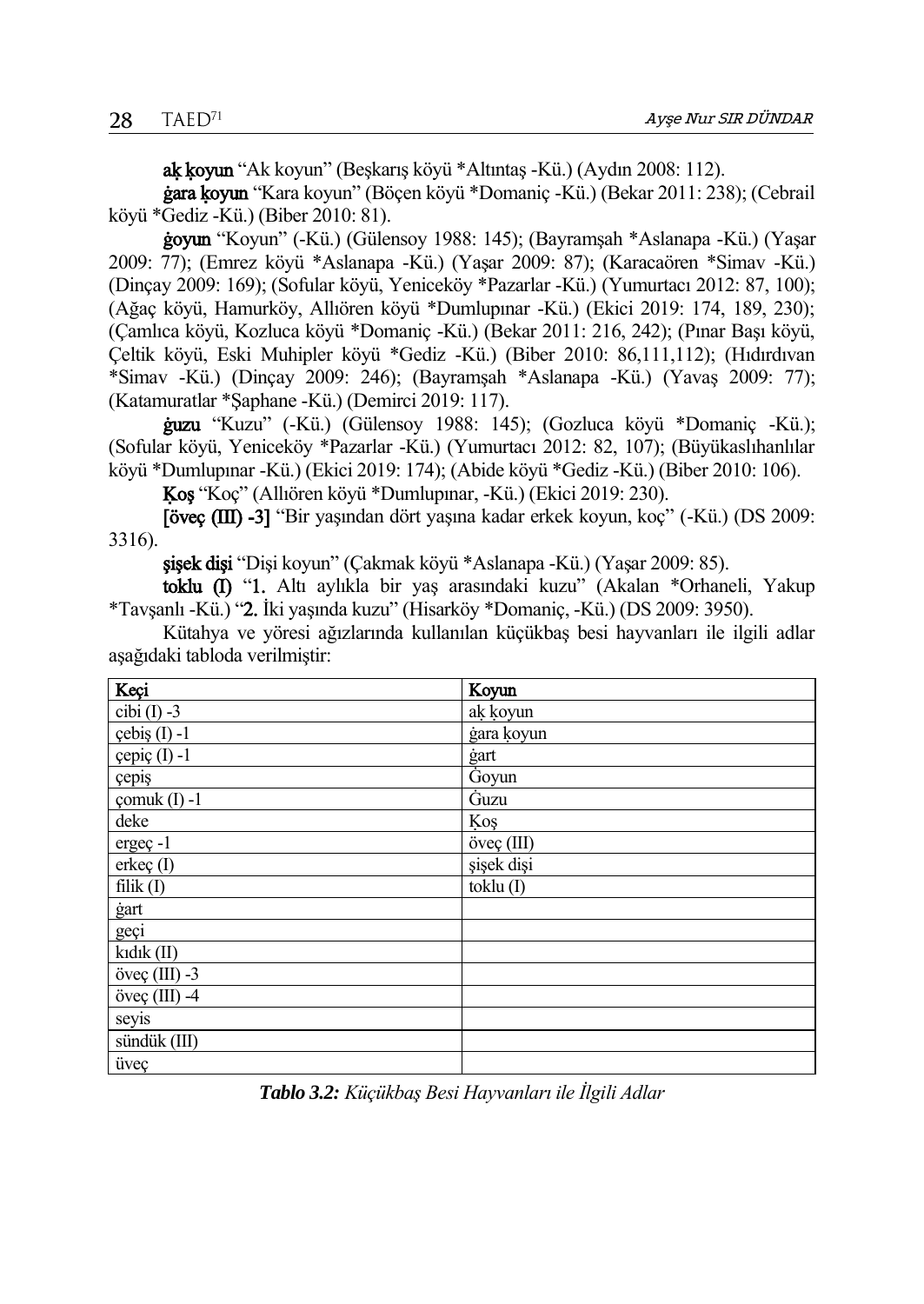# **4. Balıklar ve Suda Yaşayan Diğer Hayvanlarla İlgili Adlar 4.1. Balık Türleri ile İlgili Adlar**

## **Balık**

Balık, "Omurgalılardan, suda yaşayan, solungaçla nefes alan ve yumurtadan üreyen hayvanların genel adı"dır (TS 2011: 243). Eski Uygurca *balık* "balık" (Gülensoy 2007: 109) şeklinde kullanılan sözcüğe DLT'de de rastlanır. Balık, Türkiye Türkçesi ağızlarında balıh, baluk adlarıyla karşılanmıştır. Kütahya ve yöresi ağızlarında balığın cesitleri için akcabalık ve balamburt adları mevcuttur. Balık yavrusuna *çime* adı verilir.

[akçabalık -1] "1. Bir cins tatlı su balığı" (Hacıkebir \*Emet -Kü.) (DS 2009: 141).

[akçabalık -2] "2. Geçici balık" (Hacıkebir \*Emet -Kü.) (DS 2009: 141).

balamburt "Palamut" (\*Simav ve yöresi -Kü.) (Dinçay 2009: 255).

çime "1. Balık yavrusu" (Köprücek \*Emet -Kü.) (DS 2009: 1223); (\*Simav ve yöresi -Kü.) (Dinçay 2009: 256).

# **4.2. Suda Yaşayan Diğer Hayvanlar ile İlgili Adlar**

# **Yengeç**

Yengeç, "Eklem bacaklılardan, kabuklu, birinci ayak çifti iki kıskaç olarak gelişmiş, eti için avlanan, suda yaşayan bir böcek"tir (TS 2011: 2571). Kâşgarlı, sözcüğün Oğuz lehçesinde yeŋgeç "yengeç" şeklinde kullanıldığını belirtir (Ercilasun-Akkoyunlu 2016: 505). Türkiye Türkçesi ağızlarında yengeç, engeç, eğingeç, erlengiç, ilengeç, illengeç şeklinde adlandırılır. Kütahya ve yöresi ağızlarında sözcüğün ünlü kalınlaşmasıyla oluşan yanıç şekli kullanılmaktadır.

yanıç "Yengeç" (\*Emet, Yenice \*Simav -Kü.) (DS 2009: 4168).

Kütahya ve yöresi ağızlarında kullanılan balık ve suda yaşayan diğer hayvanlar ile ilgili adlar aşağıdaki tabloda verilmiştir:

| Balık Türleri | Suda Yaşayan Diğer Hayvanlar |
|---------------|------------------------------|
| akçabalık -1  | vanic                        |
| akcabalık -2  |                              |
| balamburt     |                              |
| cime          |                              |

*Tablo 4: Balıklar ve Suda Yaşayan Diğer Hayvanlar ile İlgili Adlar*

### **5. Kümes Hayvanları ile İlgili Adlar Kümes Hayvanları Hindi**

Hindi, "Tavukgillerden, XV. yüzyılda evcilleştirilerek Amerika'dan bütün dünyaya yayılan, boyun ve başı çıplak, parlak, yeşil ve esmer tüylü, kümes hayvanlarının en büyüğü, mısırtavuğu (Meleagris gallopavo)" (TS 2011: 1102) şeklinde tanımlanır. Türkiye Türkçesi ağızlarında hindiye; culluk, culuk, çulluk, çuluk, guli, gulu gulu denir. Hindinin yavrusuna da bıybıy, bibi, bidik, cılfın, pipi, vidi, vivi adları verilir. Kütahya ve yöresi ağızlarında ise, bu kümes hayvanı için *bibi, civci, culuk, culluk, gulek, gulik, misir* adları kullanılır. Kütahya merkez ağzında en yaygın kullanım şekli culuk'tur. Hindinin yavrusuna bibi, civci denir.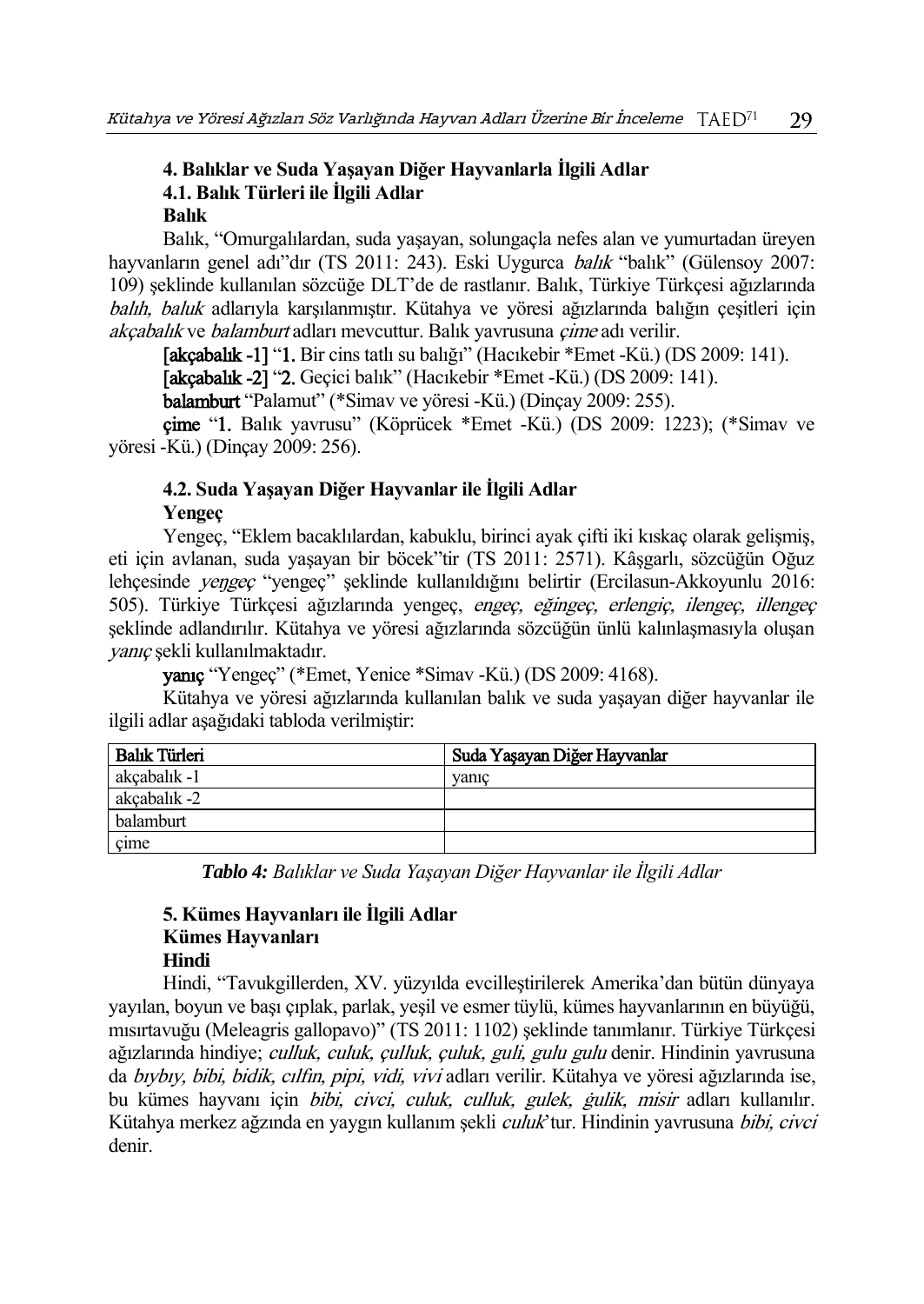bibi (II) "1. Hindi" (\*Simav -Kü.) (DS 2009: 678); 2. Civciv (Yenice \*Emet -Kü.) (DS 2009: 678).

bibi "Hindi yavrusu" (Hamur köyü \*Dumlupınar -Kü.) (Ekici 2019: 196).

[civci] "Kümes hayvanlarının yavrusu, civciv" (Eğrigöz \*Emet -Kü.) (DS 2009: 1022).

culuk [culluk] "Hindi" (\*Emet -Kü.) (DS 2009: 1013); (\*Aslanapa -Kü.) (Yavaş 2009: 131).

[culluk] "Hindi" (Saraycık \*Altıntaş -Kü.) (DS 2009: 4476).

culuĶ bibi "Hindi yavrusu" (Hamur köyü \*Dumlupınar -Kü.) (Ekici 2019: 196).

gulek "Hindi" (Kütahya ve yöresi) (Gülensoy 1988: ).

ġulik "Hindi" (Şen işler köyü \*Aslanapa -Kü.) (Yaşar 2009: 98).

[misir (I)] "Hindi" (\*Aslanapa -Kü.) (DS 2009: 3191).

DS'nde Kütahya ve yöresi için kayıtlı olmamasına rağmen sözcüğün *gulu gulu<sup>5</sup>* kullanımı da mevcuttur. *Misir*,<sup>6</sup> Kütahya merkez ağzında seyrek de olsa kullanılmaktadır.

### Kaz

Kaz, "Perde ayaklılardan, uzun, beyaz veya gri boyunlu, suda ve karada yaşayan, uçan, yabani veya evcil kuş (Anser)"tur (TS 2011: 1370). Gülensoy (2007: 486), sözcüğün ET'den itibaren kullanıldığını belirtir. DLT'de; kāz "kaz" (Ercilasun-Akkoyunlu 2016: 696) şeklinde kullanılır ve kāz kag kug etti "Kaz bu sesleri çıkararak bağırdı." cümlesiyle örneklendirilir (Ercilasun-Akkoyunlu 2016: 400). Türkiye Türkçesi ağızlarında kaz için yaygın olan kullanım şekli gaz'dır. Ayrıca gâz ve papa şekillerine de rastlanır. Yavrusuna badi, çuri, fidi, filik adları verilir. Kütahya merkez ağzında kaz sözcüğü, ön seste tonlulaşma ile *gaz*<sup>7</sup> şeklinde söylenegelmiştir. Bu sözcükle ilgili olarak da *gaz boğazı gız* boğazı<sup>8</sup> "Kaz boğazı kız boğazı" ifadesi kullanılır.

## **Ördek**

Ördek, "Perde ayaklılardan, evcil ve yabani türleri bulunan su kuşu, badi, badik (Anas)" [\(TS,](http://tdk.gov.tr/icerik/diger-icerikler/tumsozlukler) 2011: 1856) şeklinde tanımlanır. ET ödirek "ördek" olarak kullanılır (Gülensoy 2007: 667). DLT'de *ördek* "ördek" şeklinde kayıtlı sözcüğün *K*ā*z kopsa ördek kölüg igenür* "Kaz gölden kalkarsa ördek oraya sahip çıkar." (Ercilasun-Akkoyunlu 2016: 51) atasözünde geçtiği belirtilir. Türkiye Türkçesi ağızlarında ördeğe; *badi, kılkuyruk, papa, yeşilbaş, yeşilbaş ördek* adları verilir. Kütahya ve yöresi ağızlarında evcil ve yabani türleri bulunan bu su kuşuna genellikle badi, meke denir. Yavrusuna da badi denilmektedir.

badi (I) "2. Ördek" (Yenice \*Emet, -Kü.) (DS 2009: 468).

badi "Kaz, ördek yavrusu" (\*Aslanapa -Kü.) (Yavaş 2009: 131).

meke "Yaban ördeği" (Gölköy \*Simav -Kü.) (Dinçay 2009: 152).

 $\overline{a}$ 

<sup>5</sup> MDD: agk. Ummahan Alpertürk'ten dinledim.

<sup>6</sup> MDD: agk. Hatice Arslan'dan dinledim.

<sup>7</sup> MDD: Kütahya merkez ağzında kullanılan bu ifadeyi anneannem Fatma Aşkan'dan (Doğum yeri: Kütahya, Doğum tarihi: 1928, Tahsil durumu: İlkokul, Meslek: Ev Hanımı) dinledim.

<sup>8</sup> MDD: agk. Fatma Aşkan'dan dinledim.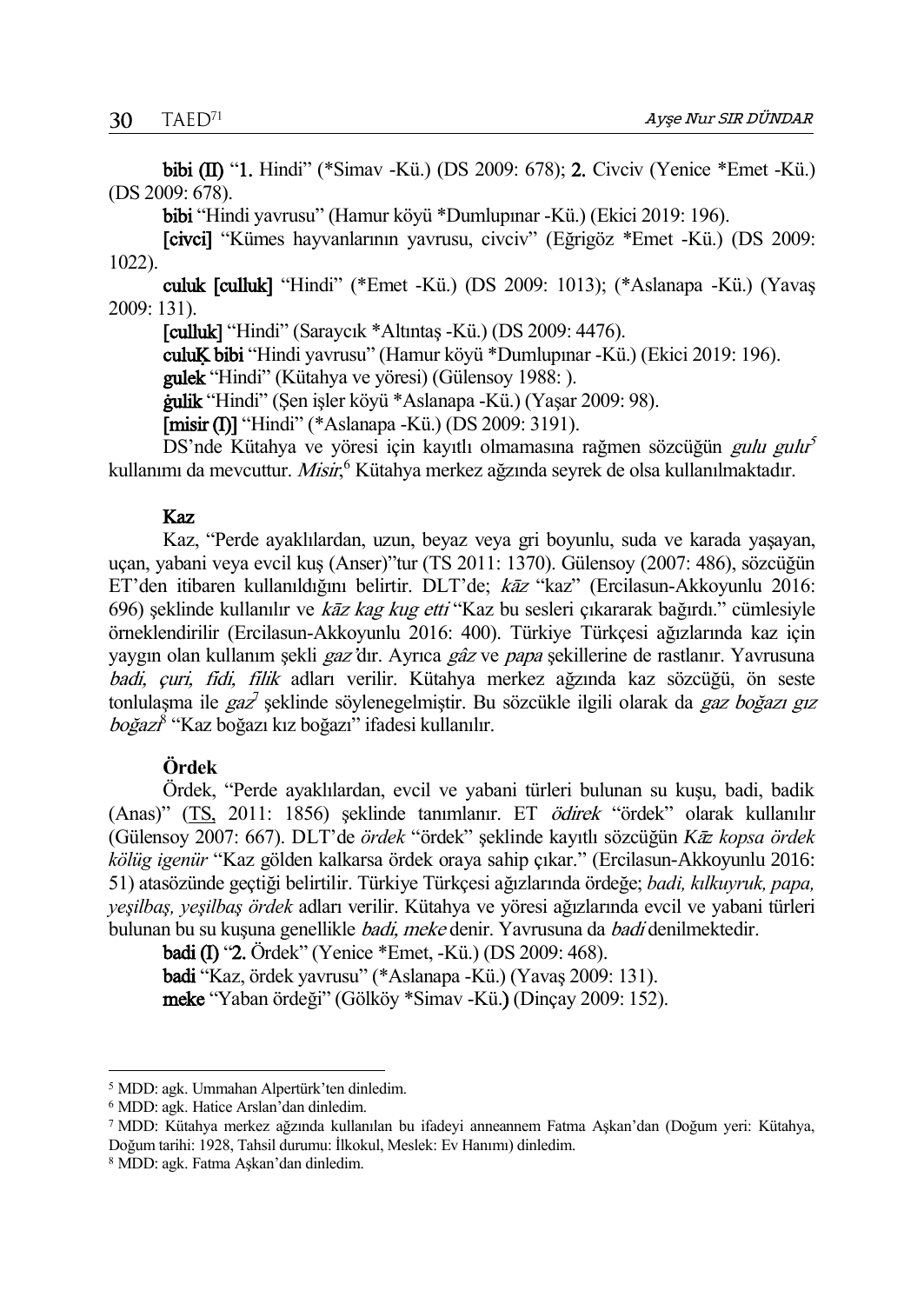### **Tavuk**

Tavuk, "Sülüngillerden, eti ve yumurtası için üretilen kümes hayvanı (Gallus)"dır (TS 2011: 2289). Eski Türkçede takıgu şeklinde kullanılır. Eski Türklerin on iki hayvanlı Türk takviminde takıgu yıl "Tavuk yılı" şeklinde geçer. Tavuk yılında, yiyecek çok olacağına, ancak ülkede karışıklıklar çıkacağına hatta bazı yerlerde büyük savaşların olacağına ve hastalıkların artacağına inanılır (Kabadayı 2007: 194-195). Düzlükyuvarlaklık uyumuna uymayan tavuk sözcüğü, Kütahya ve yöresi ağızlarında genellikle tavık seklinde kullanılır. Bunun dışında tavuğ adına da rastlanır. Kuluckaya gelen tavuğa culk adı verilir. Tavuğun yavrusu için de bibi adı kullanılır.

bibi (II) "2. Civciv, tavuk yavrusu" (Yenice \*Emet -Kü.) (DS 2009: 678).

[culk] "Kuluçka olan tavuk" (-Kü.) (DS 2009: 1018).

tavık "Tavuk" (Akçaalan köyü \*Gediz -Kü.) (Biber 2010: 118); (Yeşilyurt köyü \*Altıntaş -Kü.) (Aydın 2008: 103, 105); (Emrez köyü, Abaş köyü, Çömlekçi köyü \*Aslanapa -Kü.) (Yavaş 2009: 88, 92, 99).

tavuġ "Tavuk" (-Kü.) (Gülensoy 1988: 138).

Tavuğun erkeği olan kümes hayvanına *horoz* adı verilir. DLT'de horoz için takagun ve erkek takagu sözcükleri kullanılmıştır (Ercilasun-Akkoyunlu 2016: 105, 64). Türkiye Türkçesi ağızlarında horoz; *foraz, fıraz, horaz, horos, horus* adlarıyla karşılanmaktadır. Kütahya ve yöresi ağızlarında horoza; cırgı, horaz, horos ve horuz adları verilir.

cırgı "Genç horoz" (\*Simav ve yöresi -Kü.) (Dinçay 2009: 255).

horaz "Horoz" (Sofular köyü \*Pazarlar -Kü.) (Yumurtacı 2012: 82).

horos "Horoz" (Yeniceköy \*Pazarlar -Kü.) (Yumurtacı 2012: 107).

horùz "Horoz" (Değirmenler köyü \*Şahane -Kü.) (Demirci 2019: 133).

DS'nde Kütahya merkez ilçe ağzında kayıtlı olmamasına rağmen tavuğa *tavık, <sup>9</sup>* horoza da *horaz<sup>10</sup>* ve *horos<sup>11</sup>* denir.

Kütahya ve yöresi ağızlarında kullanılan kümes hayvanları ile ilgili adlar aşağıdaki tabloda verilmiştir:

| Hindi          | <b>Kaz</b> | Ördek   | <b>Tavuk</b> | Horoz |
|----------------|------------|---------|--------------|-------|
| bibi $(II)$    | gaz        | badi(1) | bibi (II)    | cirgi |
| bibi           |            | badi    | culk         | horaz |
| civci          |            | meke    | tavik        | horos |
| culuk          |            | meke    | tavuġ        | horùz |
| culluk         |            |         |              |       |
| culuĶ bibi     |            |         |              |       |
| gulek          |            |         |              |       |
| <i>i</i> gulik |            |         |              |       |
| misir(1)       |            |         |              |       |

*Tablo 5: Kümes Hayvanları ile İlgili Adlar*

 $\overline{a}$ 

<sup>9</sup> MDD: agk. Fatma Aşkan dinledim.

<sup>10</sup> MDD: agk. Fatma Aşkan dinledim.

<sup>11</sup> MDD: agk. Süleyman Sır'dan dinledim.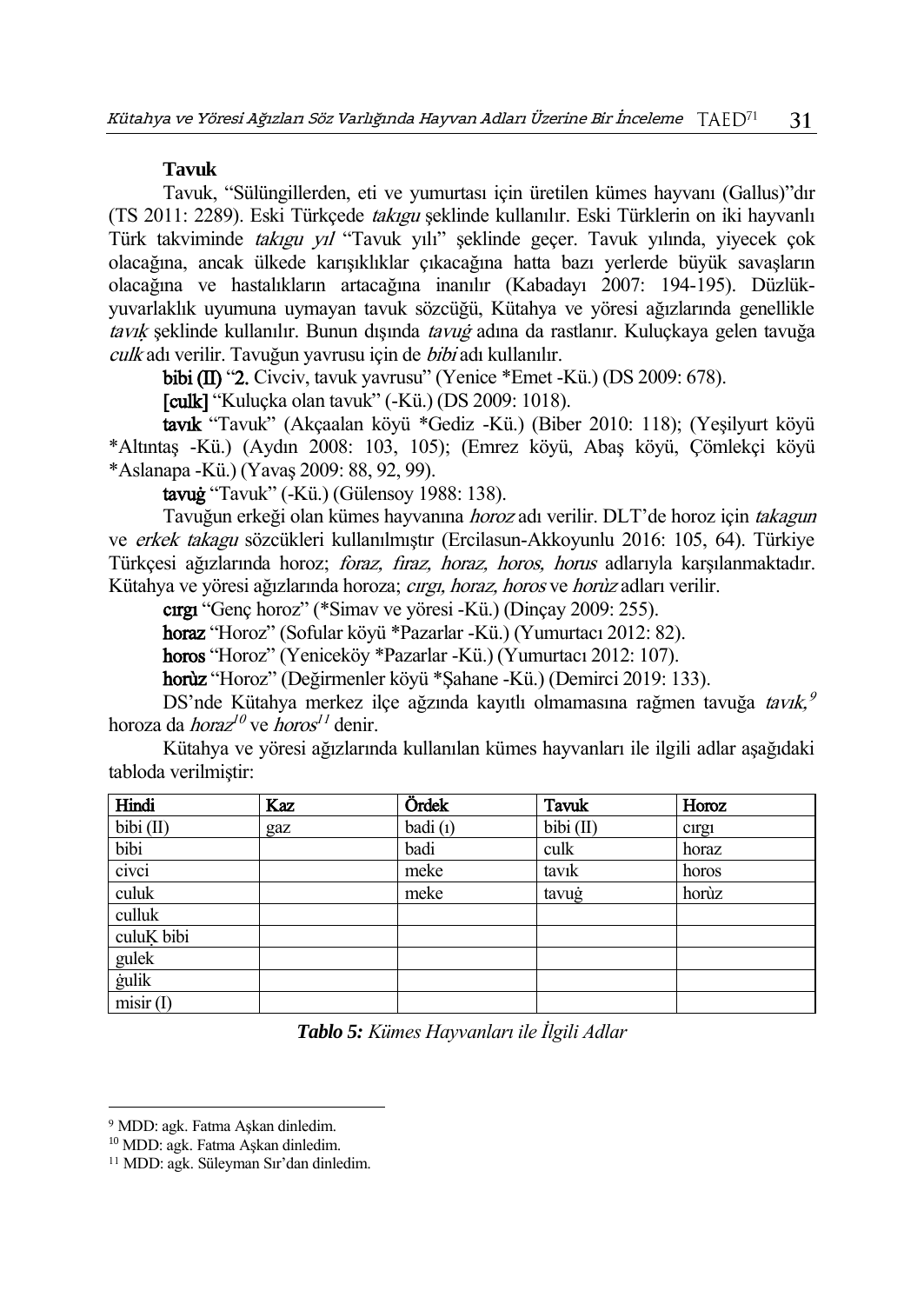# **6. Yaban Hayvanları ile İlgili Adlar Domuz**

Domuz, "Çift parmaklılardan, eti, yağı, derisi veya kılı için beslenen, evcil hayvan (Susacrofa domestica)'dır (TS 2011: 703). Gülensoy (2007: 298), ET'de toŋuz "domuz" şeklinde kullanıldığını belirtir. DLT'de toŋuz "domuz" (Ercilasun-Akkoyunlu 2016: 495) olarak geçer. Sözcüğün Türkiye Türkçesi ağızlarında donguz ve doñuz şekillerinde kullanımları mevcuttur. Kütahya ve yöresi ağızlarında *doñuz* adının yanında *yeye* adı da kullanılmaktadır.

doñuz "Domuz" (Kütahya ve yöresi) (Gülensoy 1988: 174); (Naşa \*Simav -Kü.) (Dinçay 2009: 196); (Tepebaşı \*Simav -Kü.) (Dinçay 2009: 215).

yeye (III) "Erkek domuz" (Akuluk, Viran -Kü.) (DS 2009: 4262).

### **Gelincik**

Gelincik, "Sansargillerden, ince uzun yapılı, sivri çeneli, küçük bir hayvan (Mustela nivalis)'dır (TS 2011: 921). Türkiye Türkcesi ağızlarında gelinciğe; *gelinkadın, gelingadun* adları verilir. Kütahya ve yöresi ağızlarında ise, gelincik adının yanında ars ve as adları da kullanılır.

ars (I) [as (II)] "1. Gelincik denilen hayvan" (Şaphane \*Gediz, Tepecik, Yenice \*Emet, -Kü.) (DS 2009: 331).

[as  $(II)$ ] (\*Simav, -Kü.) (DS 2009: 331).

### **Köstebek**

Köstebek, "Köstebekgillerden, toprak altında oyduğu yuvalarda yaşayan, gözleri hemen hiç görmeyen, derisinden kürk yapılan küçük bir hayvan, sokur, yer sıçanı, kör sıçan (Talpa)" (TS 2011: 1505) şeklinde tanımlanır. Gülensoy (2007: 559), köstebek sözcüğünün ET'de geçtiğini belirtir. DLT'de kösürge ~ küsürge "bir tür köstebek" olarak geçer (Ercilasun-Akkoyunlu, 2014: 227). Türkiye Türkçesi ağızlarında genellikle köstebek; gözsüz sepel, körgözlü, körköpek, körsıcan gibi adlarla karşılanmaktadır. Kütahya ve yöresi ağızlarında ise, sözcüğün son seste ünsüz tonlulaşmasıyla oluşan köstebeg şekli kullanılır.

köstebeg "Köstebek" (Naşa \*Simav -Kü.) (Dinçay 2009: 203).

## **Kunduz**

Kunduz, "Kemirgenlerden, kuyruğu geniş ve yassı, art ayak parmaklarının arası perdeli, ağaçları kemirerek beslenen, su kıyılarında yaşayan, yuvalar ve su setleri kuran, postu değerli bir hayvan, kastor (Castor fiber)" (TS 2011: 1526) şeklinde tanımlanır. Gülensoy (2007: 569), sözcüğün ET'de < kunduz "su köpeği", OT'de kuntuz şeklinde kullanıldığına işaret eder. Kütahya ve yöresi ağızlarında kunduza ġunduz adı verilir.

ġunduz "Kunduz" (Naşa \*Simav -Kü.) (Dinçay 2009: 201).

### **Kurt**

Kurt, "Köpekgillerden, Avrupa, Asya ve Kuzey Amerika'da yaşayan, postu gri sarı renkli, yırtıcı, etçil memeli hayvan (Canis lupus)'dır (TS 2011: 1533). Renklerine göre; Bozkurt, Gök Börü, Ak Kurt, Kızıl Kurt seklinde adlandırılır. Kâsgarlı, Oğuzların yırtıcı kurda kurt dediklerini kaydeder (Ercilasun-Akkoyunlu, 2014: 148). Türkiye Türkçesi ağızlarında kurt için *gurt* adı kullanılır. Kütahya ve yöresi ağızlarında kurda; *gurt* adı verilir.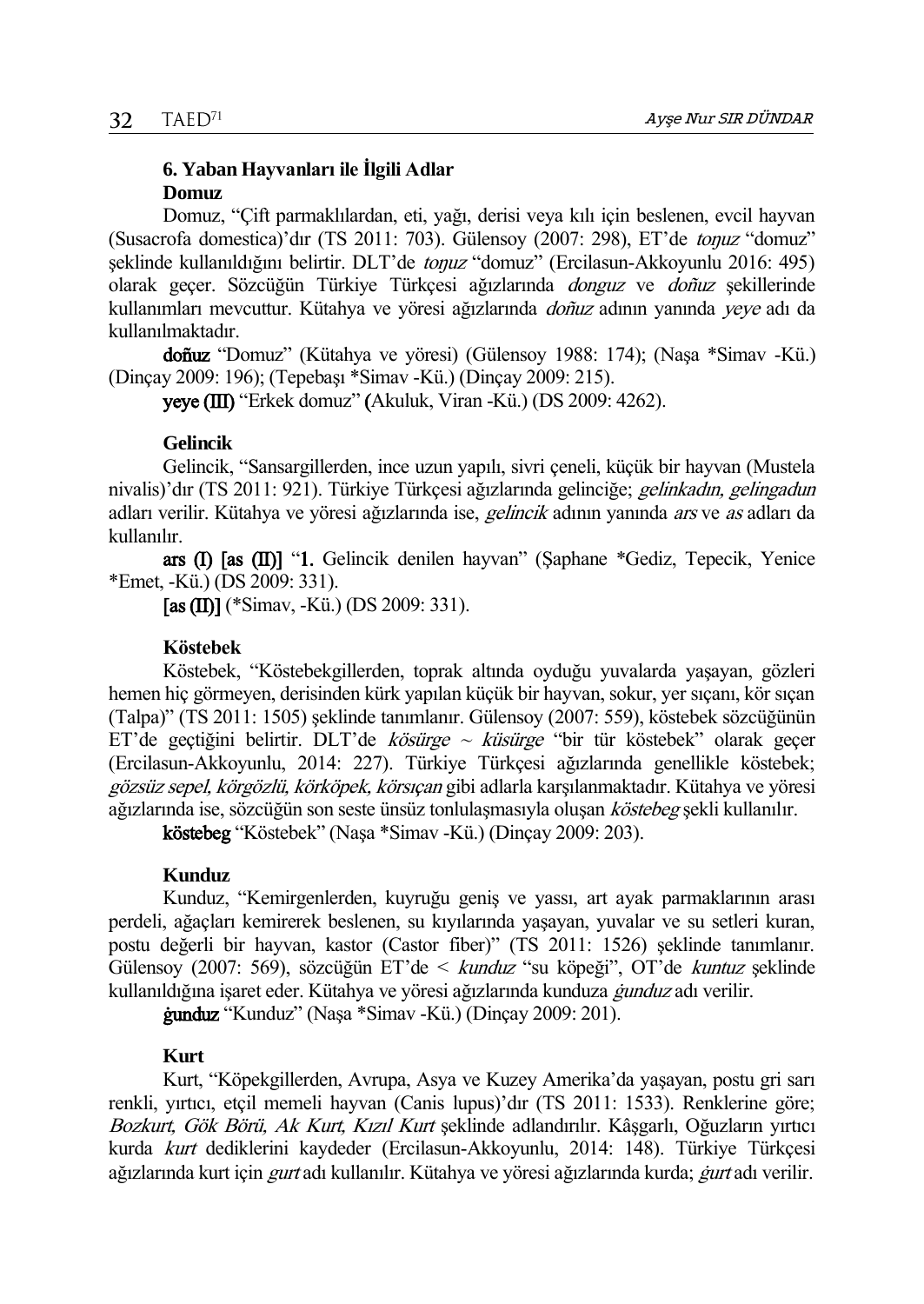ġurt "Kurt" (Ayvalık köyü \*Tavşanlı -Kü.) (Gülensoy 1988: 227); (Çamlıca köyü \*Domaniç -Kü.) (Bekar 2011: 218); (Naşa \*Simav -Kü.) (Dinçay 2009: 203).

DS'nde Kütahya merkez ilçe ağzında kayıtlı olmamasına rağmen kurt için  $\emph{gurt}^{\rm l2}$  adı kullanılmaktadır.

### **Sincap**

Sincap, "Sincapgillerden, ağaçlarda yaşayan, genellikle meyveyle beslenen, çok tüylü, uzun kuyruklu, ince gövdeli bir hayvan, değin (II), çekelez (Sciurus vulgaris)" (TS, 2009: 1771) şeklinde tanımlanır. Farsça bir sözcük olan *sincap* sözcüğünün açıklamasında değin biçimi de geçmektedir. Türkiye Türkçesi ağızlarında yaşayan karşılığı olan teyen sözü, ilk olarak Orhun Abideleri'nde kullanılmıştır. DLT'de *teging* "samur" (Ercilasun-Akkoyunlu 2016: 498) seklinde geçer. Türkiye Türkçesi ağızlarında sincaba *deyin, teyin* adları verilir. Kütahya ve yöresi ağızlarında, teyin şeklinde kullanılır. Ayrıca teyin gibi seyirtmek "Sincap gibi hızlı koşmak" deyimi Kütahya merkez ilçe ağzında kullanılmaktadır.<sup>13</sup> Sincaba *hire* de denir.

hire "Sincap" (\*Simav ve yöresi -Kü.) (Dinçay 2009: 257). [teyin] "Sincap" (\*Simav -Kü.) (DS 2009: 3862).

## **Tavşan**

Tavşan, "Tavşangillerden, eti yenen, hızlı koşan, kemirgen, postundan yararlanılan bir tür memeli (Lepus europeus)'dir (TS 2011: 2289). Gülensoy (2007: 870), sözcüğün Eski Uygur Türkçesi metinlerinde tavşan, tabışġan, tabış*ḳ*an olarak kullanıldığını, OT'de tawışġan olarak geçtiğini ifade eder. Türkiye Türkçesi ağızlarında sözcük, ön seste tonlulaşmaya uğrayarak /d/ şeklini almıştır. Sözcük, *davşan, davışan, davuşan, doğşan*, dosan, dōsan, dovsan, dovusan, dovsan şeklinde kullanılmaktadır. Kütahya ve yöresi ağızlarında ise, sözcüğün davşan şeklindeki kullanımı yaygındır. Tavşanın yavrusuna da göcen adı verilir.

davşan "Tavşan" (-Kü.) (Gülensoy 1988: 158); (Muratlı köyü \*Domaniç -Kü.) (Bekar 2011: 172); (Eymir köyü \*Altıntaş -Kü.) (Aydın 2008: 104).

göcen (I) "1. Tavşan yavrusu" (\*Emet, \*Şaphane, \*Gediz, Hisarköy \*Domaniç, \*Alayunt -Kü.) (DS 2009: 2119).

Kütahya ve yöresi ağızlarında kullanılan yaban hayvanları ile ilgili adlar aşağıdaki tabloda verilmiştir:

| Domuz        | Gelincik  | Köstebek | Kunduz |
|--------------|-----------|----------|--------|
| doñuz        | ars(      | köstebeg | gunduz |
| veve $(III)$ | as $(II)$ |          |        |

*Tablo 6a: Yaban Hayvanları ile İlgili Adlar*

 $\overline{a}$ 

<sup>12</sup> MDD: agk. Fatma Aşkan dinledim.

<sup>13</sup> MDD: agk. Fatma Aşkan'dan dinledim.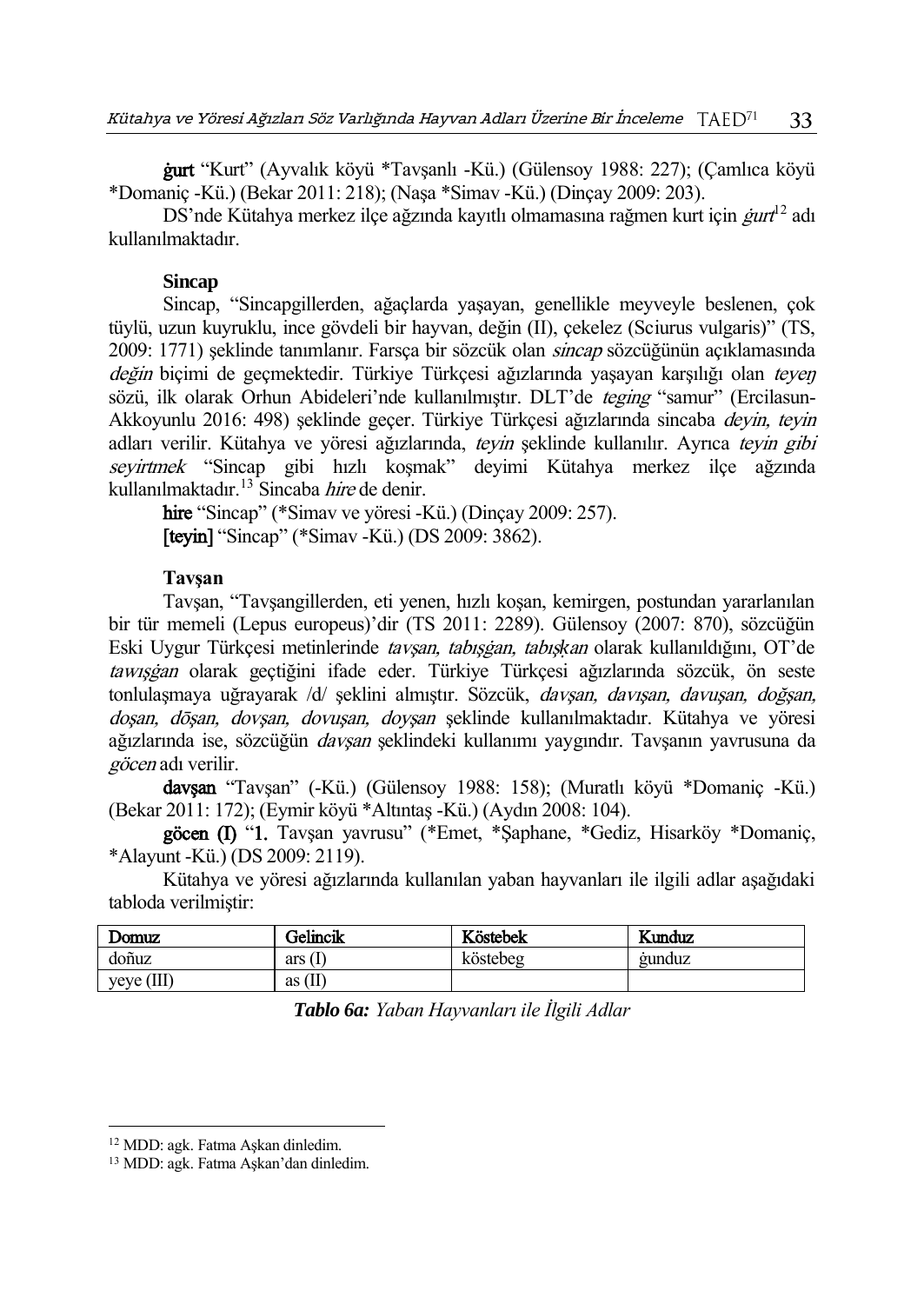| Kurt | Sincap          | Tavsan       |
|------|-----------------|--------------|
| gurt | $\cdot$<br>hire | davsan       |
|      | tevin           | göcen<br>1 L |

*Tablo 6b: Yaban Hayvanları ile İlgili Adlar*

# **7. Sürüngenler ile İlgili Adlar Kaplumbağa**

Kaplumbağa, "Çok sert ve kemiksi bir kabuk içinde yaşayan, ağır ağır yürüyen, dört ayaklı, sürüngen hayvan (Testudo)'dır (TS 2011: 1310). Türk kültüründe değişmezliği ve sabitliği simgeler; uzun ömrü ifade eder. II. Köktürk ve Uygur Kağanlığı yazıtlarının kaplumbağa kaidesi üzerine yerleştirilmesi bu ifade ile ilgilidir. Kaplumbağa, kaplu baga < kaplu "kaplanmış, kabuklu" ve baga "kurbağa" (Tietze, 2016: 115) sözcüklerinin kaynaşması sonucunda oluşan Türkçe bir kelimedir. DLT'de kaplumbağanın dişisine *ingek* "Oğuzcada kaplumbağanın dişisi" (Ercilasun-Akkoyunlu 2016: 54) adı verilir. Türkiye Türkçesi ağızlarında kaplumbağa; *baga, gaplumbağa, kablunba, kaplıkurba tosba* adlarıyla karşılanmaktadır. Kütahya ve yöresi ağızlarında ise, *bağa, gaplumbā* sözcükleri kullanılır.

bağa (II) "1. Kaplumbağa" (Yenice, \*Emet -Kü.) (DS 2009: 473).

ġaplumbā "Kaplumbağa" (-Kü.) (Gülensoy 1988: 138).

DS'nde Kütahya ve yöresi için kayıtlı olmamasına rağmen sözcüğün kablumba ve tosba<sup>14</sup> kullanımları da mevcuttur.

### **Kertenkele**

Kertenkele, "Uzun vücutlu, sivri kuyruklu, çevik, böcekçil, küçük sürüngen hayvan (Lacertus)"dır (TS 2011: 1394). DLT'de keler "kertenkele" (Ercilasun-Akkoyunlu 2016: 156) şeklinde geçer. Türkiye Türkçesi ağızlarında kertenkele için elepen, elöpen, elöper, elyaladan, elimyalak, kelten adları kullanılır. Kütahya ve yöresi ağızlarında kertenkeleye arabana, elöpen ve gök yeşil adları verilir. Bu adlardan yaygın olarak kullanılanı elöpen'dir.

arabana (II) "Kertenkeleden büyük sürüngen bir hayvan" (Eğrigöz \*Emet -Kü.) (DS 2009: 291).

elöpen "Kertenkele" (\*Alayunt, -Kü.) (DS 2009: 1726).

gök yeşil "Zehirli yeşil kertenkele" (\*Emet -Kü.) (DS 2009: 2139).

DS'nde Kütahya merkez ilçe için kayıtlı olmamasına rağmen kertenkele için *elöpen<sup>15</sup>* adı kullanılmaktadır.

### **Yılan**

 $\overline{a}$ 

Yılan, "Sürüngenlerden, ayaksız, ince ve uzun olanların genel adı, yerdegezen, uzun hayvan"dır (TS 2011: 2590). Kuyruğunu ağzına alarak oluşturduğu daire tam bir hayat ve hareket sembolüdür (Mollaibrahimoğlu, 2008: 22). Anadolu'da babaköş, bozyürük, kıvrık, çapar, emecen, yüğrük, mersin, uzun kız adlarıyla anılır. Türkiye Türkçesi ağızlarında

<sup>14</sup> MDD: agk. Hatice Arslan'dan dinledim.

<sup>15</sup> MDD: agk. Semiha Sır'dan dinledim.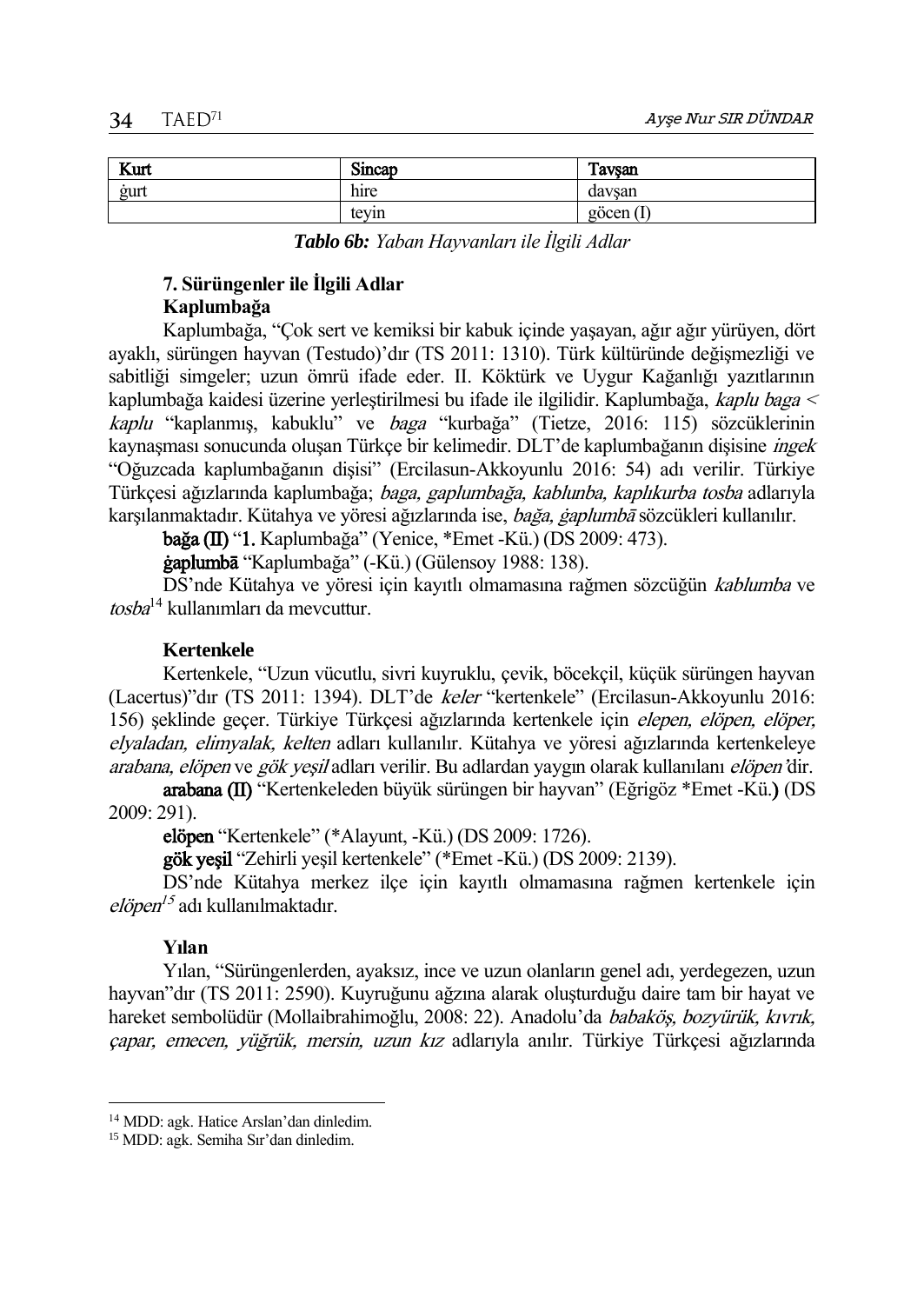yılana; cılan, ılan, ilan, yilan, yulan adları verilir. Kütahya ve yöresi ağızlarında üstü hafif benekli olan türüne bozyürek denir.

bozyörük "Üstü hafif benekli uzun bir yılan" (Yenice, \*Emet -Kü.) (DS 2009: 753).

Kütahya ve yöresi ağızlarında kullanılan sürüngenler ile ilgili adlar aşağıdaki tabloda verilmiştir:

| Kaplumbağa | Kertenkele     | Yılan    |
|------------|----------------|----------|
| bağa (II)  | arabana $(II)$ | bozvörük |
| gaplumbā   | elöpen         |          |
| kablumba   | gök vesil      |          |
| tosba      |                |          |

*Tablo 7: Sürüngenler ile İlgili Adlar*

# **8. Ev Hayvanları ile İlgili Adlar**

## **Kedi**

Kedi, "Köpek dişleri iyi gelişmiş, çevik ve kuvvetli, evcil, küçük hayvan, pisik (Felis domesticus)'tir (TS 2011: 1376). Türkiye Türkçesi ağızlarında kedi için mışık, pişik adları kullanılır. Kütahya ve yöresi ağızlarında kara kediye *gara kedi* adı verilir. Zarar veren kedi ve köpeğe de yeye denir. Kütahya ve yöresi ağızlarında kedinin yavrusuna enik, encek ve encik denir. Bu adlar, aynı zamanda köpek yavrusu için de kullanılmaktadır.

encek (1)  $1.$  [ $\rightarrow$  enik] (DS 2009: 1744). encik (I) "Kedi ve köpek yavrusu" (Eğrigöz \*Emet -Kü.). enik "Kedi ve köpek yavrusu" (-Kü.) (DS 2009: 1757). ġara kedi "Kara kedi" (Yağmurlar köyü \*Gediz -Kü.) (Biber 2010: 115). yeye (II) [yeyek] "Zarar veren hırsız kedi, köpek" (Akuluk -Kü.) (DS 2009: 4261).

# **Köpek**

Köpek, "Köpekgillerden, boy ve biçim bakımından pek çok cinsi olan, çok iyi koku alan, sadık, bekçilik ve avcılık gibi işler için beslenen memeli hayvan (Canis familiaris)"dır (TS 2011: 1498). Türkiye Türkçesi ağızlarında köpek; ıt, it, kölvez adlarıyla karşılanır. Kütahya ve yöresi ağızlarında bu hayvan için *barak* ve yeye adları kullanılır. Kâşgarlı, barak sözcüğünü barakı "çok tüylü köpek" olarak tanımlar. Türklerin inancına göre akbaba yaşlandığı zaman iki yumurta yumurtlar; onların üstüne kuluçkaya yatar. Bu yumurtalardan birinden barak adı verilen köpek çıkar. Barak, en hızlı koşan ve avı en iyi koruyan köpektir." (Ercilasun-Akkoyunlu 2016: 162). Türkiye Türkçesi ağızlarında köpek yavrusuna; *cenik, cenih, enig* denir. Kütahya ve yöresi ağızlarında ise, yukarıda belirtildiği gibi hem kedi hem de köpek yavrusu için enik, encek, encik adları kullanılır (bk. Kedi). Ayrıca köpek yayrusuna göcen de denir.

barak (I) "3. Beyaz çilli siyah köpek" (Yenice \*Emet -Kü .) (DS 2009: 524).

[göcen (I) -2] "Köpek yavrusu" (-Kü.) (www.tdk.gov.tr).

DS'nde Kütahya ve yöresi için kayıtlı olmamasına rağmen sözcüğün kuçu, kuçu *kuçu<sup>16</sup>* kullanımı da mevcuttur.

 $\overline{a}$ 

<sup>16</sup> MDD: agk. Fatma Aşkan'dan dinledim.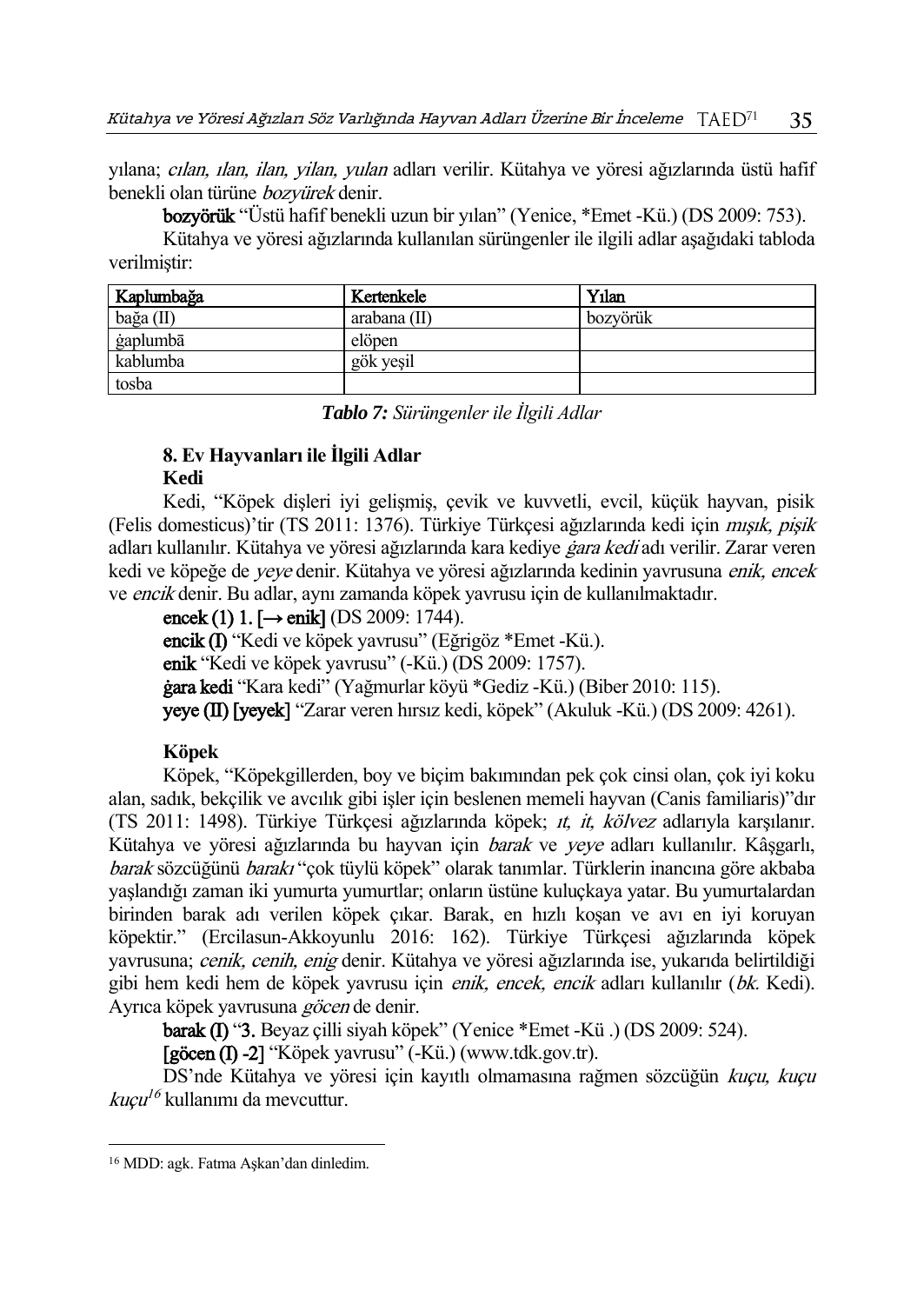Kütahya ve yöresi ağızlarında kullanılan ev hayvanları ile ilgili adlar aşağıdaki tabloda verilmiştir:

| Kedi        | Köpek          |
|-------------|----------------|
| ġara kedi   | barak $(I)$    |
| encek $(1)$ | encek $(1)$    |
| encik (I)   | encik $(I)$    |
| enik        | enik           |
| yeye(II)    | göcen $(I) -2$ |
|             | kuçu           |
|             | kuçu kuçu      |

*Tablo 8: Ev Hayvanları ile İlgili Adlar*

# **9. Sinek, Böcek, Solucan ve Haşeratlar ile İlgili Adlar Ağustos Böceği**

Ağustos böceği, "Eş kanatlılardan, erkeği yazın karnının altındaki özel bir organdan kesik ve sürekli ses çıkaran bir böcek, orak böceği (Cicada plebeja)" (TS 2011: 51) şeklinde tanımlanır. Türkiye Türkçesi ağızlarında bu böceğe; bö, cırcır, cırlavık, cırlayık, çırkıt adları verilir. Kütahya ve yöresi ağızlarında ise; *cırlavuk, elçim* ve encin gibi adlandırmalarla bilinir.

[cırlavuk (I)] "Ağustos böceği" (\*Emet -Kü.) (DS 2009: 927).

elçim (II) "Ağustos böceği" (Hisarköy \*Domaniç -Kü.) (DS 2009: 1707).

encin "Geceleri öten küçük böcek, cırcır böceği" (\*Simav ve yöresi -Kü.) (Dinçay 2009: 256).

# **Çekirge**

Çekirge, "Düz kanatlılardan, uzun olan art bacaklarına dayanarak uzağa sıçrayabilen, birçok türü olan bir böcek (Acridium)"tir (TS 2011: 513). DLT'de çekürge "çekirge" (Ercilasun-Akkoyunlu 2016: 214) şeklinde geçer. Ayrıca sözcüğün Oğuzca olduğu da belirtilir. Türkiye Türkçesi ağızlarında çekirgeye; *çekücek, çekürge, çekürce* ve cekürtge adları verilir. Kütahya ve yöresi ağızlarında çekirgenin yavrusuna sekkin denir.

sekkin "Uçmayan çekirge yavrusu" (-Kü.) (DS 2009: 3573).

# **Gübre Böceği**

Gübre böceği, "Kın kanatlılardan, gübre ile beslenen bir böcek cinsi (Onitis)"dir [\(TS,](http://tdk.gov.tr/icerik/diger-icerikler/tumsozlukler) 2011: 993). Türkiye Türkçesi ağızlarında gübre böceğine; böğelek, bövelek, böylek, büvelek, büyelek, büylek adları verilir. Kütahya ve yöresi ağızlarında ise, böğelek, büvelek ve büylek adları kullanılır.

böğelek (II) [büvelek (I), büylek] "1. Sığırları rahatsız eden bir tür sinek, gübre sineği" (Yenice \*Emet -Kü.) (DS 2009: 759).

[büvelek (I)] (Alayunt -Kü.) (DS 2009: 761). [büylek] (Kütahya ve köyleri) (DS 2009: 761).

# **Kene**

Kene, "Koyun, köpek, at vb. hayvanların veya insanların derisinde asalak olarak yaşayan, bulaşıcı hastalıklara neden olan böceklerin genel adı, sakırga" (TS 2011: 1390)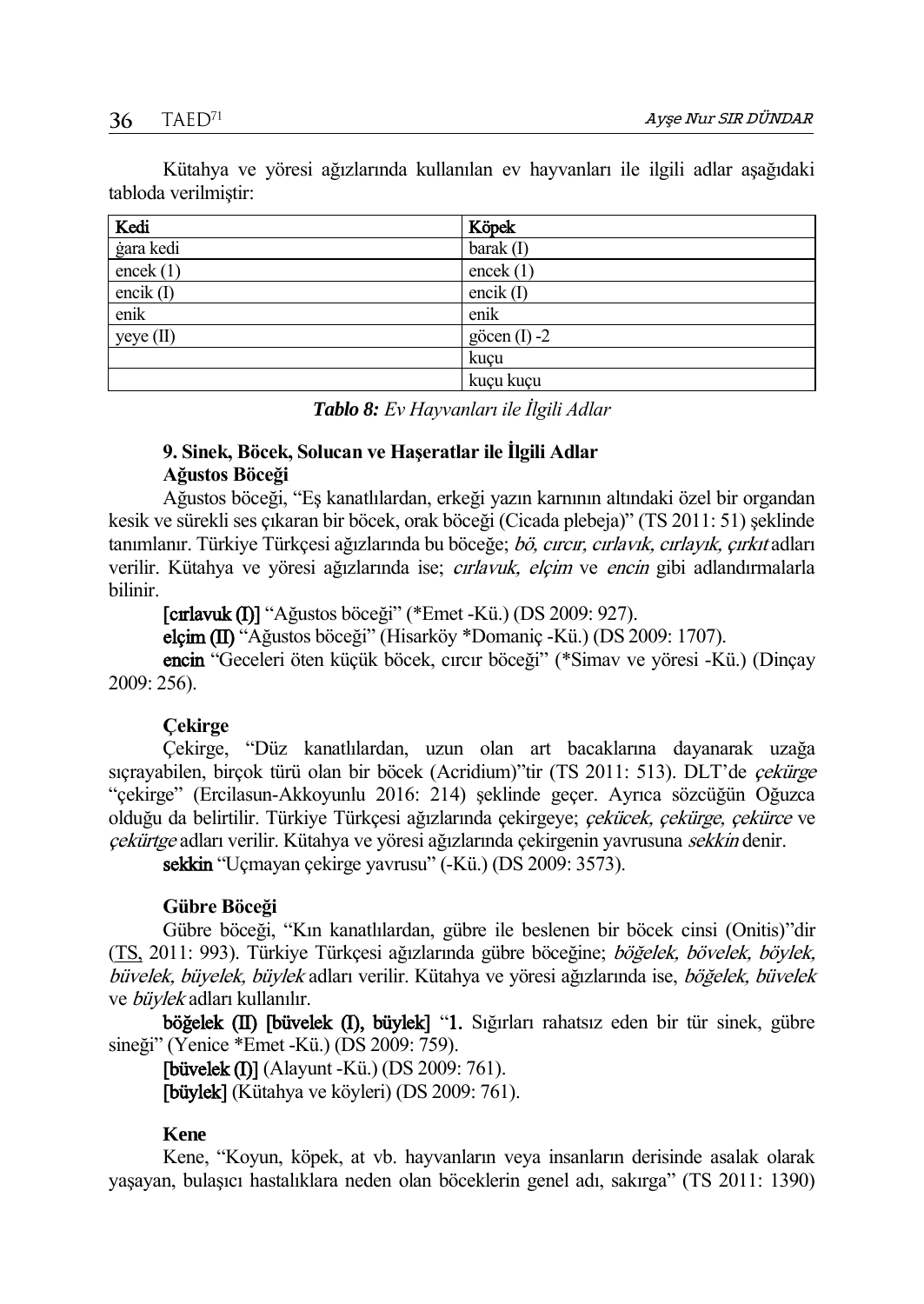seklinde tanımlanır. Gülensoy (2007: 496), ET'de bu sözcüğün ken $\bar{e}$  < ?\*kene şeklinde kullanıldığını belirtir. DLT'de kene'nin kaydına rastlanmamıştır. Türkiye Türkçesi ağızlarında keneye; *gena, gene, ger, sakırga* adları verilir. Kütahya ve yöresi ağızlarında ise, asalak yaşayan bu böceğe yavsı denir.

yavsı (I) "Kene" (Alayunt -Kü.) (DS 2009: 4208).

### **Kurt**

Kurt, "Yumuşak vücutlu, uzun gövdeli, omurgasız, bacaksız, ayaksız veya çok ilkel ayaklı küçük hayvan"dır (TS 2011: 1533). DLT'de geçen kurt sözcüğü için "Bütün Türklerde kurt (böcek). Oğuzlar yırtıcı kurda kurt derler." (Ercilasun-Akkoyunlu 2016: 148) karşılığı verilmiştir. Türkiye Türkçesi ağızlarında kurda; böcü, gurd, gurt, kurd adları verilir. Kütahya ve yöresi ağızlarında kurda böcü denir.

**böcü (I) "2.** Kurt" (Alayunt -Kü.) (DS 2009: 755).

DS'nde Kütahya ve yöresi için kayıtlı olmamasına rağmen sözcüğün *gurt* ve *ġurd*<sup>7</sup> şeklinde adlandırıldığı tespit edilmiştir.

## **Örümcek**

Örümcek, "Örümcekler takımından, ince bir ağ örerek küçük böcekleri avlayan eklemli bir hayvan (Aranea), örümce" (TS 2011: 1861) şeklinde tanımlanır. DLT'de örümcek "örümcek" (Ercilasun-Akkoyunlu 2016: 78) olarak geçer. Türkiye Türkçesi ağızlarında örümcek; *görümce, örümce* şeklinde adlandırılır. Kütahya ve yöresi ağızlarında iri ve zehirli olanlara *böy* adı verilir.

böy "İri ve zehirli örümcek" (Emet -Kü.) (DS 2009: 754).

### **Sivrisinek**

Sivrisinek, "Çift kanatlılardan, insan ve memeli hayvanların kanıyla beslenen, birçok türü bulunan ve bir türü sıtma mikrobu aşılayan, sulak, bataklık yerlerde çok üreyen ve bulasıcı hastalıkları vavan uçucu böcek (Culexpipiens)"tir (TS 2011: 2124). ET'de sinek "sinek" şeklinde kullanılmıştır. DLT'de sinek "yerleşik olanların dilinde sivrisinek. Göçebeler ise karasineğe bu adı verirler" (Ercilasun-Akkoyunlu 2016: 496) şeklinde geçer. Türkiye Türkçesi ağızlarında sivrisinek için cibin, övez, sivri, üvez adları kullanılır. Kütahya ve yöresi ağızlarında bu böceğe dayda ve övez denir.

dayda "Sivrisineğin büyüğü" (\*Simav ve yöresi -Kü.) (Dinçay 2009: 256).

övez (II) "3. Sivrisinek" (Alakilise \*Simav -Kü.) (DS 2009: 3365).

DS'nde Kütahya merkez ilçe için kayıtlı olmamasına rağmen övez<sup>18</sup> şeklinde kullanım yaygındır.

### **Tahtakurusu**

 $\overline{a}$ 

Tahtakurusu, "Yarım kanatlılardan, uzunluğu 3-5 milimetre, vücudu oval ve yassı, kanatları körelmiş, oturulan, yatılan yerlerde üreyen, kan emerek beslenen, pis kokulu böcek (Cimex lectularius)"tir (TS 2011: 2246). Tahta biti olarak da bilinir. Türkiye

<sup>17</sup> MDD: agk. Süleyman Sır'dan dinledim.

<sup>18</sup> MDD: agk. Fatma Aşkan ve Hatice Arslan'dan dinledim.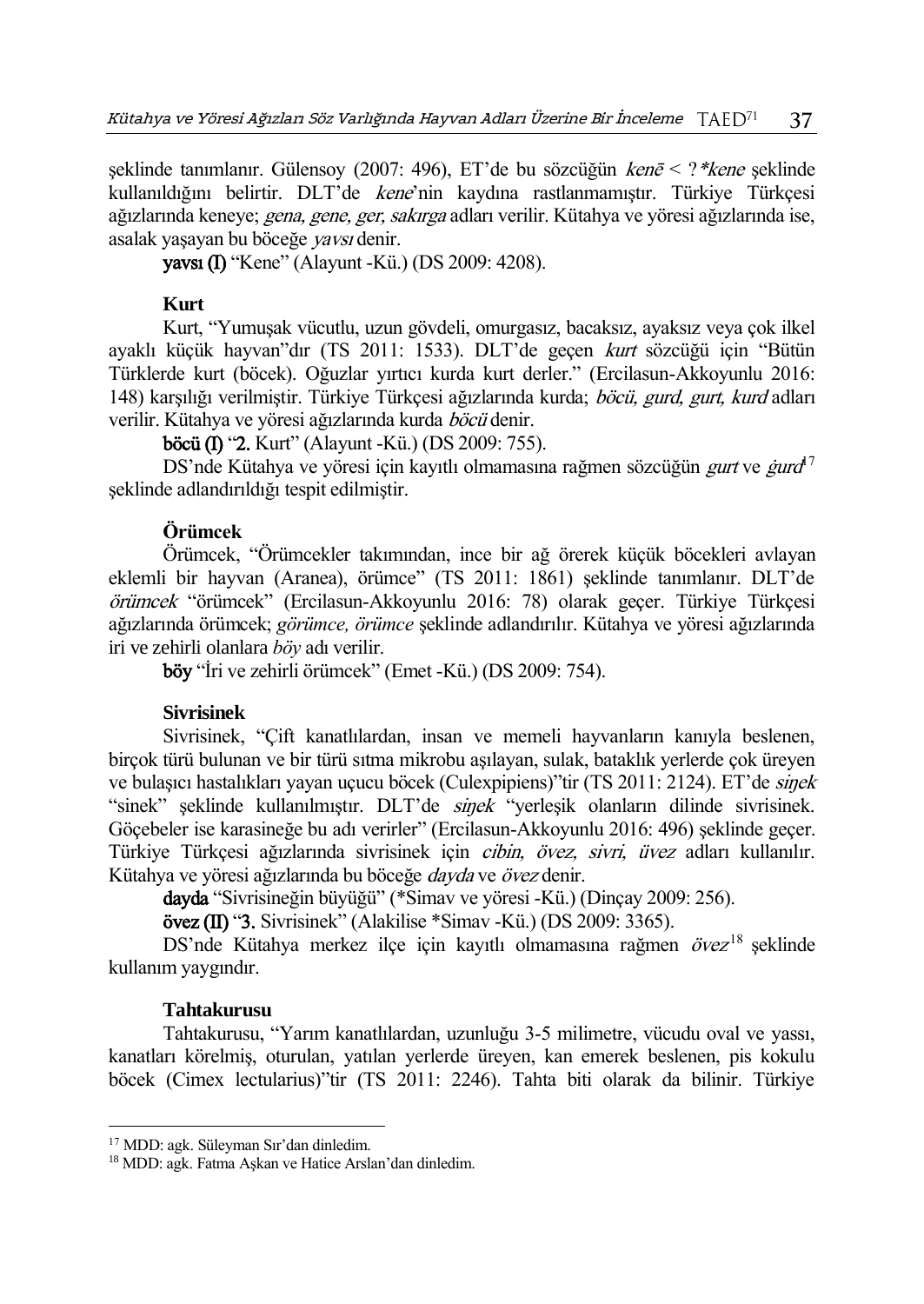Türkçesi ağızlarında gündüzleri döşeme aralıklarında saklanıp geceleri insan kanı emen bu haşerata; tahtabiti, tahtakehlesi adları verilir. Kütahya ve yöresi ağızlarında tahta kurusuna; Tāta ġurusu, tatta ġurŭsu denir.

Tāta ġurusu "Tahta kurusu" (Şen işler köyü \*Aslanapa -Kü.) (Yavaş 2009: 97).

tatta ġurŭsu "Tahta kurusu" (-Kü.) (Gülensoy 1988: 159).

DS'nde Kütahya ve yöresi için kayıtlı olmamasına rağmen sözcüğün *tatta kurusu*<sup>19</sup> kullanımı da mevcuttur.

Kütahya ve yöresi ağızlarında kullanılan sinek, böcek, solucan ve haşeratlar ile ilgili adlar aşağıdaki tabloda verilmiştir:

| Ağustos Böceği | Cekirge | Gübre Böceği  | Kene      |
|----------------|---------|---------------|-----------|
| cirlavuk $(I)$ | sekkin  | böğelek (II)  | vavsı (I) |
| $elcim$ (II)   |         | büvelek $(I)$ |           |
| encin          |         | büvlek        |           |

|  |  |  |  | Tablo 9a: Sinek, Böcek, Solucan ve Haşeratlar ile İlgili Adlar |
|--|--|--|--|----------------------------------------------------------------|
|--|--|--|--|----------------------------------------------------------------|

| Kurt                | Orümcek | <b>Sivrisinek</b> | Tahtakurusu  |
|---------------------|---------|-------------------|--------------|
| $\vec{b}$ ocü $(I)$ | böv     | davda             | tāta gurusu  |
| gurt                |         | $övez$ (II)       | tatta gurŭsu |
| gurd                |         |                   | tatta kurusu |

*Tablo 9b: Sinek, Böcek, Solucan ve Haşeratlar ile İlgili Adlar*

# **10. Diğerleri**

Bu tasnifte, herhangi bir gruba dâhil edilmeyen, hayvanların durumları ya da özellikleri dikkate alınarak yapılan genel adlandırmalara yer verilmiştir:

anaç (I)  $\lceil \text{anac -1}, \text{anakuz-1}, \text{anas (I) -1}, \text{anec (I), 2}; \text{anes (I)} \rceil$  "1. Analaşmış, çok yavru doğurmuş, yaşlanmış kümes hayvanı, kuş ve evcil memeli hayvan" (Beşkarış, Geçek, \*Altıntaş, \*Simav -Kü.) (DS 2009: 245).

[aneç (I) -1] "Analaşmış, çok yavru doğurmuş, yaşlanmış kümes hayvanı, kuş ve evcil memeli hayvan" (Yenice \*Emet -Kü.) [\(DS,](http://tdk.gov.tr/icerik/diger-icerikler/tumsozlukler) 2009: 245).

beli salık "1. Bel kemiği kırılmış olan hayvan" (Yenice \*Emet -Kü.) (DS 2009: 620). celep ( $I$ II) "3. Uzun boylu hayvan" (\*Emet -Kü.) (DS 2009: 877).

ġızansa' "Kızana gelmiş hayvan" (Sofuköy \*Pazarlar -Kü.) (Yumurtacı 2012: 81).

harın (V) [harınlık (I)] "Bir şeyden huylanıp yürümeyen, geri geri giden hayvan" (-Kü.; Köprücek \*Emet -Kü.) (DS 2009: 2290).

[harınlık (I)] (\*Emet -Kü.) (DS 2009: 2290).

öğret atı "İş hayvanı" (Gozluca köyü \*Domaniç -Kü.) (Gülensoy 1988: 241).

söğüş "Şaphane yöresinde eskiden düğün zamanı oğlan evine davulla götürülen hayvan" (\*Saphane -Kü.) (Demirci 2019: 120).

tor "Toy, işe alışkın olmayan (insan ya da hayvan için)" (-Kü.) (DS, 209: 3968).

Kütahya ve yöresi ağızlarında kullanılan hayvanlar için kullanılan ancak belli bir gruba dâhil edilemeyen adlar aşağıdaki tabloda verilmiştir:

 $\overline{a}$ 

<sup>19</sup> MDD: agk. Fatma Aşkan'dan dinledim.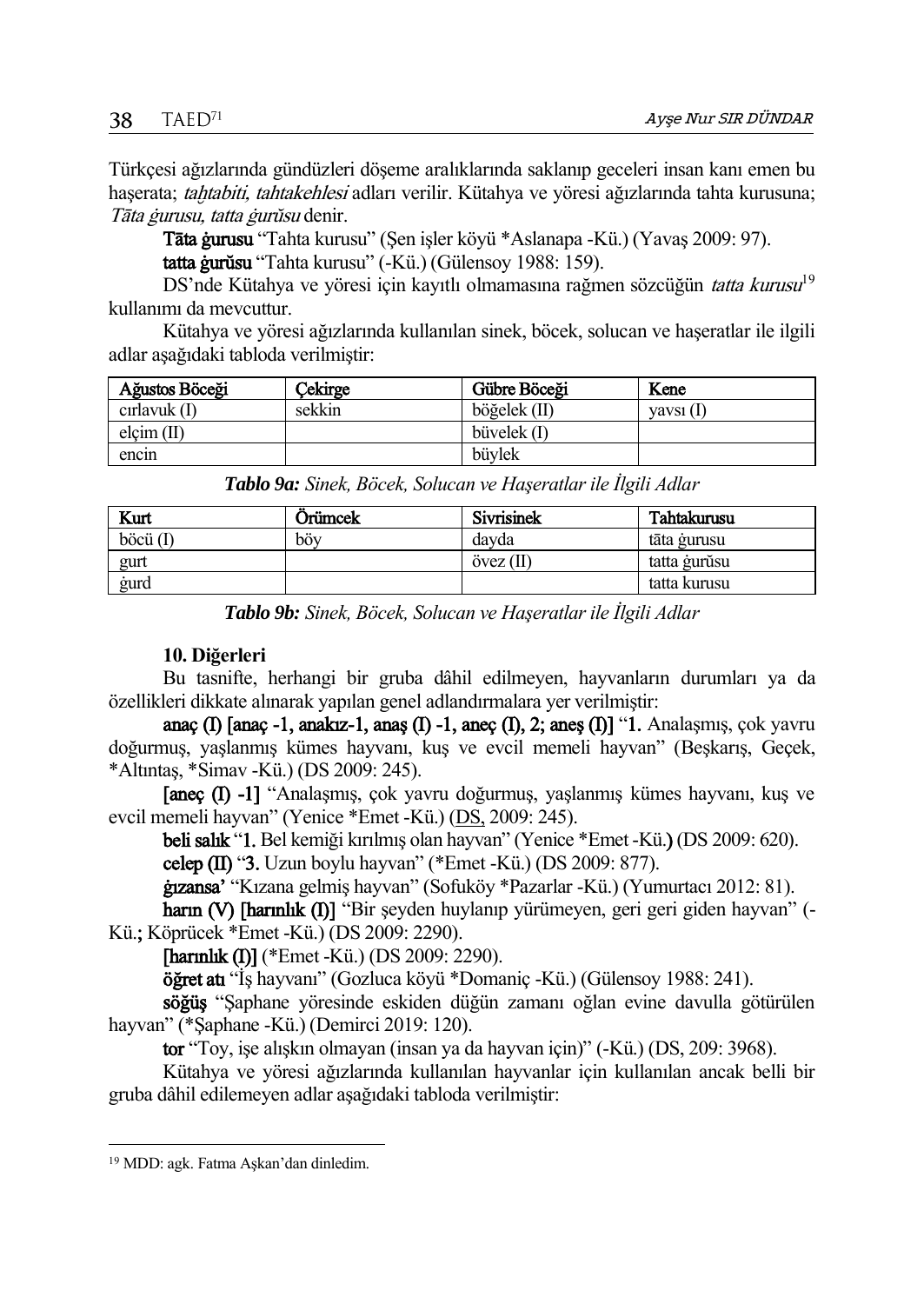| Diğerleri      |               |             |
|----------------|---------------|-------------|
| anaç $($ [     | anec $(I)$ -1 | beli salık  |
| celep          | gizansa       | harin $(V)$ |
| harinlik $(I)$ | öğret atı     | söğüş       |
| tor            |               |             |

*Tablo 10: Herhangi Bir Gruba Dâhil Olmayan Hayvanlarla İlgili Adlar*

## **Sonuç**

Hayvanlar, Anadolu'nun pek çok şehrinde, kasabasında, köyünde olduğu gibi Kütahya ve yöresinde yaşayan halkın da sosyal, ekonomik ve kültürel hayatının önemli bir parçası olmuştur. Beslenme, tedavi, ulaşım, korunma gibi birçok temel ihtiyaçlarının karşılanmasında önemli rol oynamıştır. Bazen bir kült ya da sembol olarak toplumun bir ifade aracı bazen de ekonomik hayatı şekillendiren bir geçim kaynağı olarak önemini daima korumuştur. Anadolu insanının hayvanlarla olan içli dışlı yaşantısı, halkın sadece kültürel kimliğine değil, diline de yansımıştır.

Kütahya ve yöresi ağızlarında bunun örneklerini görmek mümkündür. Nitekim yöre halkının ağızları üzerinde yapılan çalışma neticesinde 155 hayvan adı tespit edilmiştir. Bunlardan 82'si DS'de kayıtlı, 73'ü DS'de kayıtlı değildir. Bu adlardan 12'si Kütahya merkez ilçe ağzı ve buraya bağlı ilçeler için kayıtlı değildir.

Konuyla ilgili olarak tespit edilen sayısal değerler, hayvan adlarının türlerine göre sınıflandırılarak aşağıdaki tabloda ve grafikte verilmiştir:

| Hayvan Adlarının Türlerine<br>Göre Tasnifi       | DS'de Mevcut<br>Olanların Sayısı | DS'de Meycut<br>Olmayanların Sayısı | Yazılı Kaynakta Kayıtlı<br>Olmayanların Sayısı |
|--------------------------------------------------|----------------------------------|-------------------------------------|------------------------------------------------|
| Kuş ve Kuş Türleri                               | 6                                | 10                                  |                                                |
| Yük ve Binek Hayvanları                          | 9                                |                                     |                                                |
| Büyükbaş Besi Hayvanları                         | 9                                | 4                                   |                                                |
| Küçükbaş Besi Hayvanları                         | 13                               | 12                                  |                                                |
| Balık Türleri ve Suda<br>Yaşayan Diğer Hayvanlar | 3                                | 2                                   |                                                |
| Kümes Hayvanları                                 | 8                                | 12                                  |                                                |
| Yaban Hayvanları                                 | 4                                |                                     |                                                |
| Sürüngenler                                      | 5                                |                                     |                                                |
| Ev Hayvanları                                    | 5                                |                                     |                                                |
| Sinek, Böcek, Solucan ve<br>Haseratlar           | 10                               | 4                                   | 3                                              |
| Diğerleri                                        | 6                                | 4                                   |                                                |

*Tablo 11: Hayvan Adlarının Kayıtlılık Durumuna Göre Sayısal Verileri*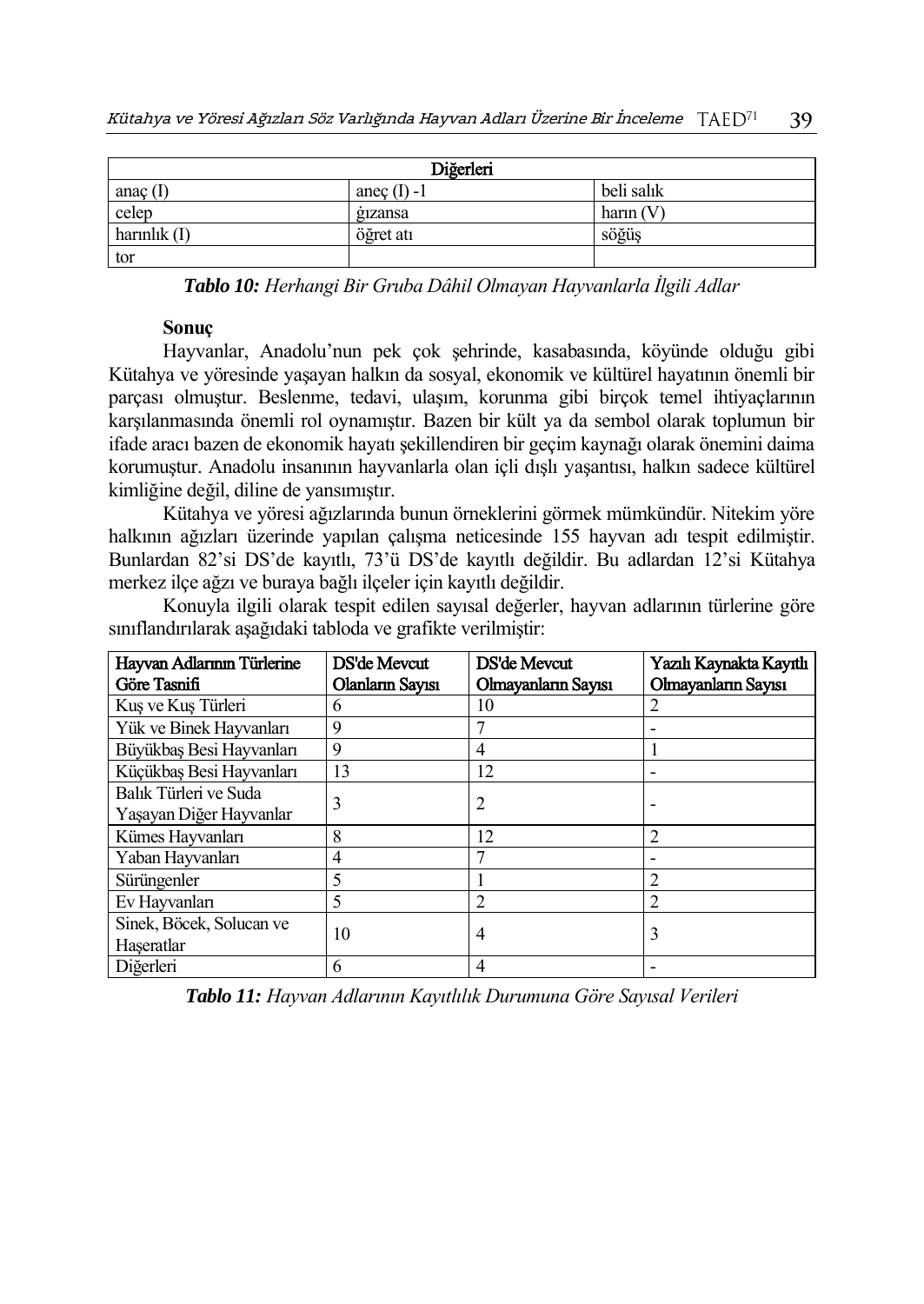40  $T A E D<sup>71</sup>$ 



*Grafik 1: Hayvan Adlarının Kayıtlılık Durumuna Göre Sayısal Verileri*

Tespit edilen hayvan adlarının türlerine göre yapılan sınıflandırmasında elde edilen veriler su sekildedir:

1. Kuş familyasının 10 türü için kullanılan adların sayısı 18'dir. Bunlar; ağaçkakan için ala kabak (I); angut için ankut (I) -2, ankıt; arı kuşu için aru kuşu; bıldırcın için bildircin; güvercin için *gövercin, göğercin;* karakuş için *ġarağuş*; karga için *alaca karga, ġarġa*; keklik için *cobver, keklig, tülek (III)*; saksağan için *alâca saksahan, saksahan*; yarasa için *akşamcık* kuşu şeklinde kullanılan adlardır. Ayrıca kuş familyası için ġuş ve ķuş adları kullanılmaktadır.

2. Yük ve binek hayvanlarının 4 türü için kullanılan adların sayısı 16'dır. Bunlar; at için a', bēgir, celep (II), evey, gölük, güre, hayvan, koman (II), kulun, yüğrük (II); deve için mocuk (I); eşek için eşşeK, gölük, merkeP, pilo; katır için ġatır adları kullanılmaktadır.

3. Büyükbaş besi hayvanlarının 4 türü için kullanılan adların sayısı 14'tür. Bunlar; boğa için kele (III); inek için bıza, buzak, tarpuna; manda için camız, dombay (I), dombey (I), donbay (I), donbey, kömüş, malak (I), manço; sığır için düğe, sıır adları kullanılmaktadır.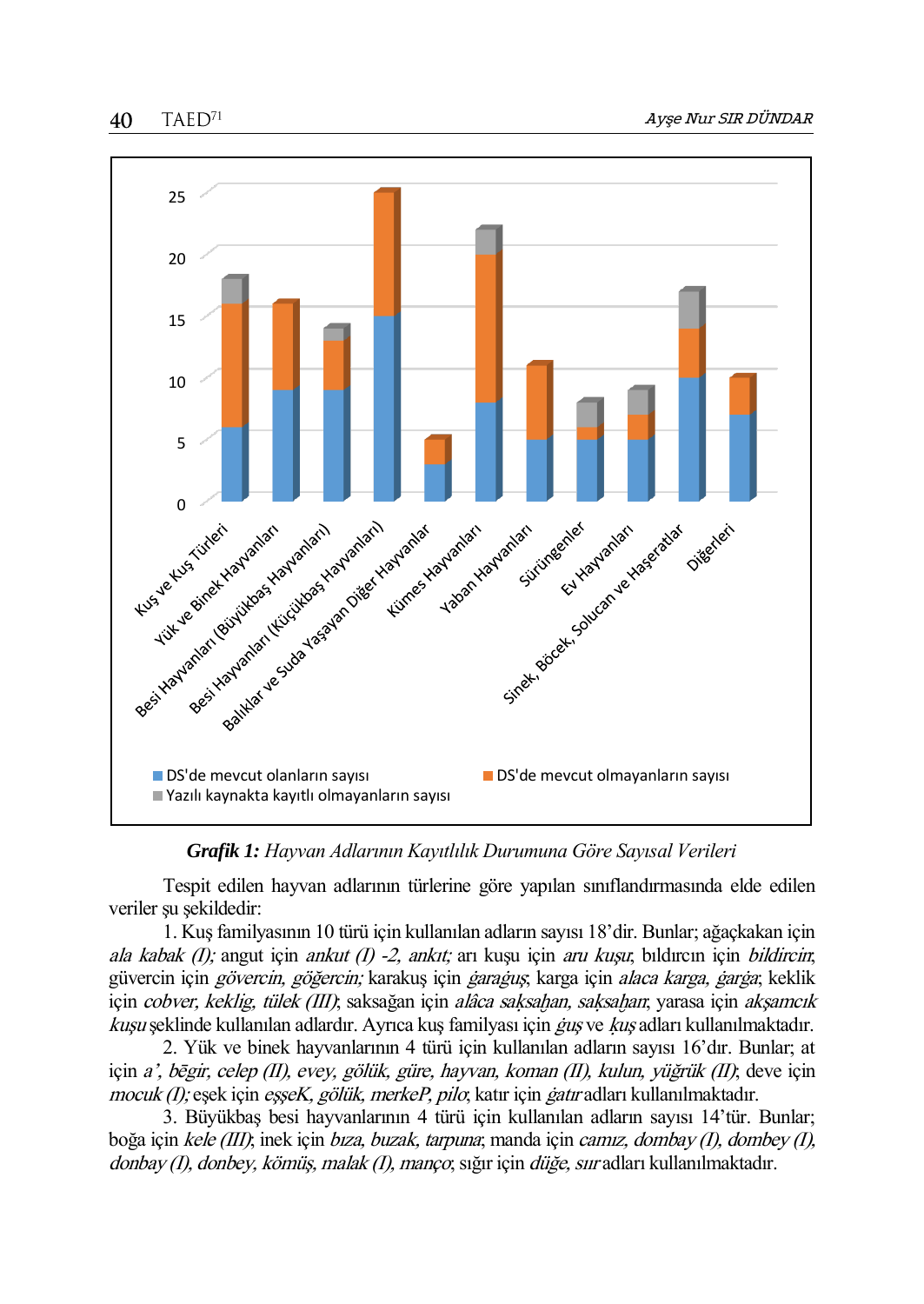4. Küçükbaş besi hayvanlarının 2 türü için kullanılan adların sayısı 26'dır. Bunlar; keçi için cibi (I) -3, çebiş (I) -1, çebiç (I) -1, çepiş, çomuk (I) -1, deke, ergeç -1, erkeç (I), filik (I), ġart, geçi, kıdık (II), öveç (III) -3, öveç (III) -4, seyis, sündük (III) , üveç [uveç]; koyun için aķ ķoyun, ġara ķoyun, ġart, ġoyun, ġuzu, Ķoş, öveç (III) -3, şişek dişi, toklu (I) adları kullanılmaktadır.

5. Balığın 4 türü için kullanılan adların sayısı 5'tir. Bunlar; *akçabalık -1, akçabalık -2,* balamburt, çime şeklindedir. Suda yaşayan diğer hayvan türlerinden olan yengeci karşılayan yanıç sözcüğü mevcuttur.

6. Kümes hayvanlarının 5 türü için kullanılan adların sayısı 22'dir. Bunlar; hindi için bibi (II), bibi, civci, culuk, culluk, culuĶ bibi, gulek, ġulik, misir (I); kaz için gaz; ördek için badi (I), badi, meke; tavuk için bibi (II), culk, tavık, tavuğ; horoz için cırgı, horaz, horos, horùz şeklinde kullanılan adlarıdır.

7. Yaban hayvanlarının 7 türü için kullanılan adların sayısı 12'dir. Bunlar; domuz için doñuz, yeve (III); gelincik için ars (I), as (II); köstebek için köstebeg; kunduz için *gunduz*; kurt için *gurt, gurd;* sincap için *hire, teyin*; taysan için *davşan, göcen (I)*, şeklinde kullanılan adlardır.

8. Sürüngenlerin 3 türü için kullanılan adların sayısı 8'dir. Bunlar; kaplumbağa için bağa (II), ġaplumbā, kablumba, tosba; kertenkele için arabana (II), elöpen, gök yeşil; yılan için bozyörük adları kullanılmaktadır.

9. Ev hayvanlarının 2 türü için kullanılan adların sayısı 12'dir. Bunlar; kedi için *gara* kedi, encek (1), encik (I), enik, yeye (II); köpek için barak (I), encek (1), encik (I), enik, göcen (I) -2, kuçu, kuçu kuçu adları kullanılmaktadır.

10. Sinek, böcek, solucan ve haşeratı içeren 8 tür için kullanılan adların sayısı 17'dir. Bunlar; ağustos böceği için *cırlavuk (I), elçim (II), encin*; çekirge için *sekkin*; gübre böceği için böğelek (II), büyelek (I), büylek; kene için yavsı (I); kurt için böcü (I), gurt, gurd; örümcek için böy; sivrisinek için dayda, övez (II); tahtakurusu için Tāta ġurusu, tatta ġurŭsu, tatta kurusu adları kullanılmaktadır.

11. Herhangi bir gruba dâhil edilmeyen, onların durumları ya da özellikleri hakkında yapılan genel adlandırmalara ait 10 ad tespit edilmiştir. Bunlar; anaç (I), aneç (I) -1 beli salık, celep, ġızansa, harın (V), harınlık (I), öğret atı, söğüş, tor şeklinde adlardır.

| Türlerine Göre Hayvanlar                      | Sayısal Değer |
|-----------------------------------------------|---------------|
| Kuş ve Kuş Türleri                            | 18            |
| Yük ve Binek Hayvanları                       | 16            |
| Büyükbaş Besi Hayvanları                      | 14            |
| Küçükbaş Besi Hayvanları                      | 25            |
| Balık Türleri ve Suda Yaşayan Diğer Hayvanlar | 5             |
| Kümes Hayvanları                              | 22            |
| Yaban Hayvanları                              | 11            |
| Sürüngenler                                   | 8             |
| Ev Hayvanları                                 | 9             |
| Sinek, Böcek, Solucan ve Haseratlar           | 17            |
| Diğerleri                                     | 10            |

*Tablo 12: Hayvan Adlarının Türlerine Göre Sayısal Değerleri*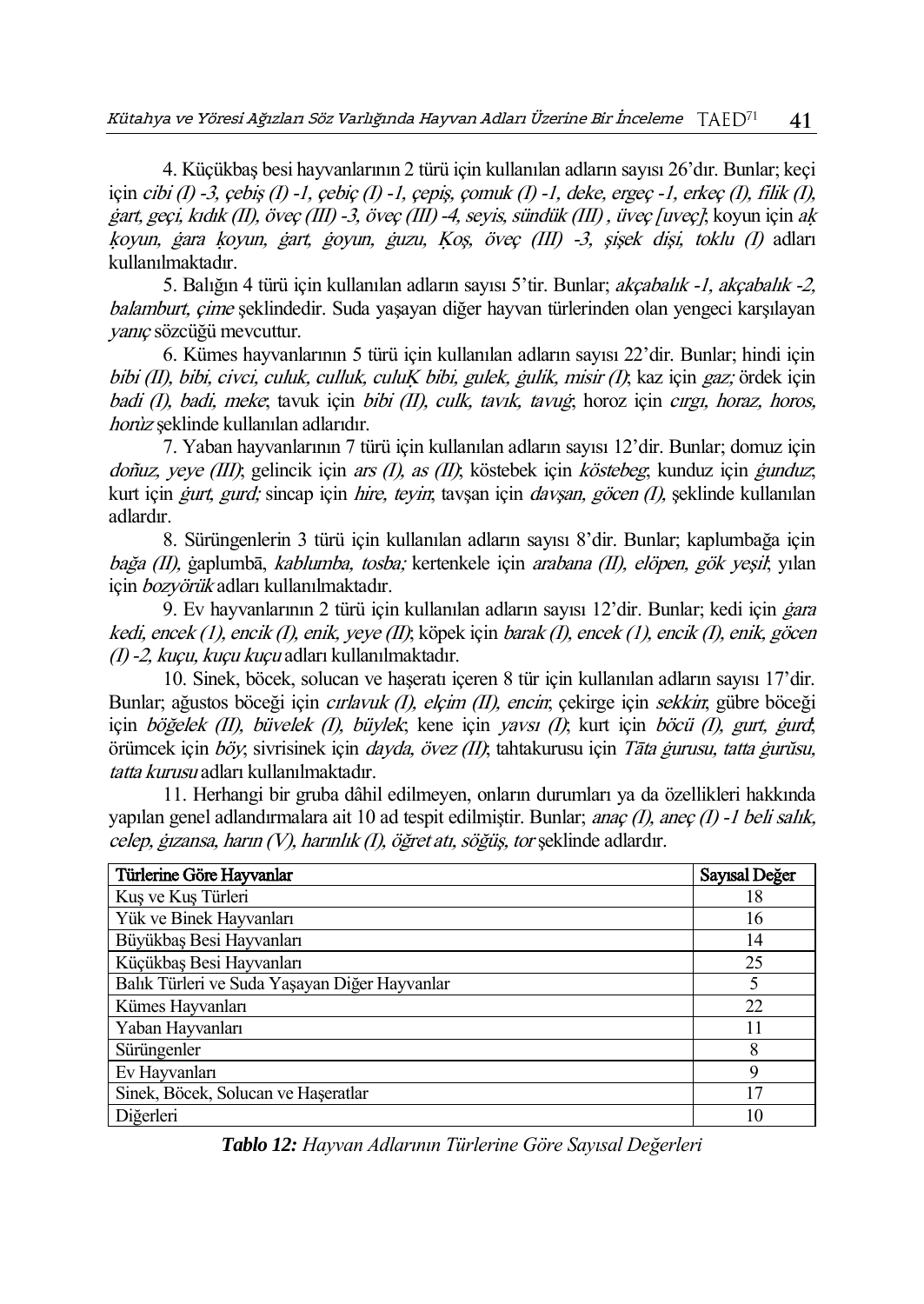

*Grafik 2: Hayvan Adlarının Türlerine Göre Sayısal Değerleri*

Bu bilgiler doğrultusunda şu sonuca ulaşmak mümkündür:

1. Kütahya ve yöresi ağızlarında tespit edilen hayvan adları arasında keçi, koyun ve at için kullanılan adların sayısı diğerlerine göre daha fazladır. Bu durum, Kütahya iline bağlı ilçe ve köylerde yaşayan halkın günlük hayatta yaşamlarının büyük bir bölümüne bu hayvanları ortak ettikleri göstermektedir. Özellikle keçi ve koyun adlarındaki çeşitlilik, etinden, sütünden, derisinden yararlanmak üzere küçükbaş besiciliğinin yaygın olarak yapıldığını ortaya koymaktadır. Ayrıca at adlarındaki fazlalık, atın daima insanın yanında yer aldığının, dün olduğu gibi bugün de atın gücünden istifade edildiğinin bir kanıtıdır.

2. Bazı hayvanlar kültür içerisinde önemli bir yere sahip olurken bazıları gerek hayvanın diğer hayvanlar içerisindeki yaşayış şekli, gerekse dinî inançtaki yeri münasebetiyle kültürde yer bulamamışlardır. Örneğin domuz bir hayvan adı olarak dilde doñuz, yeye sözcükleriyle karşılanırken manda için camız, dombay (I), dombey (I), donbay (I), donbey, kömüş, malak (I), manço şeklinde adlandırılmalara gidilmiştir.

3. Hayvan adlarında çeşitliliği artıran önemli özelliklerden biri de aynı cins hayvanın erkeği, dişisi ve yavrusu için ayrı adlandırmalara başvurulmasıdır. Özellikle Türkçede belirgin olarak karşılaşılan bu durum hayvanlarla ilgili kelime sayısını artırmaktadır. Mesela, keçi için cibi (I) -3, çebiş (I) -1, çepiç (I) -1, çepiş, çomuk (I) -1, deke, ergeç -1, erkeç (I), filik (I), ġart, geçi, kıdık (II), öveç (III) -3, öveç (III) -4, seyis, sündük (III) , üveç [uveç] adlarının kullanılmasıdır.

4. Aynı gurupta yer verdiğimiz bazı hayvanların yavruları için aynı ad kullanılmıştır. Özellikle kümes hayvanları ile ev hayvanlarında bunu görmek mümkündür. Mesela, kümes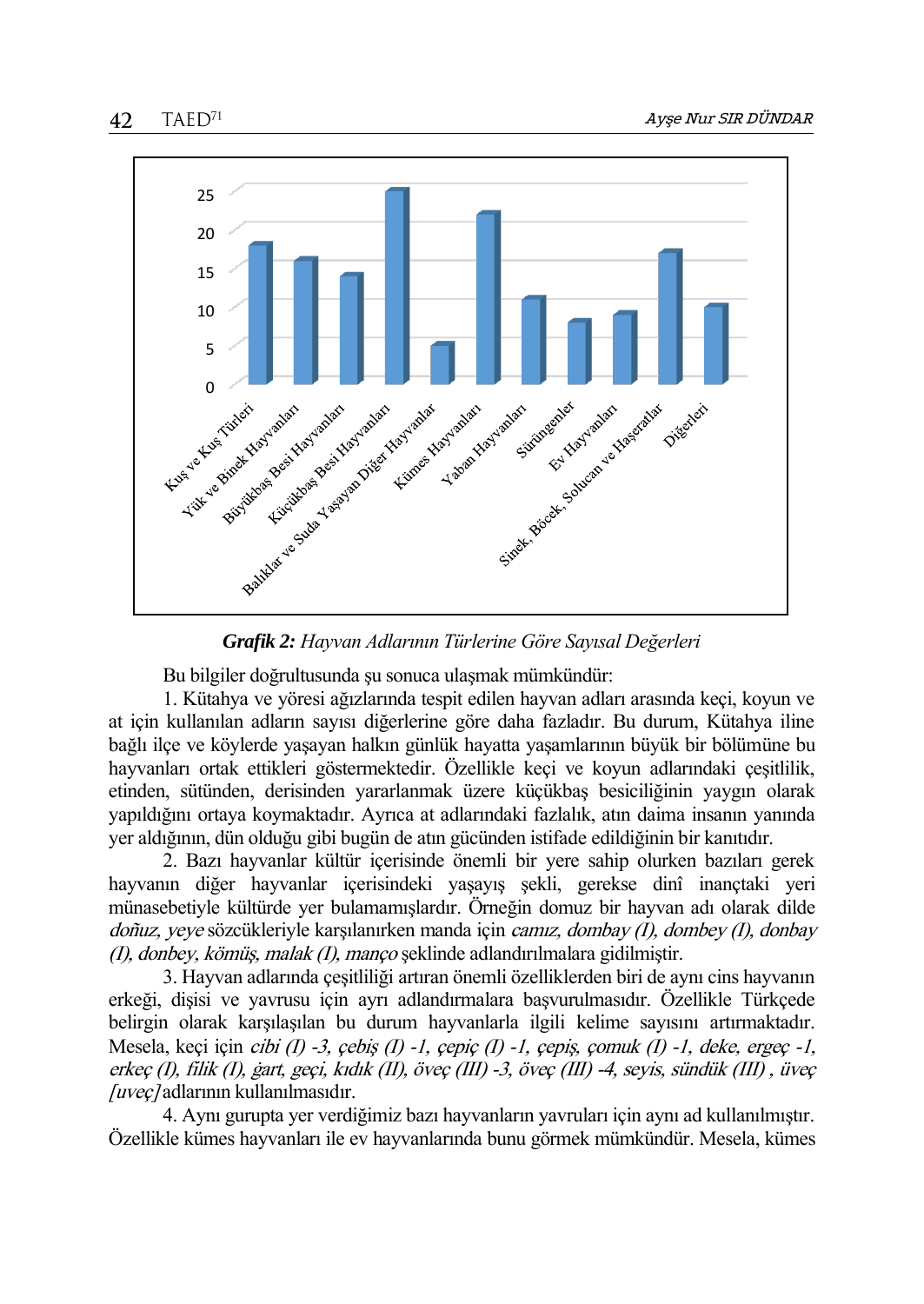hayvanlarından kaz ve ördek yavrusu için badi adı kullanılmaktadır. Aynı şekilde ev hayvanlarından hem kedi hem de köpek yavrusuna encik, enik adları verilmektedir.

5. DS'de hayvan adı geçtiği hâlde Kütahya merkez ağzında kullanıldığı belirtilmeyen 12 ad tespit edilmiştir. Bunların bağlı oldukları hayvan türüne göre tasnifi şu şekildedir:

1. Kuş türlerine ait 2 ad tespit edilmiştir. Angut için ankıt; güvercin için göğercin adlarıdır.

2. Büyükbas besi hayvanlarına ait 1 ad tespit edilmiştir. Buzağı için *bıza* adıdır.

3. Kümes hayvanlarına ait 2 ad tespit edilmiştir. Hindi için gulu gulu ve misir adlarıdır.

4. Sürüngenlere ait 2 ad tespit edilmiştir. Kaplumbağa için kablumba ve tosba adlarıdır.

5. Ev hayvanlarına ait 2 ad tespit edilmiştir. Köpek için kuçu ve kuçu kuçu adlarıdır.

6. Sinek, böcek, solucan ve haşerata ait 1 ad tespit edilmiştir. Tahtakurusu için tatta kurusu adlarıdır.

7. Yaban hayvanlarına ait 2 ad tespit edilmiştir. Kurt için *gurt* ve *gurd* adlarıdır.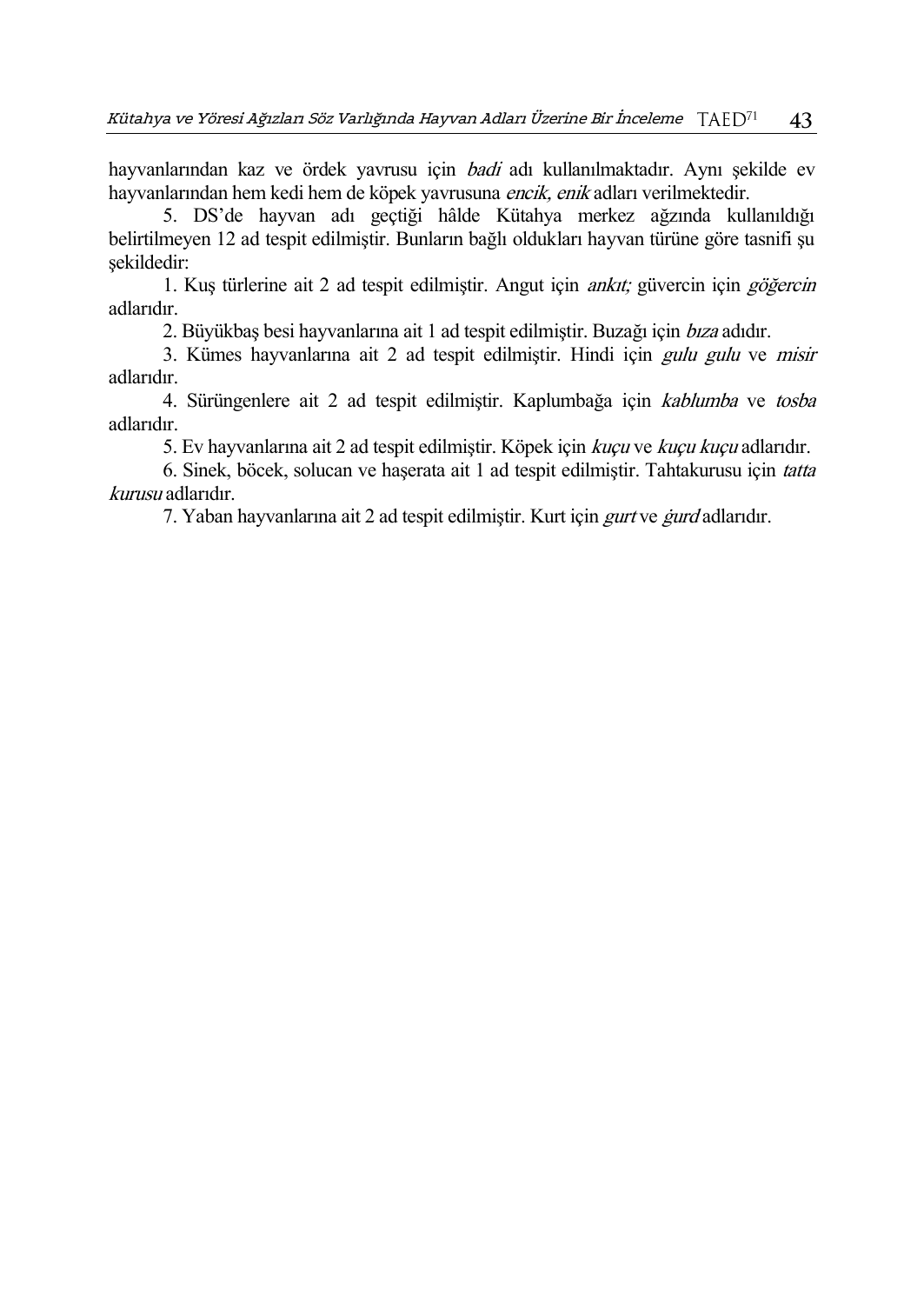# **EKLER**

| Kuş ve Kuş Türleri | Sayısal Değer  |
|--------------------|----------------|
| kuş                | 2              |
| ağaçkakan          |                |
| angut              | $\overline{2}$ |
| arı kuşu           |                |
| bildircin          |                |
| güvercin           | 2              |
| karakuş            |                |
| karga              | ◠              |
| keklik             | 3              |
| saksağan           | າ              |
| yarasa             |                |

*Tablo Ek-1: Kuş ve Kuş Türleri için Kullanılan Adlar ve Sayısal Değerleri*

| Yük ve Binek Hayvanları | Sayısal Değer |
|-------------------------|---------------|
| at                      |               |
| deve                    |               |
| eşek                    |               |
| katır                   |               |

*Tablo Ek-2: Yük ve Binek Hayvanları için Kullanılan Adlar ve Sayısal Değerleri*

| Büyükbaş Besi Hayvanları | Sayısal Değer |
|--------------------------|---------------|
| boğa                     |               |
| inek                     |               |
| manda                    |               |
| sığır                    |               |

*Tablo Ek-3.1: Büyükbaş Besi Hayvanları için Kullanılan Adların Sayısal Değerleri*

| Küçükbaş Besi Hayvanları | Sayısal Değer |
|--------------------------|---------------|
| keci                     |               |
| koyun                    |               |

*Tablo Ek-3.2: Küçükbaş Besi Hayvanları için Kullanılan Adların Sayısal Değerleri*

| Balık ve Suda Yaşayan Diğer Hayvanlar | Sayısal Değer |
|---------------------------------------|---------------|
| balık türleri                         |               |
| suda yaşayan diğer hayvanlar          |               |

*Tablo Ek-4:Balıklar ve Suda Yaşayan Diğer Hayvanlar için Kullanılan Adların SayısalDeğerleri*

| Kümes Hayvanları | Sayısal Değer |
|------------------|---------------|
| hindi            | 0             |
| kaz              |               |
| ördek            |               |
| tavuk            |               |
| horoz            |               |

*Tablo Ek-5: Kümes Hayvanları için Kullanılan Adların Sayısal Değerleri*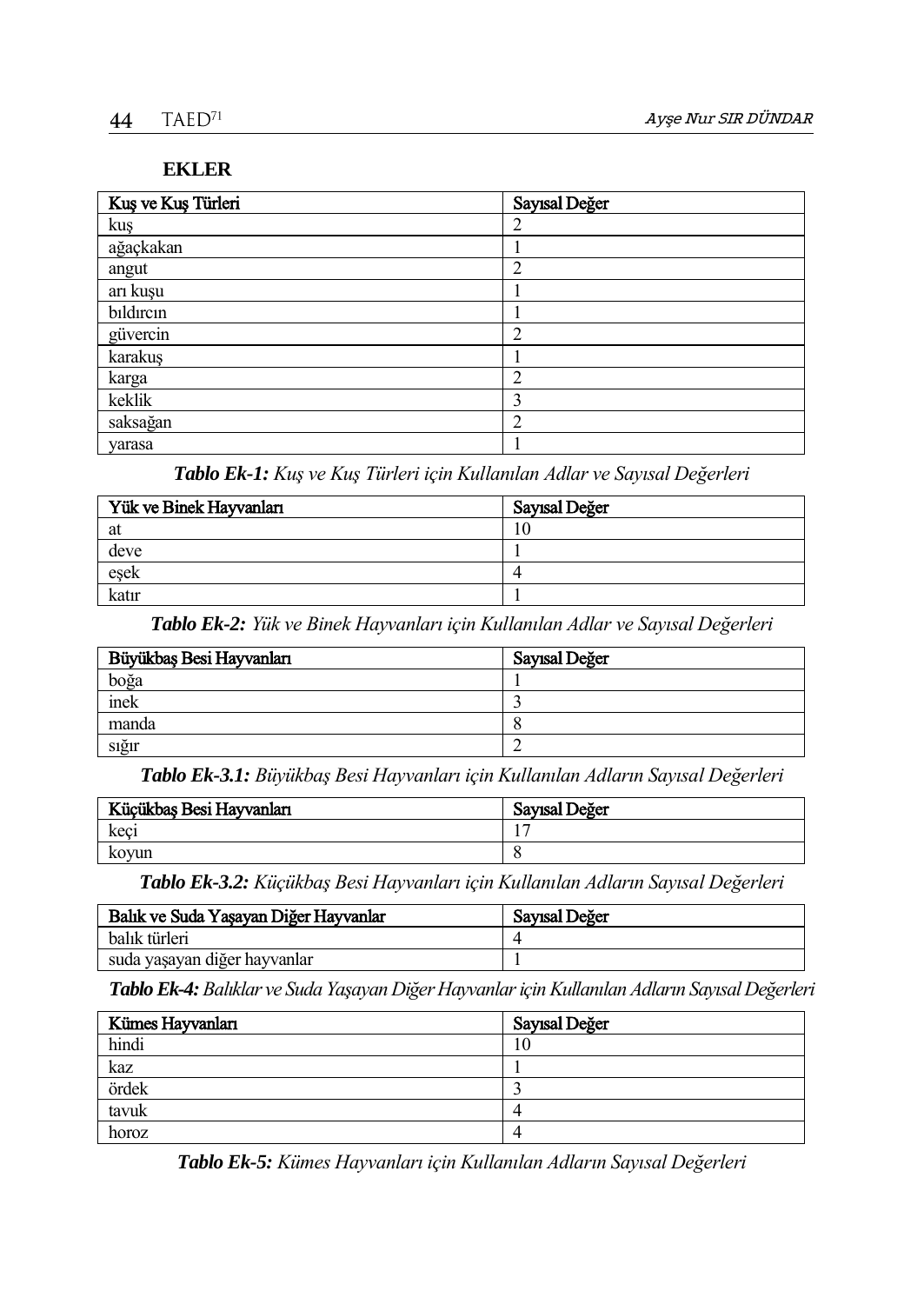| Yaban Hayvanları | Sayısal Değer |
|------------------|---------------|
| domuz            |               |
| gelincik         |               |
| köstebek         |               |
| kunduz           |               |
| kurt             |               |
| sincap           |               |
| tavşan           |               |

*Tablo Ek-6: Yaban Hayvanları için Kullanılan Adların Sayısal Değerleri*

| Sürüngenler | Sayısal Değer |
|-------------|---------------|
| kaplumbağa  |               |
| kertenkele  |               |
| vılan       |               |

*Tablo Ek-7: Sürüngenler için Kullanılan Adların Sayısal Değerleri*

| Ev Hayvanları | Sayısal Değer |
|---------------|---------------|
| kedi          |               |
| köpek         |               |

*Tablo Ek-8: Ev Hayvanları için Kullanılan Adların Sayısal Değerleri*

| Sinek, Böcek, Solucan ve Haşeratlar | Sayısal Değer |
|-------------------------------------|---------------|
| ağustos böceği                      |               |
| çekirge                             |               |
| gübre böceği                        |               |
| kene                                |               |
| kurt                                |               |
| örümcek                             |               |
| sivrisinek                          |               |
| tahtakurusu                         |               |

*Tablo Ek-9: Sinek, Böcek, Solucan ve Haşeratlar için Kullanılan Adların Sayısal Değerleri*

| Diğerleri       | Sayısal Değer |
|-----------------|---------------|
| anaç $(I)$      |               |
| aneç $(I)$ -1   |               |
| beli salık      |               |
| celep(II)       |               |
| <i>g</i> izansa |               |
| harn(V)         |               |
| harinlik $(I)$  |               |
| öğret atı       |               |
| söğüş           |               |
| tor             |               |

*Tablo Ek-10: Diğerleri için Kullanılan Adların Sayısal Değerleri*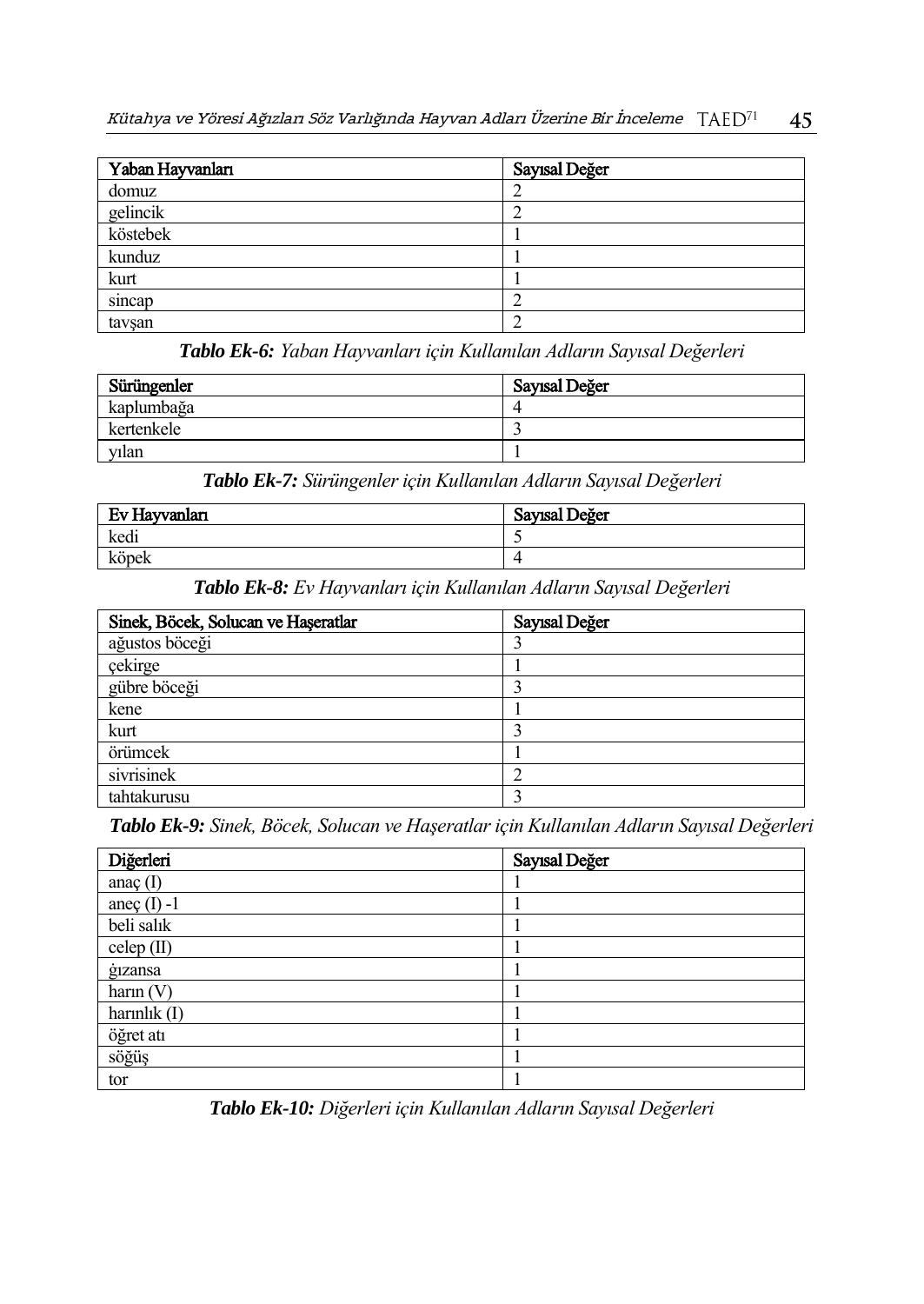### **Kısaltmalar**

| agk.       | Adı geçen kişi       |
|------------|----------------------|
| Ar.        | Arapça               |
| bk.        | Bakınız              |
| C          | Cilt                 |
| DLT        | Dîvânu Lugâti't-Türk |
| DS         | Derleme Sözlüğü      |
| ET         | Eski Türkçe          |
| Fars.      | Farsca               |
| Kü.        | Kütahya              |
| Lat.       | Latince              |
| <b>MDD</b> | Metin dışı derleme   |
| ОT         | Orta Türkçe          |
| S          | Sayfa                |
| S          | Sayı                 |
| T.         | Türkçe               |
| <b>TDK</b> | Türk Dil Kurumu      |
| TS         | Türkçe Sözlük        |

### **Kaynaklar**

- Aksan, D. (1996). Türkçenin Sözvarlığı. Türk Dilinin Sözcükbilimiyle İlgili Gözlemler, Saptamalar. Ankara: Engin Yayınevi.
- Aksan, D. (1988). Her Yönüyle Dil. Ankara: TDK Yayınları.
- Aydın, N. (2008). Kütahya Altıntaş Yöresi Ağzı (İnceleme, Metinler, Sözlük. (Yayınlanmamış Yüksek Lisans Tezi), Kütahya: Dumlupınar Üniversitesi Sosyal Bilimler Enstitüsü.
- Ayverdi, İ. (2006). Misalli Büyük Türkçe Sözlük. C. 1-3. İstanbul: Kubbealtı Neşriyat.
- Bekar, B. (2011). Kütahya Domaniç Ağzı. (Yayınlanmamış Yüksek Lisans Tezi), Kütahya: Dumlupınar Üniversitesi Sosyal Bilimler Enstitüsü.
- Biber, S. (2010). Kütahya Gediz ve Yöresi Ağzı. (Yayınlanmamış Yüksek Lisans Tezi), Kütahya: Dumlupınar Üniversitesi Sosyal Bilimler Enstitüsü.
- Caferoğlu, A. (1968). "Filolojide İnsan ve Hayvan Soybirliği". Türk Dili Araştırmaları Yıllığı Belleten. Ankara: TDK Yayınları, 1-15.
- Çağbayır, Y. (2007). Orhun Yazıtlarından Günümüze Türkiye Türkçesinin Söz varlığı Ötüken Türkçe Sözlük. İstanbul: Ötüken Yayınları.
- Demirci, Maral, E. (2019). Kütahya Şaphane Ağzı. (Yayınlanmamış Yüksek Lisans Tezi), Kütahya: Dumlupınar Üniversitesi Sosyal Bilimler Enstitüsü.
- Dinçay, M. A. (2009). Kütahya Simav Ağzı. (Yayınlanmamış Yüksek Lisans Tezi), Kütahya: Dumlupınar Üniversitesi Sosyal Bilimler Enstitüsü.
- Ekici, F. (2019). Kütahya Dumlupınar ve Yöresi Ağzı. (Yayınlanmamış Yüksek Lisans Tezi), Kütahya: Dumlupınar Üniversitesi Sosyal Bilimler Enstitüsü.
- Ercilasun A. B. Akkoyunlu Z. (2016). Kâşgarlı Mahmud Dîvânu Lugâti't-Türk (Giriş-Metin-Çeviri-Notlar-Dizin). Ankara: TDK Yayınları.